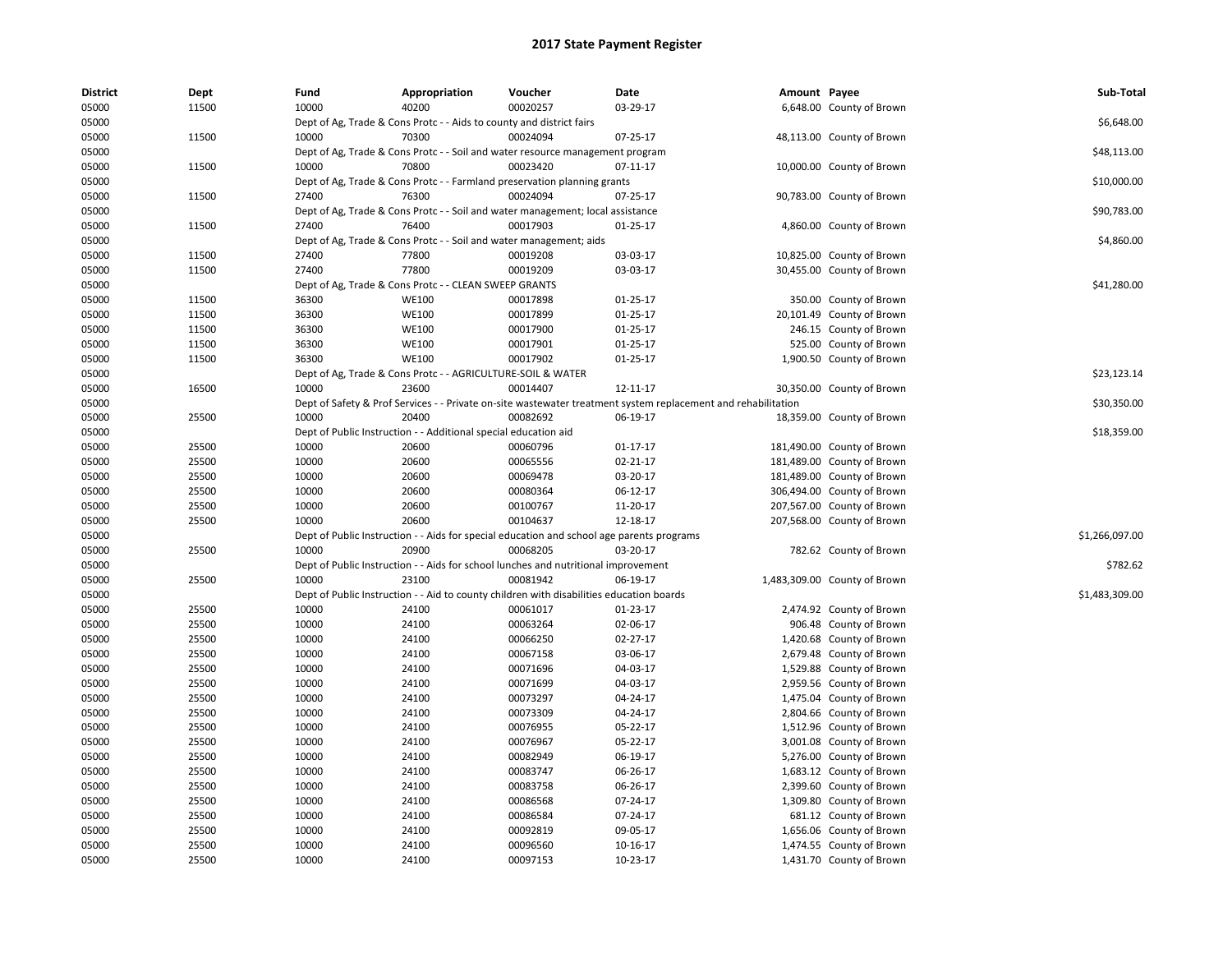| <b>District</b> | Dept  | Fund  | Appropriation                                          | Voucher                                                                                  | Date                                                                                                          | Amount Payee |                              | Sub-Total      |
|-----------------|-------|-------|--------------------------------------------------------|------------------------------------------------------------------------------------------|---------------------------------------------------------------------------------------------------------------|--------------|------------------------------|----------------|
| 05000           | 25500 | 10000 | 24100                                                  | 00097161                                                                                 | 10-23-17                                                                                                      |              | 2,747.45 County of Brown     |                |
| 05000           | 25500 | 10000 | 24100                                                  | 00101400                                                                                 | 11-27-17                                                                                                      |              | 1,749.43 County of Brown     |                |
| 05000           | 25500 | 10000 | 24100                                                  | 00101408                                                                                 | 11-27-17                                                                                                      |              | 3,469.33 County of Brown     |                |
| 05000           | 25500 | 10000 | 24100                                                  | 00104979                                                                                 | 12-26-17                                                                                                      |              | 3,007.55 County of Brown     |                |
| 05000           |       |       | Dept of Public Instruction - - Federal aids, local aid |                                                                                          |                                                                                                               |              |                              | \$47,650.45    |
| 05000           | 37000 | 10000 | 60400                                                  | 00142199                                                                                 | 04-21-17                                                                                                      |              | 25,114.87 County of Brown    |                |
| 05000           | 37000 | 10000 | 60400                                                  | 00189246                                                                                 | 10-17-17                                                                                                      |              | 4,497.33 County of Brown     |                |
| 05000           | 37000 | 10000 | 60400                                                  | 00189248                                                                                 | 10-17-17                                                                                                      |              | 5,364.00 County of Brown     |                |
| 05000           | 37000 | 10000 | 60400                                                  | 00189249                                                                                 | 10-25-17                                                                                                      |              | 5,561.99 County of Brown     |                |
| 05000           |       |       |                                                        | Dept of Natural Resources - - Environmental planning aids - local water quality planning |                                                                                                               |              |                              | \$40,538.19    |
| 05000           | 37000 | 10000 | 68400                                                  | 00142199                                                                                 | 04-21-17                                                                                                      |              | 20,000.00 County of Brown    |                |
| 05000           | 37000 | 10000 | 68400                                                  | 00189246                                                                                 | 10-17-17                                                                                                      |              | 4,497.00 County of Brown     |                |
| 05000           | 37000 | 10000 | 68400                                                  | 00189248                                                                                 | 10-17-17                                                                                                      |              | 5,363.74 County of Brown     |                |
| 05000           | 37000 | 10000 | 68400                                                  | 00189249                                                                                 | 10-25-17                                                                                                      |              | 5,561.00 County of Brown     |                |
| 05000           |       |       |                                                        | Dept of Natural Resources - - Environmental planning aids - federal funds                |                                                                                                               |              |                              | \$35,421.74    |
| 05000           | 37000 | 21200 | 38100                                                  | 00134390                                                                                 | 03-24-17                                                                                                      |              | 8,050.20 County of Brown     |                |
| 05000           |       |       |                                                        | Dept of Natural Resources - - General program operations--federal funds                  |                                                                                                               |              |                              | \$8,050.20     |
| 05000           | 37000 | 21200 | 55000                                                  | 00134390                                                                                 | 03-24-17                                                                                                      |              | 27,893.93 County of Brown    |                |
| 05000           |       |       |                                                        | Dept of Natural Resources - - Enforcement aids -- boating enforcement                    |                                                                                                               |              |                              | \$27,893.93    |
| 05000           | 37000 | 21200 | 55100                                                  | 00183714                                                                                 | 09-22-17                                                                                                      |              | 3,880.70 County of Brown     |                |
| 05000           |       |       |                                                        |                                                                                          | Dept of Natural Resources - - Enforcement aids -- all-terrain vehicle and utility terrain vehicle enforcement |              |                              | \$3,880.70     |
| 05000           | 37000 | 21200 | 57500                                                  | 00184028                                                                                 | 09-25-17                                                                                                      |              | 47,975.00 County of Brown    |                |
| 05000           |       |       |                                                        | Dept of Natural Resources - - Recreation aids - snowmobile trail areas                   |                                                                                                               |              |                              | \$47,975.00    |
| 05000           | 37000 | 27200 | 66700                                                  | 00168713                                                                                 | 07-19-17                                                                                                      |              | 5,166.67 County of Brown     |                |
| 05000           |       |       |                                                        | Dept of Natural Resources - - Petroleum storage environmental remedial action; awards    |                                                                                                               |              |                              | \$5,166.67     |
| 05000           | 37000 | 27400 | 22200                                                  | 00137250                                                                                 | 04-27-17                                                                                                      |              | 11,258.81 County of Brown    |                |
| 05000           | 37000 | 27400 | 22200                                                  | 00137252                                                                                 | 03-30-17                                                                                                      |              | 34,105.71 County of Brown    |                |
| 05000           |       |       |                                                        | Dept of Natural Resources - - Solid waste management - site-specific remediation         |                                                                                                               |              |                              | \$45,364.52    |
| 05000           | 39500 | 21100 | 16800                                                  | 00106641                                                                                 | 04-20-17                                                                                                      |              | 535,791.00 County of Brown   |                |
| 05000           |       |       |                                                        | WI Dept of Transportation - - Elderly and disabled county aids, state funds              |                                                                                                               |              |                              | \$535,791.00   |
| 05000           | 39500 | 21100 | 18500                                                  | 00130297                                                                                 | 06-28-17                                                                                                      |              | 8,210.00 County of Brown     |                |
| 05000           |       |       |                                                        | WI Dept of Transportation - - Highway safety, local assistance, federal funds            |                                                                                                               |              |                              | \$8,210.00     |
| 05000           | 39500 | 21100 | 19000                                                  | 00065401                                                                                 | 01-03-17                                                                                                      |              | 1,053,459.46 County of Brown |                |
| 05000           | 39500 | 21100 | 19000                                                  | 00133950                                                                                 | 07-03-17                                                                                                      |              | 2,106,918.92 County of Brown |                |
| 05000           | 39500 | 21100 | 19000                                                  | 00169216                                                                                 | 10-02-17                                                                                                      |              | 1,053,459.46 County of Brown |                |
| 05000           |       |       |                                                        | WI Dept of Transportation - - Transportation aids to counties, state funds               |                                                                                                               |              |                              | \$4,213,837.84 |
| 05000           | 39500 | 21100 | 27800                                                  | 00200732                                                                                 | 12-13-17                                                                                                      |              | 9,489.74 County of Brown     |                |
| 05000           |       |       |                                                        | WI Dept of Transportation - - Local roads improvement program, state funds               |                                                                                                               |              |                              | \$9,489.74     |
| 05000           | 39500 | 21100 | 36300                                                  | 00080485                                                                                 | 01-31-17                                                                                                      |              | 60.00 County of Brown        |                |
| 05000           | 39500 | 21100 | 36300                                                  | 00143081                                                                                 | 07-18-17                                                                                                      |              | 2.13 County of Brown         |                |
|                 |       |       |                                                        |                                                                                          |                                                                                                               |              |                              |                |
| 05000           | 39500 | 21100 | 36300                                                  | 00156788                                                                                 | 08-18-17                                                                                                      |              | 375.00 County of Brown       |                |
| 05000           | 39500 | 21100 | 36300                                                  | 00069175                                                                                 | 01-01-17                                                                                                      |              | 38.00 County of Brown        |                |
| 05000           | 39500 | 21100 | 36300                                                  | 00076314                                                                                 | 01-19-17                                                                                                      |              | 137.50 County of Brown       |                |
| 05000           | 39500 | 21100 | 36300                                                  | 00086822                                                                                 | 02-16-17                                                                                                      |              | 85.00 County of Brown        |                |
| 05000           | 39500 | 21100 | 36300                                                  | 00094638                                                                                 | 03-14-17                                                                                                      |              | 75.00 County of Brown        |                |
| 05000           | 39500 | 21100 | 36300                                                  | 00098613                                                                                 | 03-20-17                                                                                                      |              | 60.00 County of Brown        |                |
| 05000           | 39500 | 21100 | 36300                                                  | 00112554                                                                                 | 05-02-17                                                                                                      |              | 64.76 County of Brown        |                |
| 05000           | 39500 | 21100 | 36300                                                  | 00112598                                                                                 | 05-03-17                                                                                                      |              | 2,899.24 County of Brown     |                |
| 05000           | 39500 | 21100 | 36300                                                  | 00126969                                                                                 | 06-09-17                                                                                                      |              | 50.00 County of Brown        |                |
| 05000           | 39500 | 21100 | 36300                                                  | 00127868                                                                                 | 06-13-17                                                                                                      |              | 464.53 County of Brown       |                |
| 05000           | 39500 | 21100 | 36300                                                  | 00139059                                                                                 | 06-30-17                                                                                                      |              | 766.47 County of Brown       |                |
| 05000           | 39500 | 21100 | 36300                                                  | 00142094                                                                                 | $07-14-17$                                                                                                    |              | 30.00 County of Brown        |                |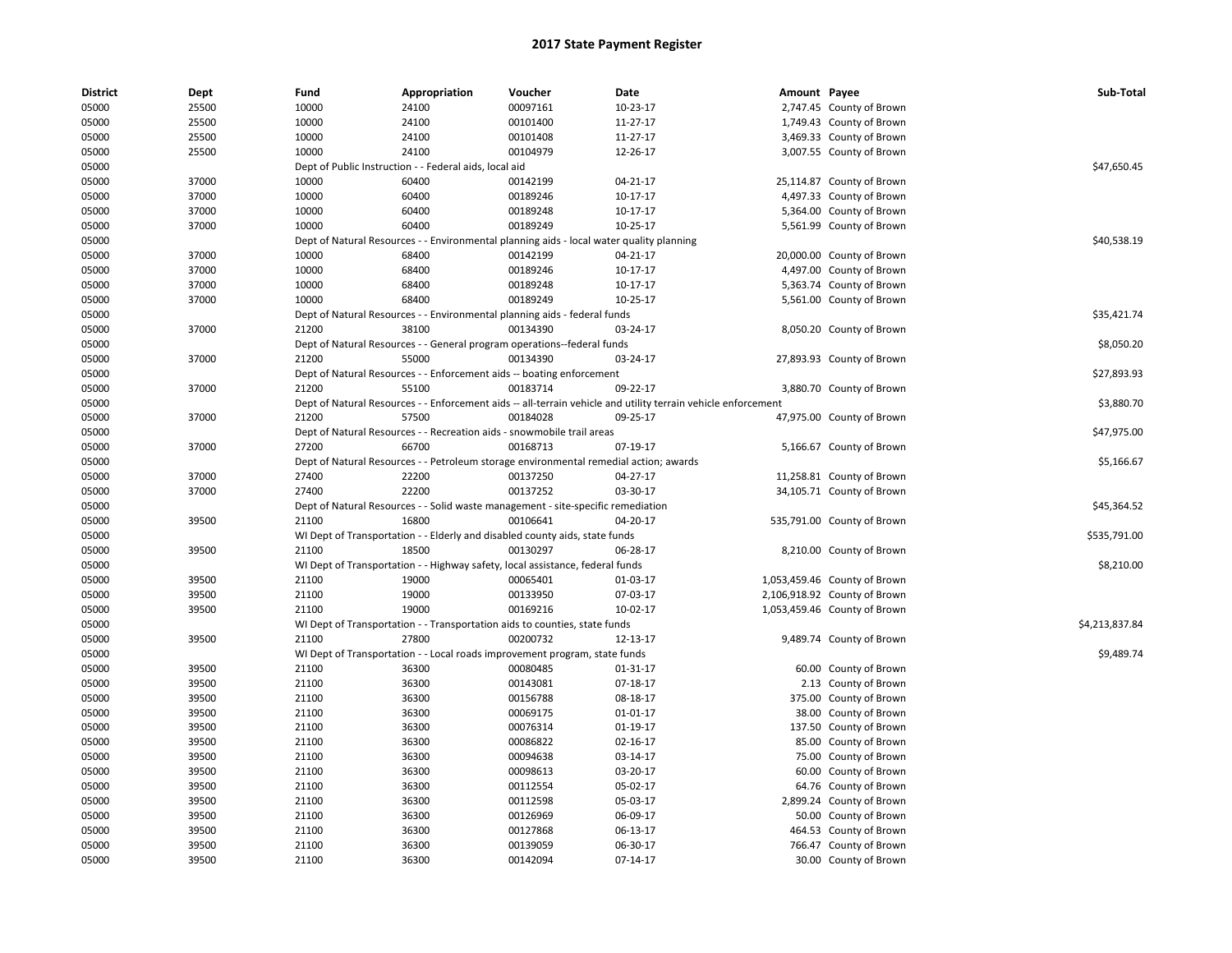| <b>District</b> | Dept           | Fund  | Appropriation                                                                       | Voucher              | Date                                                                                                 | Amount Payee |                            | Sub-Total      |
|-----------------|----------------|-------|-------------------------------------------------------------------------------------|----------------------|------------------------------------------------------------------------------------------------------|--------------|----------------------------|----------------|
| 05000           | 39500          | 21100 | 36300                                                                               | 00156183             | 08-17-17                                                                                             |              | 53.12 County of Brown      |                |
| 05000           | 39500          | 21100 | 36300                                                                               | 00159902             | 09-01-17                                                                                             |              | 1,266.65 County of Brown   |                |
| 05000           | 39500          | 21100 | 36300                                                                               | 00165334             | 09-15-17                                                                                             |              | 425.00 County of Brown     |                |
| 05000           | 39500          | 21100 | 36300                                                                               | 00175233             | 10-05-17                                                                                             |              | 98.81 County of Brown      |                |
| 05000           |                |       | WI Dept of Transportation - - State highway rehabilitation, state funds             |                      |                                                                                                      |              |                            | \$6,951.21     |
| 05000           | 39500          | 21100 | 36500                                                                               | 00081723             | 02-02-17                                                                                             |              | 1,505.00 County of Brown   |                |
| 05000           | 39500          | 21100 | 36500                                                                               | 00078290             | 01-24-17                                                                                             |              | 1,540.00 County of Brown   |                |
| 05000           | 39500          | 21100 | 36500                                                                               | 00099985             | 03-27-17                                                                                             |              | 1,678.67 County of Brown   |                |
| 05000           | 39500          | 21100 | 36500                                                                               | 00101094             | 03-29-17                                                                                             |              | 604.79 County of Brown     |                |
| 05000           | 39500          | 21100 | 36500                                                                               | 00112554             | 05-02-17                                                                                             |              | 1,188.00 County of Brown   |                |
| 05000           | 39500          | 21100 | 36500                                                                               | 00127868             | 06-13-17                                                                                             | 1,053.00     | County of Brown            |                |
| 05000           | 39500          | 21100 | 36500                                                                               | 00139059             | 06-30-17                                                                                             |              | 1,053.00 County of Brown   |                |
| 05000           | 39500          | 21100 | 36500                                                                               | 00156183             | 08-17-17                                                                                             |              | 1,134.00 County of Brown   |                |
| 05000           | 39500          | 21100 | 36500                                                                               | 00162658             | 09-08-17                                                                                             |              | 2,349.00 County of Brown   |                |
| 05000           | 39500          | 21100 | 36500                                                                               | 00183567             | 10-24-17                                                                                             |              | 2,187.00 County of Brown   |                |
| 05000           |                |       | WI Dept of Transportation - - Highway system management and operations, state funds |                      |                                                                                                      |              |                            | \$14,292.46    |
| 05000           | 39500          | 21100 | 90500                                                                               | 00086045             | 02-21-17                                                                                             |              | 824,413.23 County of Brown |                |
| 05000           |                |       | WI Dept of Transportation - - 905-LOASCLEARING-HARBOR BF4                           |                      |                                                                                                      |              |                            | \$824,413.23   |
| 05000           | 39500          | 21100 | 96100                                                                               | 00143081             | 07-25-17                                                                                             |              | 57.87 County of Brown      |                |
| 05000           |                |       |                                                                                     |                      | WI Dept of Transportation - - Highways, bridges and local transportation assistance clearing account |              |                            | \$57.87        |
| 05000           | 39500          | 21100 | 36800                                                                               | 00081723             | 02-02-17                                                                                             |              | 551,198.47 County of Brown |                |
| 05000           | 39500          | 21100 | 36800                                                                               | 00094215             | 03-14-17                                                                                             |              | 55,456.76 County of Brown  |                |
| 05000           | 39500          | 21100 | 36800                                                                               | 00124786             | 06-05-17                                                                                             |              | 19,029.61 County of Brown  |                |
| 05000           | 39500          | 21100 | 36800                                                                               | 00078290             | 01-24-17                                                                                             |              | 193,282.96 County of Brown |                |
| 05000           | 39500          | 21100 | 36800                                                                               | 00099985             | 03-27-17                                                                                             |              | 637,916.78 County of Brown |                |
| 05000           | 39500          | 21100 | 36800                                                                               | 00099986             | 03-27-17                                                                                             |              | 411.89 County of Brown     |                |
| 05000           | 39500          | 21100 | 36800                                                                               | 00101094             | 03-29-17                                                                                             |              | 354,332.31 County of Brown |                |
| 05000           | 39500          | 21100 | 36800                                                                               | 00112554             | 05-02-17                                                                                             |              | 366,892.34 County of Brown |                |
| 05000           | 39500          | 21100 | 36800                                                                               | 00127868             | 06-13-17                                                                                             |              | 368,235.07 County of Brown |                |
| 05000           | 39500          | 21100 | 36800                                                                               | 00139059             | 06-30-17                                                                                             |              | 211,824.83 County of Brown |                |
| 05000           | 39500          | 21100 | 36800                                                                               | 00156183             | 08-17-17                                                                                             |              | 273,597.96 County of Brown |                |
| 05000           | 39500          | 21100 | 36800                                                                               | 00159171             | 08-29-17                                                                                             |              | 66,771.96 County of Brown  |                |
| 05000           | 39500          | 21100 | 36800                                                                               | 00162658             | 09-08-17                                                                                             |              | 195,103.07 County of Brown |                |
| 05000           | 39500          | 21100 | 36800                                                                               | 00167328             | 09-21-17                                                                                             |              | 831.40 County of Brown     |                |
| 05000           | 39500          | 21100 | 36800                                                                               | 00174713             | 10-05-17                                                                                             |              | 256,406.30 County of Brown |                |
| 05000           | 39500          | 21100 | 36800                                                                               | 00174759             | 10-05-17                                                                                             |              | 3,148.80 County of Brown   |                |
| 05000           | 39500          | 21100 | 36800                                                                               | 00175233             | 10-05-17                                                                                             |              | 228,961.41 County of Brown |                |
| 05000           | 39500          | 21100 | 36800                                                                               | 00183567             | 10-24-17                                                                                             |              | 272,563.59 County of Brown |                |
| 05000           | 39500          | 21100 | 36800                                                                               | 00183658             | 10-25-17                                                                                             |              | 493.53 County of Brown     |                |
| 05000           | 39500          | 21100 | 36800                                                                               | 00186674             | 11-01-17                                                                                             |              | 32,446.41 County of Brown  |                |
| 05000           | 39500          | 21100 | 36800                                                                               | 00189539             | 11-08-17                                                                                             |              | 39,328.77 County of Brown  |                |
| 05000           | 39500          | 21100 | 36800                                                                               | 00189540             | 11-08-17                                                                                             |              | 49,696.18 County of Brown  |                |
| 05000           | 39500          | 21100 | 36800                                                                               | 00191236             | 11-13-17                                                                                             |              | 566.66 County of Brown     |                |
| 05000           | 39500          | 21100 | 36800                                                                               | 00191251             | 11-13-17                                                                                             |              | 491.64 County of Brown     |                |
| 05000           | 39500          | 21100 | 36800                                                                               | 00198520             | 12-06-17                                                                                             |              | 272,788.48 County of Brown |                |
| 05000           |                |       | WI Dept of Transportation - - Routine maintenance activities, state funds           |                      |                                                                                                      |              |                            | \$4,451,777.18 |
| 05000           | 39500          | 21100 | 38000                                                                               | 00078290             | 01-24-17                                                                                             |              | 50.08 County of Brown      |                |
| 05000           | 39500          | 21100 | 38000                                                                               | 00156183             | 08-17-17                                                                                             |              | 11,924.21 County of Brown  |                |
| 05000           | 39500          | 21100 | 38000                                                                               | 00175233             | 10-05-17                                                                                             | 16,223.97    | County of Brown            |                |
|                 |                | 21100 | 38000                                                                               |                      | 10-24-17                                                                                             |              |                            |                |
| 05000           | 39500<br>39500 | 21100 | 38000                                                                               | 00183567<br>00198520 | 12-06-17                                                                                             |              | 10,620.50 County of Brown  |                |
| 05000           |                |       |                                                                                     |                      |                                                                                                      |              | 2,311.92 County of Brown   |                |
| 05000           |                |       | WI Dept of Transportation - - Routine maintenance activities, federal funds         |                      |                                                                                                      |              |                            | \$41,130.68    |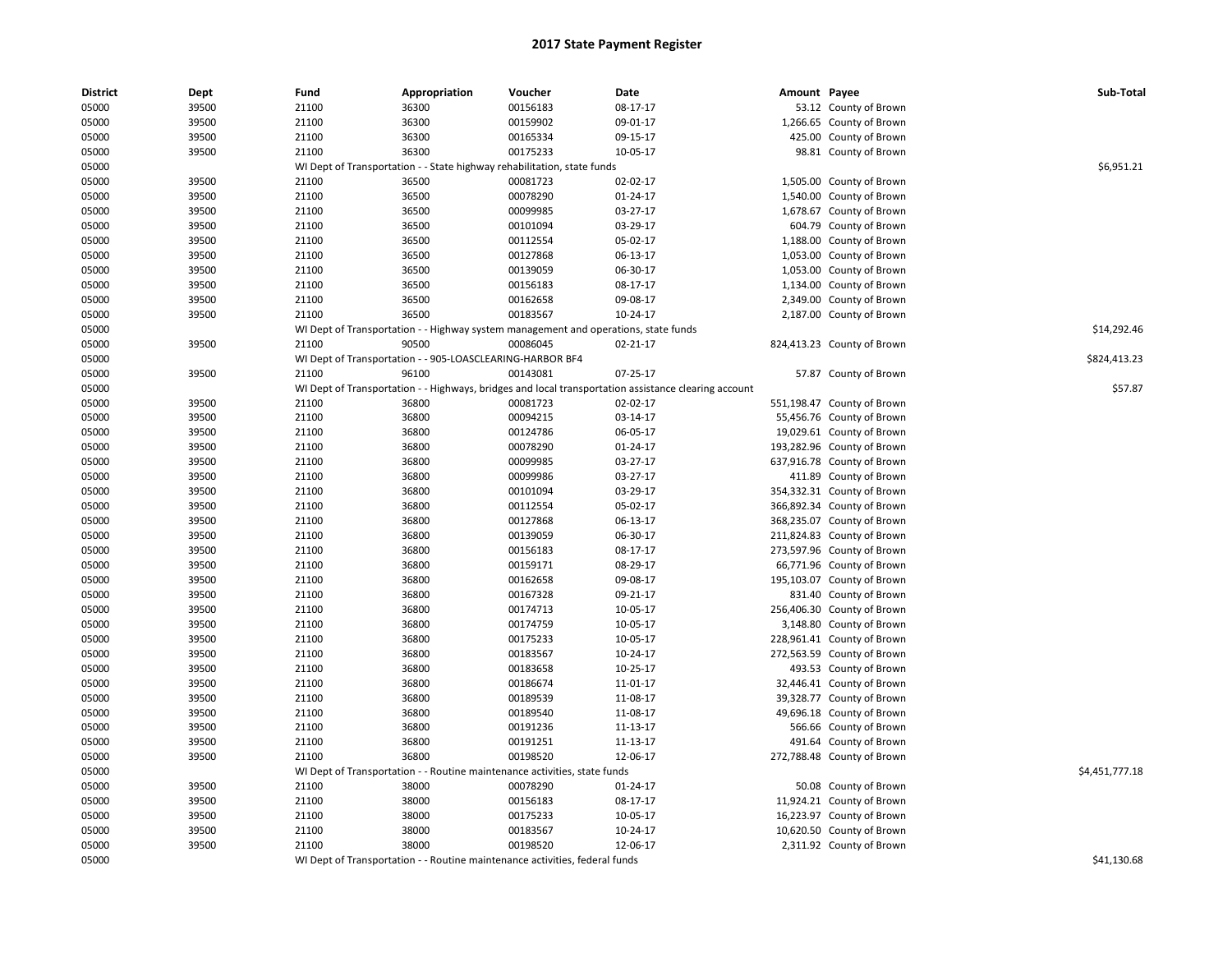| <b>District</b> | Dept  | Fund  | Appropriation                                                       | Voucher                                                                      | Date                                                                                                    | Amount Payee |                              | Sub-Total      |
|-----------------|-------|-------|---------------------------------------------------------------------|------------------------------------------------------------------------------|---------------------------------------------------------------------------------------------------------|--------------|------------------------------|----------------|
| 05000           | 39500 | 21100 | 37300                                                               | 00139059                                                                     | 06-30-17                                                                                                |              | 7.60 County of Brown         |                |
| 05000           | 39500 | 21100 | 37300                                                               | 00156183                                                                     | 08-17-17                                                                                                |              | 0.79 County of Brown         |                |
| 05000           |       |       |                                                                     | WI Dept of Transportation - - State highway rehabilitation, local funds      |                                                                                                         |              |                              | \$8.39         |
| 05000           | 39500 | 21100 | 38300                                                               | 00112554                                                                     | 05-02-17                                                                                                |              | 259.02 County of Brown       |                |
| 05000           | 39500 | 21100 | 38300                                                               | 00127868                                                                     | 06-13-17                                                                                                |              | 1,866.41 County of Brown     |                |
| 05000           | 39500 | 21100 | 38300                                                               | 00139059                                                                     | 06-30-17                                                                                                |              | 3,075.94 County of Brown     |                |
| 05000           | 39500 | 21100 | 38300                                                               | 00156183                                                                     | 08-17-17                                                                                                |              | 212.49 County of Brown       |                |
| 05000           | 39500 | 21100 | 38300                                                               | 00175233                                                                     | 10-05-17                                                                                                |              | 399.06 County of Brown       |                |
| 05000           |       |       |                                                                     | WI Dept of Transportation - - State highway rehabilitation, federal funds    |                                                                                                         |              |                              | \$5,812.92     |
| 05000           | 41000 | 10000 | 11600                                                               | 00167929                                                                     | 11-07-17                                                                                                |              | 354,939.04 County of Brown   |                |
| 05000           |       |       |                                                                     |                                                                              | Department of Corrections - - Reimbursing counties for probation, extended supervision and parole holds |              |                              | \$354,939.04   |
| 05000           | 43500 | 10000 | 10700                                                               | 00118895                                                                     | 04-12-17                                                                                                |              | 264.30 County of Brown       |                |
| 05000           | 43500 | 10000 | 10700                                                               | 00119543                                                                     | 04-05-17                                                                                                |              | 217.20 County of Brown       |                |
| 05000           | 43500 | 10000 | 10700                                                               | 00124003                                                                     | 04-25-17                                                                                                |              | 630.93 County of Brown       |                |
| 05000           | 43500 | 10000 | 10700                                                               | 00124668                                                                     | 05-02-17                                                                                                |              | 395.30 County of Brown       |                |
| 05000           | 43500 | 10000 | 10700                                                               | 00127935                                                                     | 05-19-17                                                                                                |              | 160.04 County of Brown       |                |
| 05000           | 43500 | 10000 | 10700                                                               | 00134688                                                                     | 06-16-17                                                                                                |              | 207.23 County of Brown       |                |
| 05000           | 43500 | 10000 | 10700                                                               | 00146696                                                                     | 09-01-17                                                                                                |              | 887.50 County of Brown       |                |
| 05000           | 43500 | 10000 | 10700                                                               | 00147836                                                                     | 09-06-17                                                                                                |              | 583.83 County of Brown       |                |
| 05000           | 43500 | 10000 | 10700                                                               | 00147851                                                                     | 09-06-17                                                                                                |              | 929.41 County of Brown       |                |
| 05000           | 43500 | 10000 | 10700                                                               | 00147915                                                                     | 09-06-17                                                                                                |              | 795.81 County of Brown       |                |
| 05000           | 43500 | 10000 | 10700                                                               | 00166473                                                                     | 11-08-17                                                                                                |              | 819.99 County of Brown       |                |
| 05000           | 43500 | 10000 | 10700                                                               | 00167256                                                                     | 11-24-17                                                                                                |              | 1,907.65 County of Brown     |                |
| 05000           | 43500 | 10000 | 10700                                                               | 00175116                                                                     | 12-21-17                                                                                                |              | 1,100.20 County of Brown     |                |
| 05000           | 43500 | 10000 | 10700                                                               | 00175122                                                                     | 12-27-17                                                                                                |              | 677.66 County of Brown       |                |
| 05000           |       |       |                                                                     | Department of Health Services - - Public health dispensaries and drugs       |                                                                                                         |              |                              | \$9,577.05     |
| 05000           | 43500 | 10000 | 14900                                                               | 00158870                                                                     | 10-03-17                                                                                                |              | 600.00 County of Brown       |                |
| 05000           | 43500 | 10000 | 14900                                                               | 00159502                                                                     | 10-20-17                                                                                                |              | 400.00 County of Brown       |                |
| 05000           |       |       | Department of Health Services - - Federal project operations        |                                                                              |                                                                                                         |              |                              | \$1,000.00     |
| 05000           | 43500 | 10000 | 15000                                                               | 00149113                                                                     | 08-31-17                                                                                                |              | 1,400.00 County of Brown     |                |
| 05000           | 43500 | 10000 | 15000                                                               | 00174734                                                                     | 12-27-17                                                                                                |              | 400.00 County of Brown       |                |
| 05000           |       |       | Department of Health Services - - Federal project aids              |                                                                              |                                                                                                         |              |                              | \$1,800.00     |
| 05000           | 43500 | 10000 | 41400                                                               | 00104889                                                                     | 02-02-17                                                                                                |              | 283,636.00 County of Brown   |                |
| 05000           |       |       | Department of Health Services - - Income maintenance                |                                                                              |                                                                                                         |              |                              | \$283,636.00   |
| 05000           | 43500 | 10000 | 46800                                                               | 00165473                                                                     | 10-30-17                                                                                                |              | 539,990.00 County of Brown   |                |
| 05000           |       |       | Department of Health Services - - Interagency and intra-agency aids |                                                                              |                                                                                                         |              |                              | \$539,990.00   |
| 05000           | 43500 | 10000 | 00000                                                               | 90708                                                                        | 01-02-17                                                                                                |              | 11,895.00 County of Brown    |                |
| 05000           | 43500 | 10000 | 00000                                                               | 90710                                                                        | 02-01-17                                                                                                |              | 415,001.00 County of Brown   |                |
| 05000           | 43500 | 10000 | 00000                                                               | 90711                                                                        | 03-01-17                                                                                                |              | 471,765.00 County of Brown   |                |
| 05000           | 43500 | 10000 | 00000                                                               | 90715                                                                        | 05-01-17                                                                                                |              | 1,165,104.00 County of Brown |                |
| 05000           | 43500 | 10000 | 00000                                                               | 90716                                                                        | 06-01-17                                                                                                |              | 664,276.00 County of Brown   |                |
| 05000           | 43500 | 10000 | 00000                                                               | 90717                                                                        | 06-15-17                                                                                                |              | 13,759.00 County of Brown    |                |
| 05000           | 43500 | 10000 | 00000                                                               | 90800                                                                        | 07-01-17                                                                                                |              | 813,947.00 County of Brown   |                |
| 05000           | 43500 | 10000 | 00000                                                               | 90801                                                                        | 08-01-17                                                                                                |              | 624,880.00 County of Brown   |                |
| 05000           | 43500 | 10000 | 00000                                                               | 90802                                                                        | 09-01-17                                                                                                |              | 519,658.00 County of Brown   |                |
| 05000           | 43500 | 10000 | 00000                                                               | 90805                                                                        | 10-02-17                                                                                                |              | 426,271.00 County of Brown   |                |
| 05000           | 43500 | 10000 | 00000                                                               | 90806                                                                        | 11-01-17                                                                                                |              | 40,704.00 County of Brown    |                |
| 05000           | 43500 | 10000 | 00000                                                               | 90807                                                                        | 12-01-17                                                                                                |              | 383,245.00 County of Brown   |                |
| 05000           | 43500 | 10000 | 00000                                                               | 90713                                                                        | 04-01-17                                                                                                |              | 598,698.00 County of Brown   |                |
| 05000           |       |       | Department of Health Services - - State/Federal Aids                |                                                                              |                                                                                                         |              |                              | \$6,149,203.00 |
| 05000           | 45500 | 10000 | 22100                                                               | 00035879                                                                     | 10-13-17                                                                                                |              | 13,820.00 County of Brown    |                |
| 05000           |       |       |                                                                     | Department of Justice - - Crime laboratories; deoxyribonucleic acid analysis |                                                                                                         |              |                              | \$13,820.00    |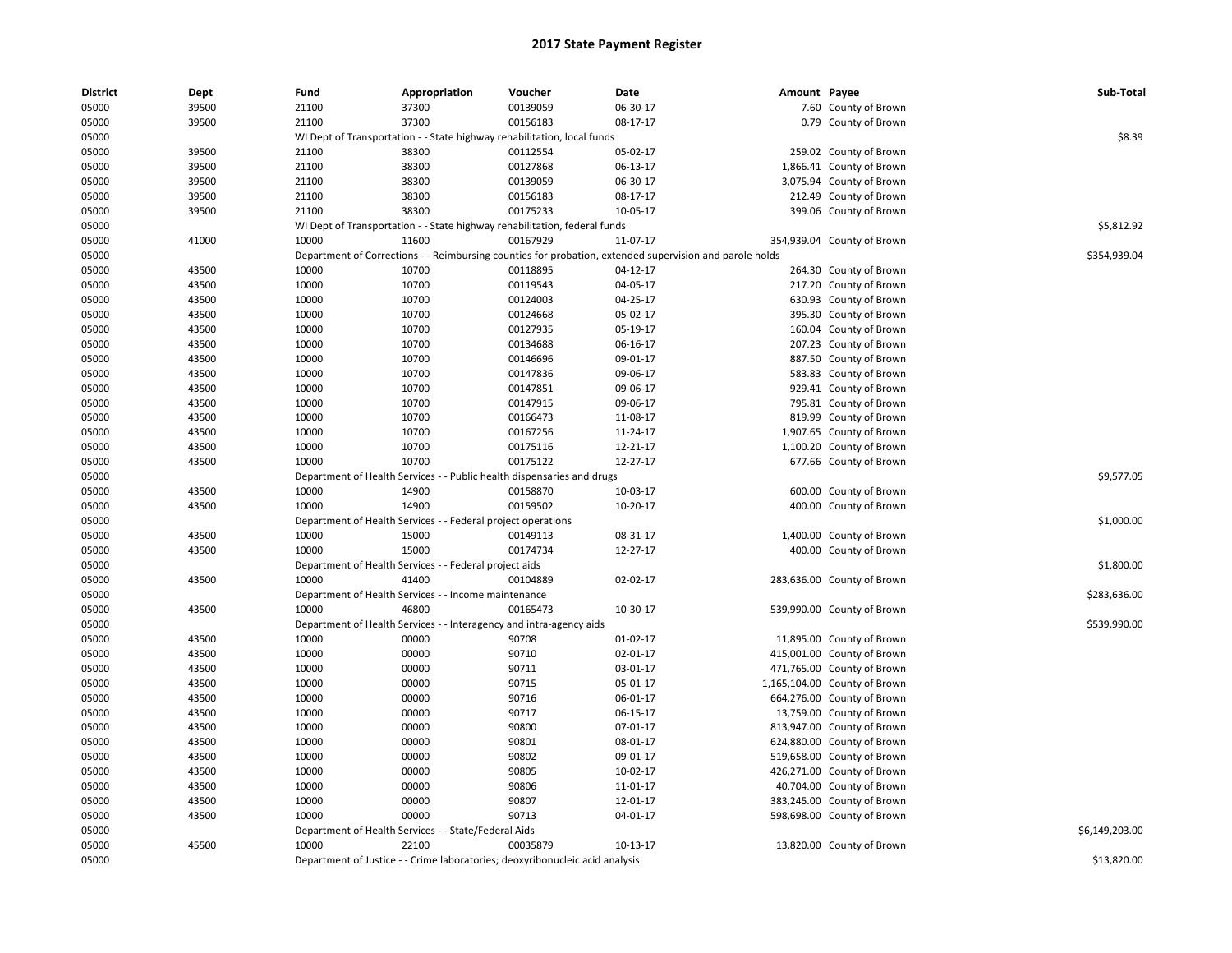| <b>District</b> | Dept  | Fund  | Appropriation                                                                             | Voucher  | Date                                                                                                                                          | Amount Payee |                           | Sub-Total    |
|-----------------|-------|-------|-------------------------------------------------------------------------------------------|----------|-----------------------------------------------------------------------------------------------------------------------------------------------|--------------|---------------------------|--------------|
| 05000           | 45500 | 10000 | 22500                                                                                     | 00024809 | 03-02-17                                                                                                                                      |              | 33,922.00 County of Brown |              |
| 05000           | 45500 | 10000 | 22500                                                                                     | 00039376 | 12-21-17                                                                                                                                      |              | 33,922.00 County of Brown |              |
| 05000           |       |       | Department of Justice - - Drug crimes enforcement; local grants                           |          |                                                                                                                                               |              |                           | \$67,844.00  |
| 05000           | 45500 | 10000 | 23100                                                                                     | 00033827 | 08-31-17                                                                                                                                      |              | 40,640.00 County of Brown |              |
| 05000           |       |       | Department of Justice - - Law enforcement training fund, local assistance                 |          |                                                                                                                                               |              |                           | \$40,640.00  |
| 05000           | 45500 | 10000 | 24100                                                                                     | 00022246 | 01-19-17                                                                                                                                      |              | 551.76 County of Brown    |              |
| 05000           | 45500 | 10000 | 24100                                                                                     | 00027271 | 05-02-17                                                                                                                                      |              | 3,418.51 County of Brown  |              |
| 05000           | 45500 | 10000 | 24100                                                                                     | 00031904 | $07-21-17$                                                                                                                                    |              | 1,980.54 County of Brown  |              |
| 05000           | 45500 | 10000 | 24100                                                                                     | 00035591 | 10-04-17                                                                                                                                      |              | 143.37 County of Brown    |              |
| 05000           |       |       | Department of Justice - - Federal aid, state operations                                   |          |                                                                                                                                               |              |                           | \$6,094.18   |
| 05000           | 45500 | 10000 | 25100                                                                                     | 00023150 | 02-06-17                                                                                                                                      |              | 20,736.51 County of Brown |              |
| 05000           | 45500 | 10000 | 25100                                                                                     | 00030973 | 07-03-17                                                                                                                                      |              | 2,053.23 County of Brown  |              |
| 05000           | 45500 | 10000 | 25100                                                                                     | 00033168 | 08-28-17                                                                                                                                      |              | 8,962.48 County of Brown  |              |
| 05000           | 45500 | 10000 | 25100                                                                                     | 00034368 | 09-11-17                                                                                                                                      |              | 7,551.02 County of Brown  |              |
| 05000           | 45500 | 10000 | 25100                                                                                     | 00035564 | 10-06-17                                                                                                                                      |              | 7,628.59 County of Brown  |              |
| 05000           | 45500 | 10000 | 25100                                                                                     | 00037038 | 11-09-17                                                                                                                                      |              | 20,736.51 County of Brown |              |
| 05000           |       |       | Department of Justice - - Federal aid, local assistance                                   |          |                                                                                                                                               |              |                           | \$67,668.34  |
| 05000           | 45500 | 10000 | 26300                                                                                     | 00022033 | $01 - 12 - 17$                                                                                                                                |              | 36,444.00 County of Brown |              |
| 05000           |       |       | Department of Justice - - County-tribal programs, local assistance                        |          |                                                                                                                                               |              |                           | \$36,444.00  |
| 05000           | 45500 | 10000 | 27100                                                                                     | 00019140 | $02 - 21 - 17$                                                                                                                                |              | 42,783.13 County of Brown |              |
| 05000           | 45500 | 10000 | 27100                                                                                     | 00024693 | 02-28-17                                                                                                                                      |              | 7,262.85 County of Brown  |              |
| 05000           | 45500 | 10000 | 27100                                                                                     | 00033980 | 08-31-17                                                                                                                                      |              | 78,650.18 County of Brown |              |
| 05000           | 45500 | 10000 | 27100                                                                                     | 00037083 | 11-09-17                                                                                                                                      |              | 43,875.03 County of Brown |              |
| 05000           |       |       |                                                                                           |          | Department of Justice - - Alternatives to prosecution and incarceration for persons who use alcohol or other drugs; presentencing assessments |              |                           | \$172,571.19 |
| 05000           | 45500 | 10000 | 28400                                                                                     | 00025396 | 03-15-17                                                                                                                                      |              | 1,271.03 County of Brown  |              |
| 05000           | 45500 | 10000 | 28400                                                                                     | 00028878 | 06-02-17                                                                                                                                      |              | 783.90 County of Brown    |              |
| 05000           | 45500 | 10000 | 28400                                                                                     | 00031093 | 07-06-17                                                                                                                                      |              | 1,116.80 County of Brown  |              |
| 05000           | 45500 | 10000 | 28400                                                                                     | 00032560 | 08-04-17                                                                                                                                      |              | 930.44 County of Brown    |              |
| 05000           | 45500 | 10000 | 28400                                                                                     | 00034280 | 09-08-17                                                                                                                                      |              | 352.49 County of Brown    |              |
| 05000           | 45500 | 10000 | 28400                                                                                     | 00037763 | 11-20-17                                                                                                                                      |              | 4,879.79 County of Brown  |              |
| 05000           | 45500 | 10000 | 28400                                                                                     | 00037772 | 11-20-17                                                                                                                                      |              | 483.55 County of Brown    |              |
| 05000           |       |       | Department of Justice - - Internet Crimes Against Childr                                  |          |                                                                                                                                               |              |                           | \$9,818.00   |
| 05000           | 45500 | 10000 | 53200                                                                                     | 00031683 | 07-20-17                                                                                                                                      |              | 61,046.16 County of Brown |              |
| 05000           |       |       | Department of Justice - - Crime victim and witness assistance surcharge, general services |          |                                                                                                                                               |              |                           | \$61,046.16  |
| 05000           | 45500 | 10000 | 53900                                                                                     | 00024939 | 03-03-17                                                                                                                                      |              | 68,717.47 County of Brown |              |
| 05000           |       |       | Department of Justice - - Reimbursement to counties for victim-witness services           |          |                                                                                                                                               |              |                           | \$68,717.47  |
| 05000           | 45500 | 10000 | 54200                                                                                     | 00024850 | 03-09-17                                                                                                                                      |              | 23,762.00 County of Brown |              |
| 05000           | 45500 | 10000 | 54200                                                                                     | 00029432 | 06-06-17                                                                                                                                      |              | 5,773.00 County of Brown  |              |
| 05000           | 45500 | 10000 | 54200                                                                                     | 00033647 | 08-24-17                                                                                                                                      |              | 17,084.00 County of Brown |              |
| 05000           | 45500 | 10000 | 54200                                                                                     | 00038531 | 12-07-17                                                                                                                                      |              | 13,910.00 County of Brown |              |
| 05000           |       |       | Department of Justice - - Federal aid; victim assistance                                  |          |                                                                                                                                               |              |                           | \$60,529.00  |
| 05000           | 46500 | 10000 | 30800                                                                                     | 00032445 | 09-29-17                                                                                                                                      |              | 7,423.74 County of Brown  |              |
| 05000           |       |       | Department of Military Affairs - - Emergency response equipment                           |          |                                                                                                                                               |              |                           | \$7,423.74   |
| 05000           | 46500 | 10000 | 34200                                                                                     | 00030700 | 08-23-17                                                                                                                                      |              | 62,728.60 County of Brown |              |
| 05000           |       |       | Department of Military Affairs - - Federal aid, local assistance                          |          |                                                                                                                                               |              |                           | \$62,728.60  |
| 05000           | 46500 | 10000 | 35000                                                                                     | 00027047 | 06-09-17                                                                                                                                      |              | 19,999.58 County of Brown |              |
| 05000           | 46500 | 10000 | 35000                                                                                     | 00028537 | 06-28-17                                                                                                                                      |              | 7,978.46 County of Brown  |              |
| 05000           | 46500 | 10000 | 35000                                                                                     | 00035099 | 11-30-17                                                                                                                                      |              | 1,863.42 County of Brown  |              |
| 05000           |       |       | Department of Military Affairs - - Federal aid, homeland security                         |          |                                                                                                                                               |              |                           | \$29.841.46  |
| 05000           | 46500 | 27200 | 36400                                                                                     | 00027658 | 06-14-17                                                                                                                                      |              | 33,500.46 County of Brown |              |
| 05000           |       |       |                                                                                           |          | Department of Military Affairs - - Division of emergency management; petroleum inspection fund                                                |              |                           | \$33,500.46  |
| 05000           | 48500 | 15200 | 12700                                                                                     | 00024313 | $01-25-17$                                                                                                                                    |              | 154.69 County of Brown    |              |
|                 |       |       |                                                                                           |          |                                                                                                                                               |              |                           |              |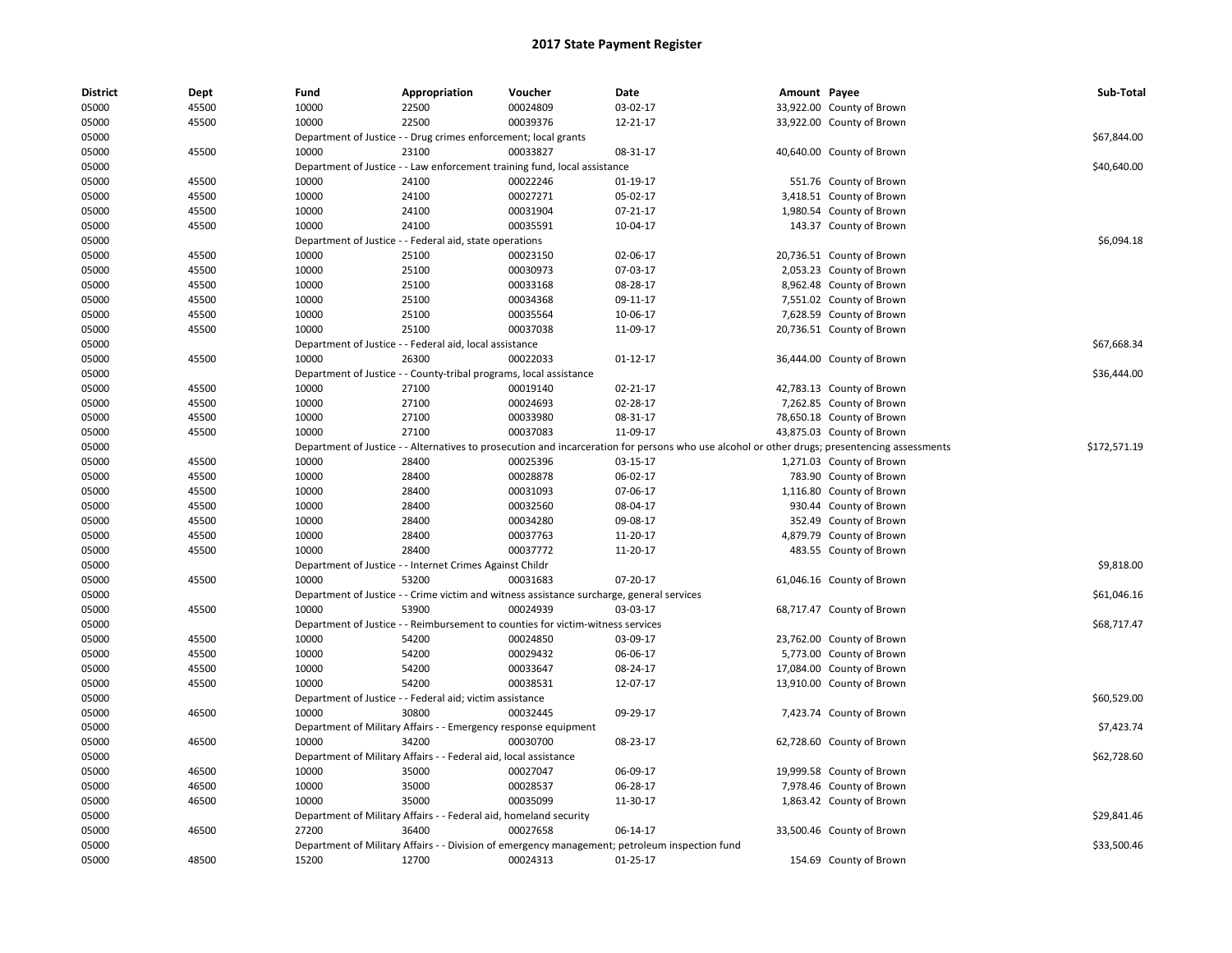| <b>District</b> | Dept  | Fund                         | Appropriation                                                                                          | Voucher                         | Date           | Amount Payee |                            | Sub-Total    |
|-----------------|-------|------------------------------|--------------------------------------------------------------------------------------------------------|---------------------------------|----------------|--------------|----------------------------|--------------|
| 05000           | 48500 | 15200                        | 12700                                                                                                  | 00031934                        | 06-29-17       |              | 580.51 County of Brown     |              |
| 05000           |       |                              | Department of Veterans Affairs - - Grants to counties                                                  |                                 |                |              |                            | \$735.20     |
| 05000           | 48500 | 58200                        | 26700                                                                                                  | 00024313                        | $01 - 25 - 17$ |              | 696.14 County of Brown     |              |
| 05000           | 48500 | 58200                        | 26700                                                                                                  | 00031934                        | 06-29-17       |              | 2,612.28 County of Brown   |              |
| 05000           |       |                              | Department of Veterans Affairs - - County grants                                                       |                                 |                |              |                            | \$3,308.42   |
| 05000           | 48500 | 58300                        | 37000                                                                                                  | 00024313                        | $01 - 25 - 17$ |              | 696.14 County of Brown     |              |
| 05000           | 48500 | 58300                        | 37000                                                                                                  | 00031934                        | 06-29-17       |              | 2,612.28 County of Brown   |              |
| 05000           |       |                              | Department of Veterans Affairs - - County grants                                                       |                                 |                |              |                            | \$3,308.42   |
| 05000           | 50500 | 10000                        | 14200                                                                                                  | 00039504                        | 01-19-17       |              | 2,515.62 County of Brown   |              |
| 05000           | 50500 | 10000                        | 14200                                                                                                  | 00044055                        | 03-15-17       |              | 14,425.03 County of Brown  |              |
| 05000           | 50500 | 10000                        | 14200                                                                                                  | 00051189                        | 06-01-17       |              | 4,793.70 County of Brown   |              |
| 05000           | 50500 | 10000                        | 14200                                                                                                  | 00065356                        | 11-28-17       |              | 1,983.59 County of Brown   |              |
| 05000           |       |                              | Department of Administration - - Federal aid                                                           |                                 |                |              |                            | \$23.717.94  |
| 05000           | 50500 | 10000                        | 15500                                                                                                  | 00041352                        | 01-30-17       |              | 17,802.00 County of Brown  |              |
| 05000           | 50500 | 10000                        | 15500                                                                                                  | 00043728                        | 02-28-17       |              | 21,031.00 County of Brown  |              |
| 05000           | 50500 | 10000                        | 15500                                                                                                  | 00045007                        | 03-14-17       |              | 14,412.00 County of Brown  |              |
| 05000           | 50500 | 10000                        | 15500                                                                                                  | 00046110                        | 03-28-17       |              | 14,430.00 County of Brown  |              |
| 05000           | 50500 | 10000                        | 15500                                                                                                  | 00048862                        | 04-28-17       |              | 14,688.00 County of Brown  |              |
| 05000           | 50500 | 10000                        | 15500                                                                                                  | 00051801                        | 05-30-17       |              | 18,400.00 County of Brown  |              |
| 05000           | 50500 | 10000                        | 15500                                                                                                  | 00054224                        | 06-29-17       |              | 15,070.00 County of Brown  |              |
| 05000           | 50500 | 10000                        | 15500                                                                                                  | 00057852                        | 08-14-17       |              | 3,139.00 County of Brown   |              |
| 05000           | 50500 | 10000                        | 15500                                                                                                  | 00060290                        | 09-14-17       |              | 1,434.00 County of Brown   |              |
| 05000           | 50500 | 10000                        | 15500                                                                                                  | 00062812                        | 10-16-17       |              | 312.00 County of Brown     |              |
| 05000           | 50500 | 10000                        | 15500                                                                                                  | 00066458                        | 11-28-17       |              | 18,029.00 County of Brown  |              |
| 05000           | 50500 | 10000                        | 15500                                                                                                  | 00068723                        | 12-28-17       |              | 11,733.00 County of Brown  |              |
| 05000           |       |                              | Department of Administration - - Federal aid; local assistance                                         |                                 |                |              |                            | \$150,480.00 |
| 05000           | 50500 | 10000                        | 17500                                                                                                  | 00047883                        | 05-05-17       |              | 280,164.00 County of Brown |              |
| 05000           |       |                              | Department of Administration - - High-voltage transmission line environmental impact fee distributions |                                 |                |              |                            | \$280,164.00 |
| 05000           | 50500 | 10000                        | 74300                                                                                                  | 00041457                        | 02-07-17       |              | 337,574.00 County of Brown |              |
| 05000           | 50500 | 10000                        | 74300                                                                                                  | 00049052                        | 05-09-17       |              | 171,738.00 County of Brown |              |
| 05000           | 50500 | 10000                        | 74300                                                                                                  | 00057340                        | 08-14-17       |              | 161,388.00 County of Brown |              |
| 05000           | 50500 | 10000                        | 74300                                                                                                  | 00057342                        | 08-14-17       |              | 75,301.00 County of Brown  |              |
| 05000           | 50500 | 10000                        | 74300                                                                                                  | 00064080                        | 11-03-17       |              | 171,227.00 County of Brown |              |
| 05000           |       | Department of Administration |                                                                                                        | - Federal aid; local assistance |                |              |                            | \$917,228.00 |
| 05000           | 50500 | 23500                        | 37100                                                                                                  | 00041352                        | 01-30-17       |              | 13,350.00 County of Brown  |              |
| 05000           | 50500 | 23500                        | 37100                                                                                                  | 00043728                        | 02-28-17       |              | 21,512.00 County of Brown  |              |
| 05000           | 50500 | 23500                        | 37100                                                                                                  | 00045007                        | 03-14-17       |              | 12,428.00 County of Brown  |              |
| 05000           | 50500 | 23500                        | 37100                                                                                                  | 00046110                        | 03-28-17       |              | 12,336.00 County of Brown  |              |
| 05000           | 50500 | 23500                        | 37100                                                                                                  | 00048862                        | 04-28-17       |              | 10,884.00 County of Brown  |              |
| 05000           | 50500 | 23500                        | 37100                                                                                                  | 00051801                        | 05-30-17       |              | 10,654.00 County of Brown  |              |
| 05000           | 50500 | 23500                        | 37100                                                                                                  | 00054224                        | 06-29-17       |              | 6,791.00 County of Brown   |              |
| 05000           | 50500 | 23500                        | 37100                                                                                                  | 00057852                        | 08-14-17       |              | 369.00 County of Brown     |              |
| 05000           | 50500 | 23500                        | 37100                                                                                                  | 00060290                        | 09-14-17       |              | 131.00 County of Brown     |              |
| 05000           | 50500 | 23500                        | 37100                                                                                                  | 00062812                        | 10-16-17       |              | 460.00 County of Brown     |              |
| 05000           | 50500 | 23500                        | 37100                                                                                                  | 00063974                        | 10-30-17       |              | 49,638.72 County of Brown  |              |
| 05000           | 50500 | 23500                        | 37100                                                                                                  | 00066458                        | 11-28-17       |              | 16,986.00 County of Brown  |              |
| 05000           | 50500 | 23500                        | 37100                                                                                                  | 00068723                        | 12-28-17       |              | 12,724.00 County of Brown  |              |
| 05000           |       |                              | Department of Administration - - Low-income assistance grants                                          |                                 |                |              |                            | \$168,263.72 |
| 05000           | 50500 | 26900                        | 16600                                                                                                  | 00041052                        | 02-07-17       |              | 1,000.00 County of Brown   |              |
| 05000           | 50500 | 26900                        | 16600                                                                                                  | 00048508                        | 05-09-17       |              | 25,000.00 County of Brown  |              |
| 05000           | 50500 | 26900                        | 16600                                                                                                  | 00068328                        | 12-28-17       |              | 25,000.00 County of Brown  |              |
| 05000           |       |                              | Department of Administration - - Land                                                                  |                                 |                |              |                            | \$51,000.00  |
|                 |       |                              |                                                                                                        |                                 |                |              |                            |              |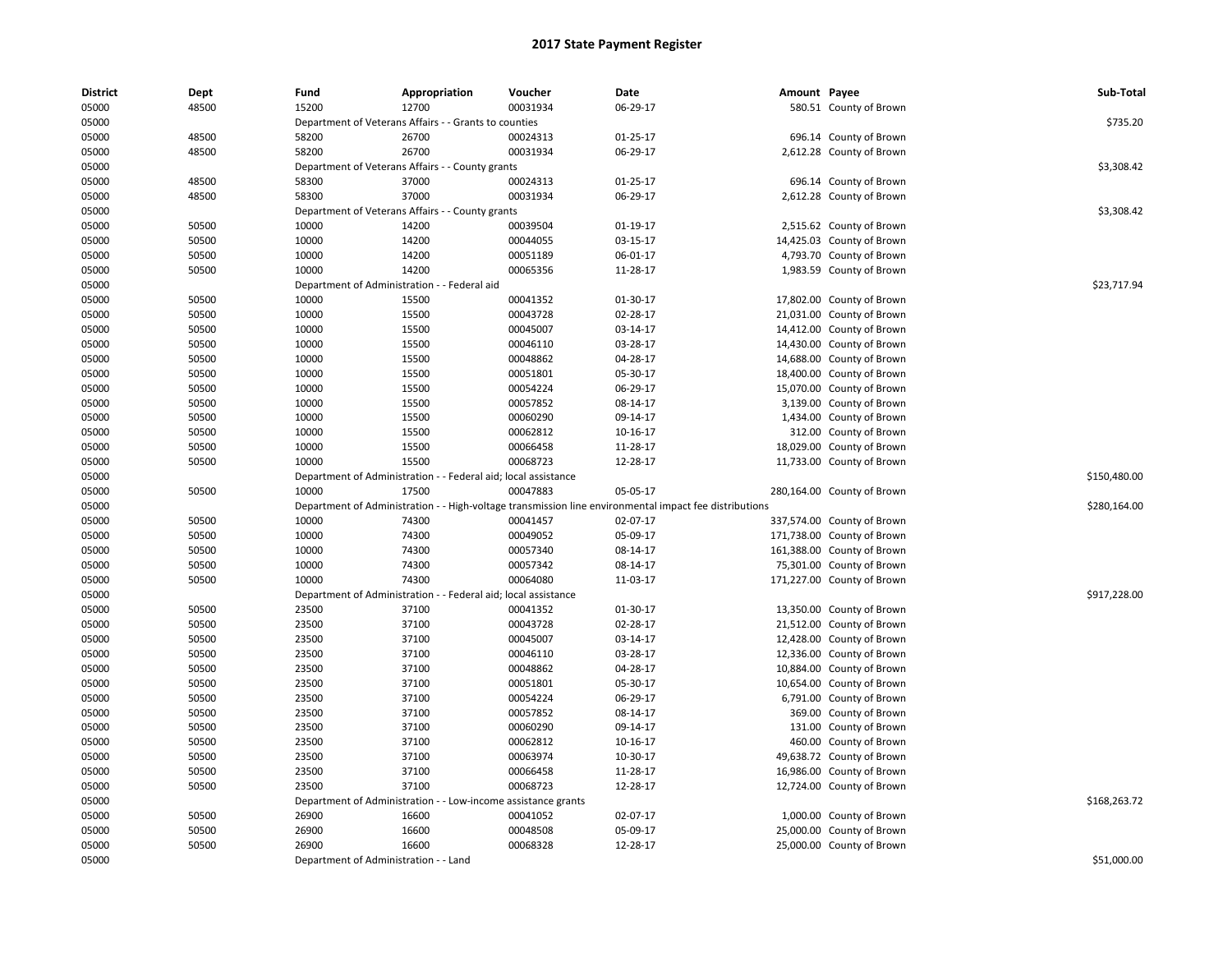| <b>District</b> | Dept  | Fund                                                               | Appropriation                                                         | <b>Voucher</b>                                                                   | Date     | Amount Payee |                               | Sub-Total       |
|-----------------|-------|--------------------------------------------------------------------|-----------------------------------------------------------------------|----------------------------------------------------------------------------------|----------|--------------|-------------------------------|-----------------|
| 05000           | 51000 | 10000                                                              | 12000                                                                 | 00000316                                                                         | 02-03-17 |              | 146,159.22 County of Brown    |                 |
| 05000           | 51000 | 10000                                                              | 12000                                                                 | 00000553                                                                         | 06-23-17 |              | 3,380.39 County of Brown      |                 |
| 05000           |       | Elections Commission - - Recount fees                              |                                                                       |                                                                                  |          |              |                               | \$149,539.61    |
| 05000           | 83500 | 10000                                                              | 10500                                                                 | 00020330                                                                         | 07-24-17 |              | 397,577.77 County of Brown    |                 |
| 05000           | 83500 | 10000                                                              | 10500                                                                 | 00023346                                                                         | 11-20-17 |              | 2,253,607.36 County of Brown  |                 |
| 05000           |       | Shared Revenue and Tax Relief - - County and municipal aid account |                                                                       | \$2,651,185.13                                                                   |          |              |                               |                 |
| 05000           | 83500 | 10000                                                              | 10900                                                                 | 00017319                                                                         | 07-24-17 |              | 607,459.00 County of Brown    |                 |
| 05000           |       |                                                                    | Shared Revenue and Tax Relief - - State aid; tax exempt property      |                                                                                  |          |              |                               | \$607,459.00    |
| 05000           | 83500 | 10000                                                              | 11000                                                                 | 00020330                                                                         | 07-24-17 |              | 97,925.67 County of Brown     |                 |
| 05000           | 83500 | 10000                                                              | 11000                                                                 | 00023346                                                                         | 11-20-17 |              | 598,037.89 County of Brown    |                 |
| 05000           |       |                                                                    | Shared Revenue and Tax Relief - - Public utility distribution account |                                                                                  |          |              |                               | \$695,963.56    |
| 05000           | 83500 | 10000                                                              | 30200                                                                 | 00020069                                                                         | 07-24-17 |              | 2,840,427.20 County of Brown  |                 |
| 05000           | 83500 | 10000                                                              | 30200                                                                 | 00022114                                                                         | 07-24-17 |              | 19,310,731.36 County of Brown |                 |
| 05000           |       |                                                                    |                                                                       | Shared Revenue and Tax Relief - - School levy tax credit and first dollar credit |          |              |                               | \$22,151,158.56 |
| 05000           | 83500 | 52100                                                              | 36300                                                                 | 00016119                                                                         | 03-27-17 |              | 3,966,487.60 County of Brown  |                 |
| 05000           |       |                                                                    | Shared Revenue and Tax Relief - - Lottery and gaming credit           |                                                                                  |          |              |                               | \$3,966,487.60  |
| 05000 Total     |       |                                                                    |                                                                       |                                                                                  |          |              |                               | \$53,296,249.53 |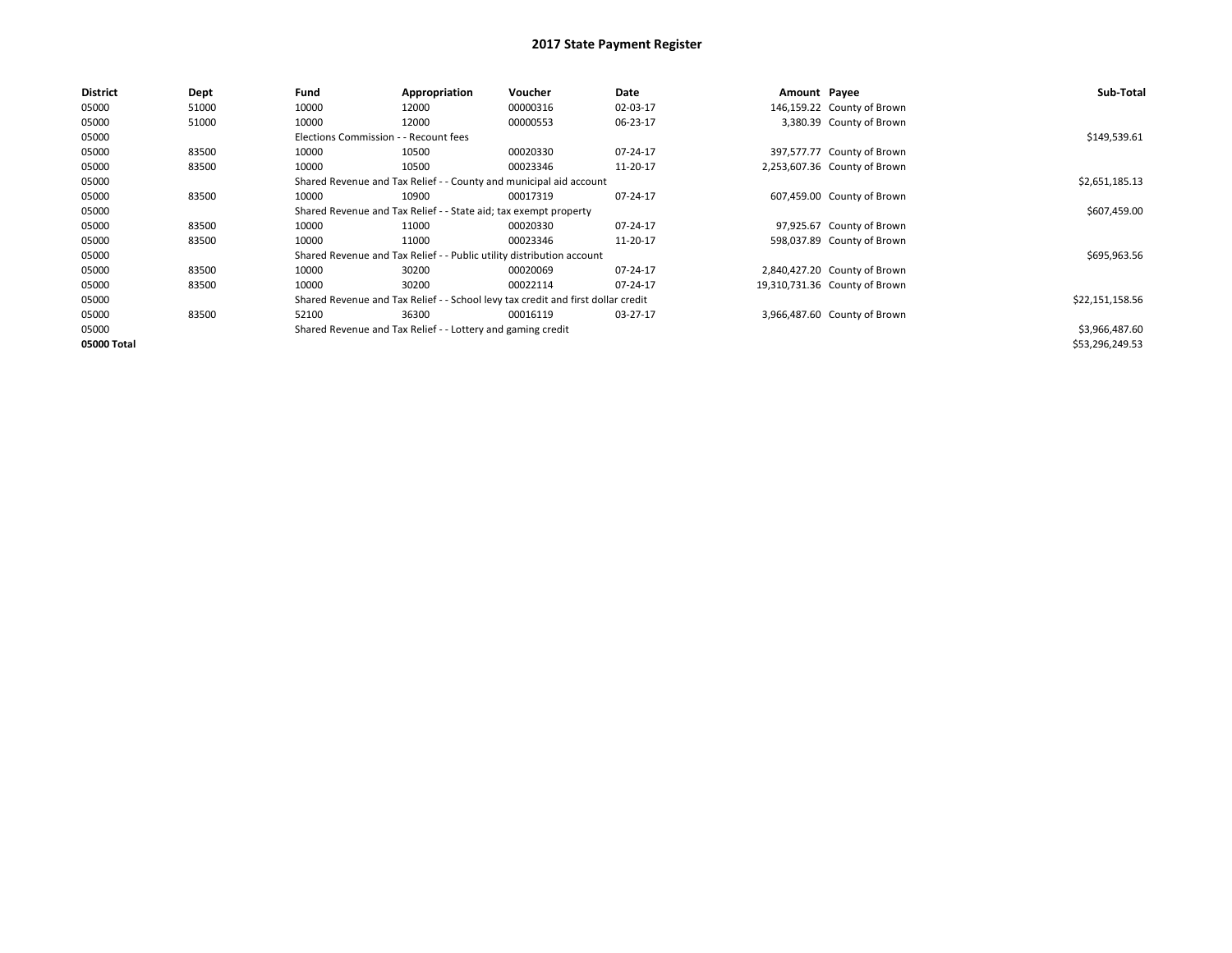| District    | Dept  | Fund  | Appropriation                                                                                                | Voucher  | Date     | Amount Payee |                         | Sub-Total    |
|-------------|-------|-------|--------------------------------------------------------------------------------------------------------------|----------|----------|--------------|-------------------------|--------------|
| 05010       | 16500 | 10000 | 22500                                                                                                        | 00010564 | 06-26-17 |              | 6,063.62 Town Of Eaton  |              |
| 05010       |       |       | Dept of Safety & Prof Services - - Fire dues distribution                                                    |          |          |              |                         | \$6,063.62   |
| 05010       | 37000 | 21200 | 16600                                                                                                        | 00157027 | 06-19-17 |              | 20.98 Town Of Eaton     |              |
| 05010       |       |       | Dept of Natural Resources - - General program operations - state funds; forestry                             |          |          |              |                         | \$20.98      |
| 05010       | 37000 | 21200 | 57100                                                                                                        | 00157027 | 06-19-17 |              | 9.60 Town Of Eaton      |              |
| 05010       |       |       | Dept of Natural Resources - - Resource aids -- county forests, forest croplands and managed forest land aids |          |          |              |                         | \$9.60       |
| 05010       | 37000 | 21200 | 58900                                                                                                        | 00157027 | 06-19-17 |              | 96.49 Town Of Eaton     |              |
| 05010       |       |       | Dept of Natural Resources - - Resource aids - distribution of closed acreage fees.                           |          |          |              |                         | \$96.49      |
| 05010       | 37000 | 27400 | 67000                                                                                                        | 00055707 | 05-17-17 |              | 3,142.54 Town Of Eaton  |              |
| 05010       | 37000 | 27400 | 67000                                                                                                        | 00154078 | 06-01-17 |              | 3,309.76 Town Of Eaton  |              |
| 05010       |       |       | Dept of Natural Resources - - Financial assistance for responsible units                                     |          |          |              |                         | \$6,452.30   |
| 05010       | 39500 | 21100 | 19100                                                                                                        | 00065567 | 01-03-17 |              | 23,363.22 Town Of Eaton |              |
| 05010       | 39500 | 21100 | 19100                                                                                                        | 00096690 | 04-03-17 |              | 23,363.22 Town Of Eaton |              |
| 05010       | 39500 | 21100 | 19100                                                                                                        | 00134116 | 07-03-17 |              | 23,363.22 Town Of Eaton |              |
| 05010       | 39500 | 21100 | 19100                                                                                                        | 00169382 | 10-02-17 |              | 23,363.22 Town Of Eaton |              |
| 05010       |       |       | WI Dept of Transportation - - Transportation aids to municipalities, state funds                             |          |          |              |                         | \$93,452.88  |
| 05010       | 83500 | 10000 | 10500                                                                                                        | 00020306 | 07-24-17 |              | 3,548.26 Town Of Eaton  |              |
| 05010       | 83500 | 10000 | 10500                                                                                                        | 00023322 | 11-20-17 |              | 20,106.80 Town Of Eaton |              |
| 05010       |       |       | Shared Revenue and Tax Relief - - County and municipal aid account                                           |          |          |              |                         | \$23,655.06  |
| 05010       | 83500 | 10000 | 10900                                                                                                        | 00017477 | 07-24-17 |              | 250.00 Town Of Eaton    |              |
| 05010       |       |       | Shared Revenue and Tax Relief - - State aid; tax exempt property                                             |          |          |              |                         | \$250.00     |
| 05010 Total |       |       |                                                                                                              |          |          |              |                         | \$130,000.93 |
|             |       |       |                                                                                                              |          |          |              |                         |              |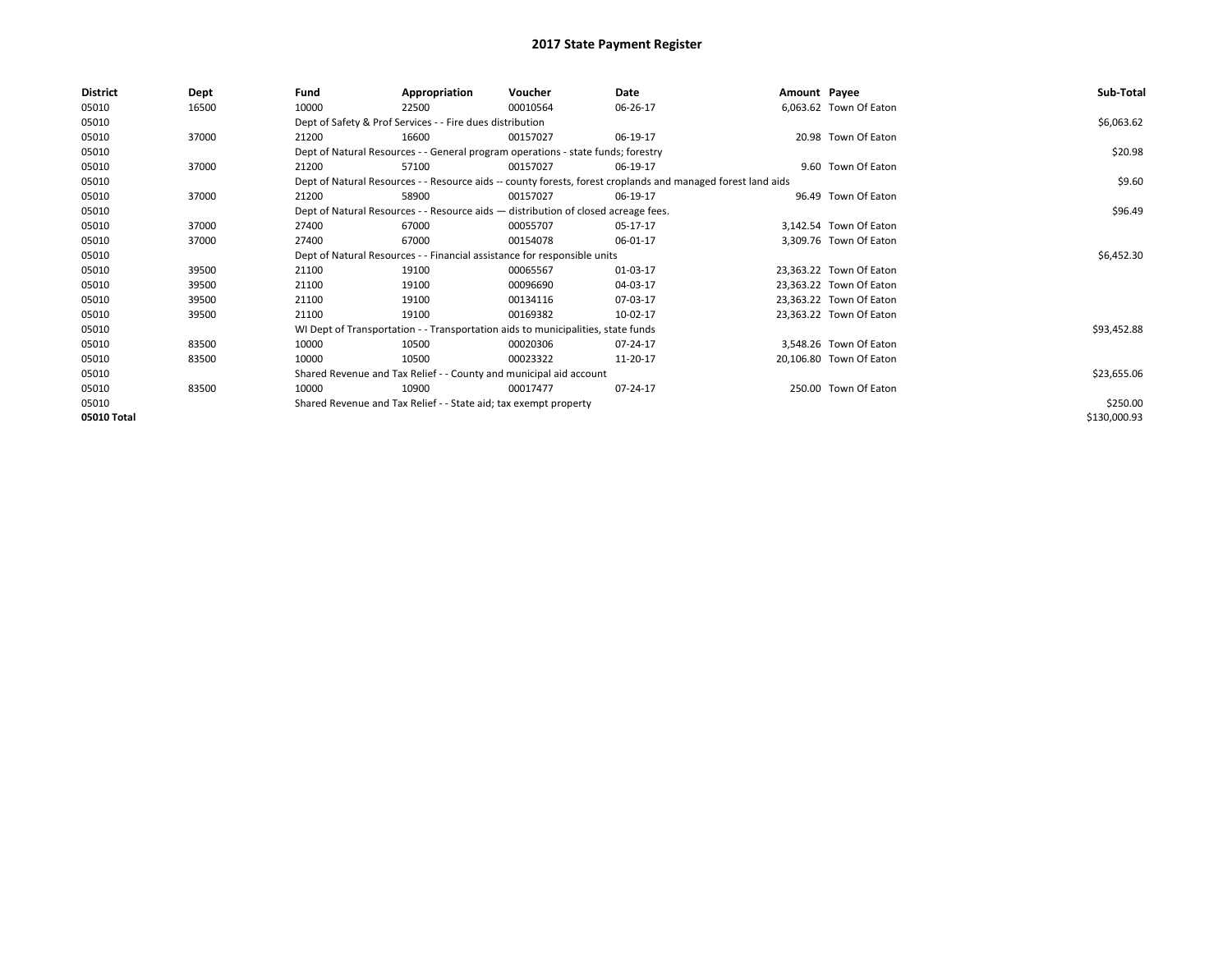| <b>District</b> | Dept  | Fund  | Appropriation                                                                                                | Voucher  | Date     | Amount Payee |                            | Sub-Total    |
|-----------------|-------|-------|--------------------------------------------------------------------------------------------------------------|----------|----------|--------------|----------------------------|--------------|
| 05012           | 16500 | 10000 | 22500                                                                                                        | 00010565 | 06-26-17 |              | 4,454.90 Town of Glenmore  |              |
| 05012           |       |       | Dept of Safety & Prof Services - - Fire dues distribution                                                    |          |          |              |                            | \$4,454.90   |
| 05012           | 37000 | 21200 | 16600                                                                                                        | 00157028 | 06-19-17 |              | 6.99 Town of Glenmore      |              |
| 05012           |       |       | Dept of Natural Resources - - General program operations - state funds; forestry                             |          |          |              |                            | \$6.99       |
| 05012           | 37000 | 21200 | 57100                                                                                                        | 00157028 | 06-19-17 |              | 3.20 Town of Glenmore      |              |
| 05012           |       |       | Dept of Natural Resources - - Resource aids -- county forests, forest croplands and managed forest land aids |          |          |              |                            | \$3.20       |
| 05012           | 37000 | 21200 | 58900                                                                                                        | 00157028 | 06-19-17 |              | 32.16 Town of Glenmore     |              |
| 05012           |       |       | Dept of Natural Resources - - Resource aids - distribution of closed acreage fees.                           |          |          |              |                            | \$32.16      |
| 05012           | 37000 | 27400 | 67000                                                                                                        | 00154956 | 06-01-17 |              | 1,729.76 Town of Glenmore  |              |
| 05012           |       |       | Dept of Natural Resources - - Financial assistance for responsible units                                     |          |          |              |                            | \$1,729.76   |
| 05012           | 37000 | 27400 | 67300                                                                                                        | 00154956 | 06-01-17 |              | 290.19 Town of Glenmore    |              |
| 05012           |       |       | Dept of Natural Resources - - Recycling consolidation grants                                                 |          |          |              |                            | \$290.19     |
| 05012           | 39500 | 21100 | 19100                                                                                                        | 00065568 | 01-03-17 |              | 33,085.05 Town of Glenmore |              |
| 05012           | 39500 | 21100 | 19100                                                                                                        | 00096691 | 04-03-17 |              | 33,085.05 Town of Glenmore |              |
| 05012           | 39500 | 21100 | 19100                                                                                                        | 00134117 | 07-03-17 |              | 33,085.05 Town of Glenmore |              |
| 05012           | 39500 | 21100 | 19100                                                                                                        | 00169383 | 10-02-17 |              | 33,085.05 Town of Glenmore |              |
| 05012           |       |       | WI Dept of Transportation - - Transportation aids to municipalities, state funds                             |          |          |              |                            | \$132,340.20 |
| 05012           | 83500 | 10000 | 10500                                                                                                        | 00020307 | 07-24-17 |              | 3.761.94 Town of Glenmore  |              |
| 05012           | 83500 | 10000 | 10500                                                                                                        | 00023323 | 11-20-17 |              | 21,317.64 Town of Glenmore |              |
| 05012           |       |       | Shared Revenue and Tax Relief - - County and municipal aid account                                           |          |          |              |                            | \$25,079.58  |
| 05012           | 83500 | 10000 | 10900                                                                                                        | 00017478 | 07-24-17 |              | 335.00 Town of Glenmore    |              |
| 05012           |       |       | Shared Revenue and Tax Relief - - State aid; tax exempt property                                             |          |          |              |                            | \$335.00     |
| 05012           | 83500 | 10000 | 11000                                                                                                        | 00020307 | 07-24-17 |              | 473.35 Town of Glenmore    |              |
| 05012           | 83500 | 10000 | 11000                                                                                                        | 00023323 | 11-20-17 |              | 2,652.35 Town of Glenmore  |              |
| 05012           |       |       | Shared Revenue and Tax Relief - - Public utility distribution account                                        |          |          |              |                            | \$3,125.70   |
| 05012           | 83500 | 10000 | 50100                                                                                                        | 00015163 | 01-31-17 |              | 59.12 Town of Glenmore     |              |
| 05012           |       |       | Shared Revenue and Tax Relief - - Payments for municipal services                                            |          |          |              |                            | \$59.12      |
| 05012 Total     |       |       |                                                                                                              |          |          |              |                            | \$167.456.80 |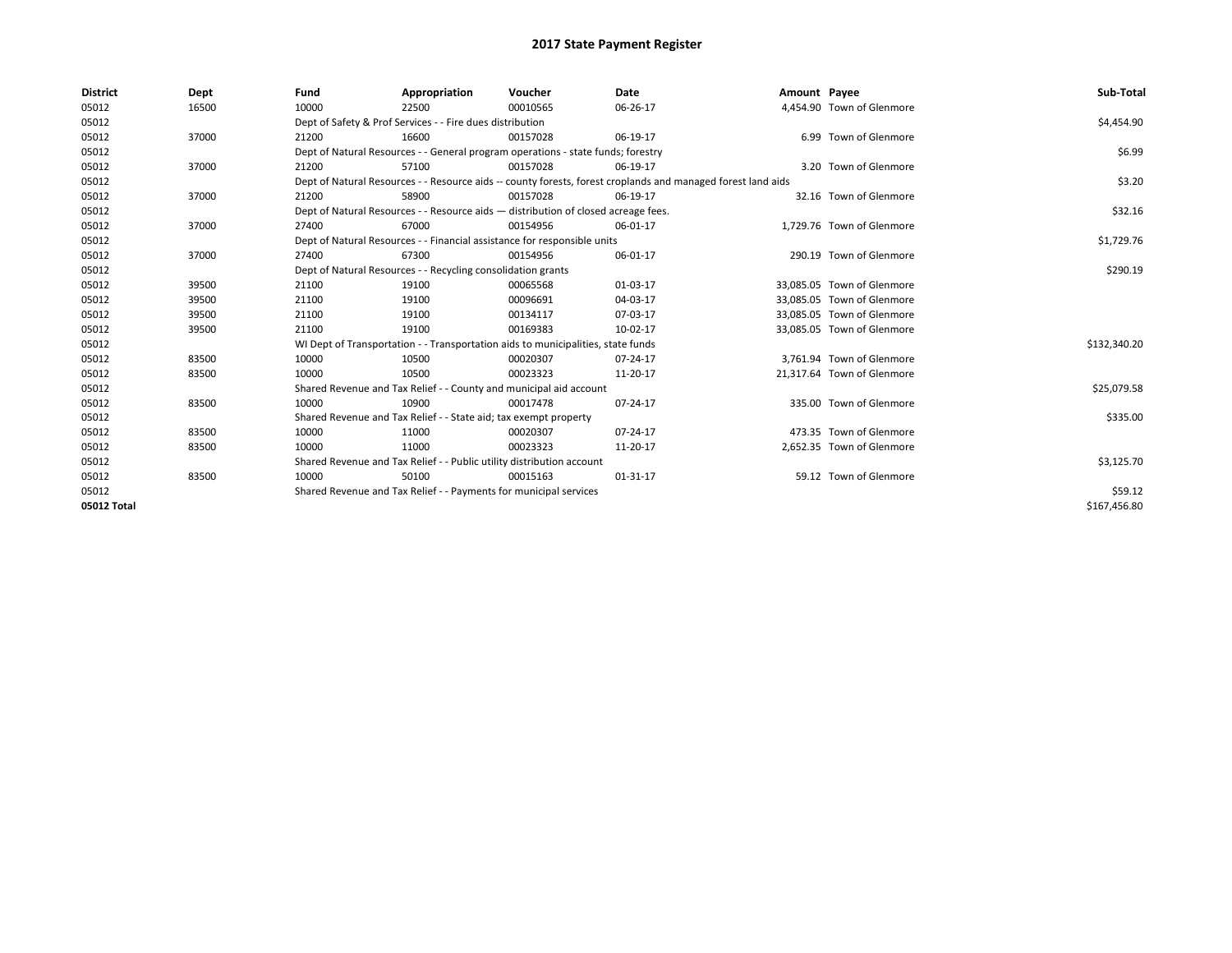| <b>District</b> | Dept  | Fund  | Appropriation                                                                                                | Voucher  | <b>Date</b> | Amount Payee |                              | Sub-Total    |  |  |
|-----------------|-------|-------|--------------------------------------------------------------------------------------------------------------|----------|-------------|--------------|------------------------------|--------------|--|--|
| 05014           | 16500 | 10000 | 22500                                                                                                        | 00010566 | 06-26-17    |              | 9,398.90 Green Bay, Town of  |              |  |  |
| 05014           |       |       | Dept of Safety & Prof Services - - Fire dues distribution                                                    |          |             |              |                              | \$9,398.90   |  |  |
| 05014           | 37000 | 21200 | 16600                                                                                                        | 00157029 | 06-19-17    |              | 63.30 Green Bay, Town of     |              |  |  |
| 05014           |       |       | Dept of Natural Resources - - General program operations - state funds; forestry                             |          |             |              |                              | \$63.30      |  |  |
| 05014           | 37000 | 21200 | 57100                                                                                                        | 00157029 | 06-19-17    |              | 28.97 Green Bay, Town of     |              |  |  |
| 05014           |       |       | Dept of Natural Resources - - Resource aids -- county forests, forest croplands and managed forest land aids |          |             |              |                              |              |  |  |
| 05014           | 37000 | 21200 | 58900                                                                                                        | 00157029 | 06-19-17    |              | 291.19 Green Bay, Town of    |              |  |  |
| 05014           |       |       | Dept of Natural Resources - - Resource aids - distribution of closed acreage fees.                           |          |             |              |                              | \$291.19     |  |  |
| 05014           | 37000 | 27400 | 67000                                                                                                        | 00154953 | 06-01-17    |              | 4,347.78 Green Bay, Town of  |              |  |  |
| 05014           |       |       | Dept of Natural Resources - - Financial assistance for responsible units                                     |          |             |              |                              | \$4,347.78   |  |  |
| 05014           | 37000 | 27400 | 67300                                                                                                        | 00154953 | 06-01-17    |              | 533.98 Green Bay, Town of    |              |  |  |
| 05014           |       |       | Dept of Natural Resources - - Recycling consolidation grants                                                 |          | \$533.98    |              |                              |              |  |  |
| 05014           | 39500 | 21100 | 19100                                                                                                        | 00065569 | 01-03-17    |              | 24,755.98 Green Bay, Town of |              |  |  |
| 05014           | 39500 | 21100 | 19100                                                                                                        | 00096692 | 04-03-17    |              | 24,755.98 Green Bay, Town of |              |  |  |
| 05014           | 39500 | 21100 | 19100                                                                                                        | 00134118 | 07-03-17    |              | 24,755.98 Green Bay, Town of |              |  |  |
| 05014           | 39500 | 21100 | 19100                                                                                                        | 00169384 | 10-02-17    |              | 24,756.00 Green Bay, Town of |              |  |  |
| 05014           |       |       | WI Dept of Transportation - - Transportation aids to municipalities, state funds                             |          |             |              |                              | \$99,023.94  |  |  |
| 05014           | 83500 | 10000 | 10500                                                                                                        | 00020308 | 07-24-17    |              | 3,103.59 Green Bay, Town of  |              |  |  |
| 05014           | 83500 | 10000 | 10500                                                                                                        | 00023324 | 11-20-17    |              | 17,587.02 Green Bay, Town of |              |  |  |
| 05014           |       |       | Shared Revenue and Tax Relief - - County and municipal aid account                                           |          |             |              |                              | \$20,690.61  |  |  |
| 05014           | 83500 | 10000 | 10900                                                                                                        | 00017479 | 07-24-17    |              | 1,662.00 Green Bay, Town of  |              |  |  |
| 05014           |       |       | Shared Revenue and Tax Relief - - State aid; tax exempt property                                             |          |             |              |                              | \$1,662.00   |  |  |
| 05014           | 83500 | 10000 | 11000                                                                                                        | 00020308 | 07-24-17    |              | 851.33 Green Bay, Town of    |              |  |  |
| 05014           | 83500 | 10000 | 11000                                                                                                        | 00023324 | 11-20-17    |              | 5,191.00 Green Bay, Town of  |              |  |  |
| 05014           |       |       | Shared Revenue and Tax Relief - - Public utility distribution account                                        |          |             |              |                              |              |  |  |
| 05014 Total     |       |       |                                                                                                              |          |             |              |                              | \$142,083.00 |  |  |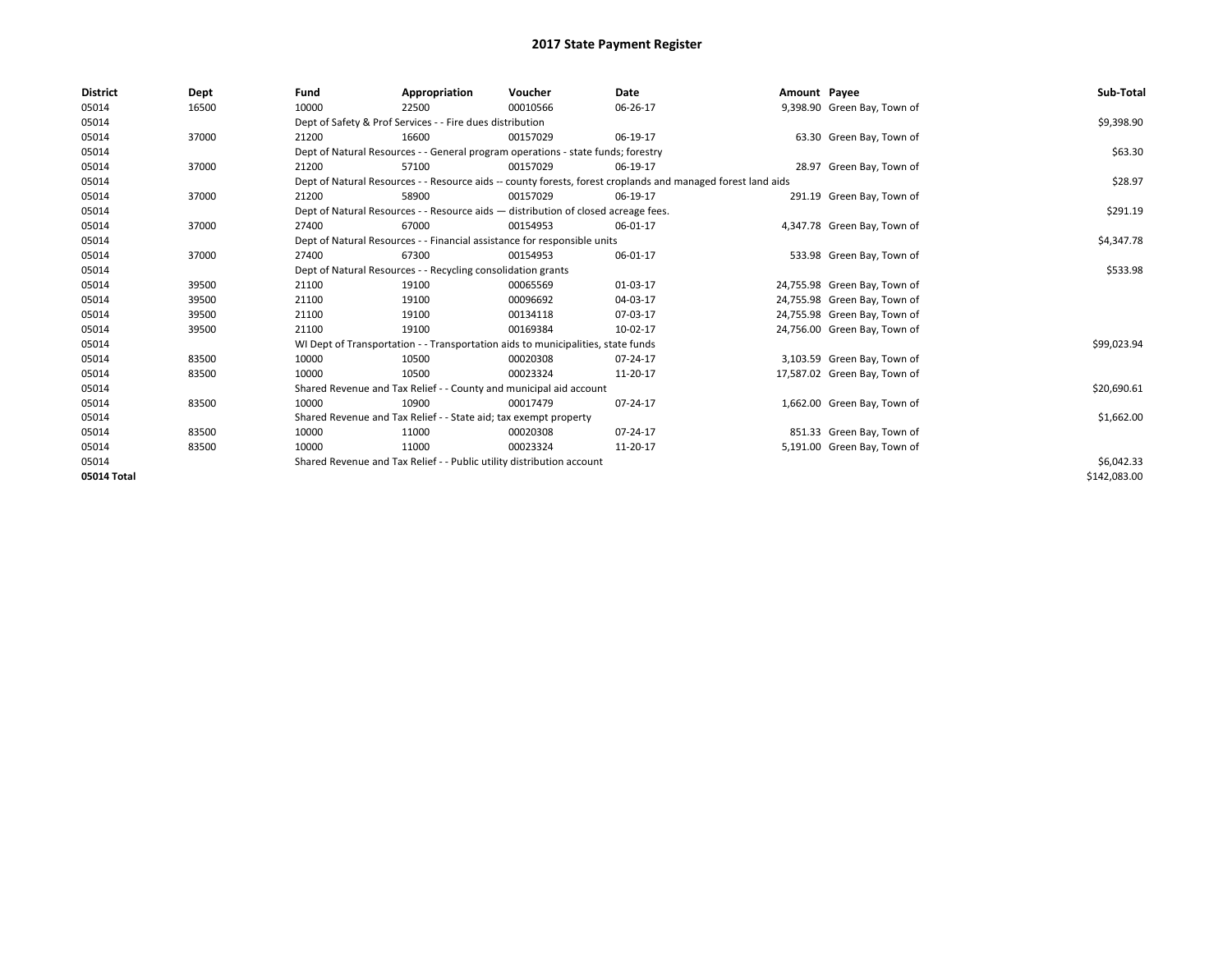| <b>District</b> | Dept  | Fund                                                                               | Appropriation                                                                    | Voucher    | Date                                                                                                         | Amount Payee |                           | Sub-Total    |
|-----------------|-------|------------------------------------------------------------------------------------|----------------------------------------------------------------------------------|------------|--------------------------------------------------------------------------------------------------------------|--------------|---------------------------|--------------|
| 05018           | 16500 | 10000                                                                              | 22500                                                                            | 00010567   | 06-26-17                                                                                                     |              | 6,492.41 Town of Holland  |              |
| 05018           |       |                                                                                    | Dept of Safety & Prof Services - - Fire dues distribution                        |            |                                                                                                              |              |                           | \$6,492.41   |
| 05018           | 37000 | 10000                                                                              | 50300                                                                            | 00124298   | 02-06-17                                                                                                     |              | 1,964.14 Town of Holland  |              |
| 05018           | 37000 | 10000                                                                              | 50300                                                                            | 00124299   | 02-06-17                                                                                                     |              | 220.16 Town of Holland    |              |
| 05018           | 37000 | 10000                                                                              | 50300                                                                            | 00142386   | 04-21-17                                                                                                     |              | 106.59 Town of Holland    |              |
| 05018           |       |                                                                                    | Dept of Natural Resources - - Aids in lieu of taxes - general fund               |            |                                                                                                              |              |                           | \$2,290.89   |
| 05018           | 37000 | 21200                                                                              | 16600                                                                            | 00157030   | 06-19-17                                                                                                     |              | 472.73 Town of Holland    |              |
| 05018           |       | Dept of Natural Resources - - General program operations - state funds; forestry   |                                                                                  | \$472.73   |                                                                                                              |              |                           |              |
| 05018           | 37000 | 21200                                                                              | 57100                                                                            | 00157030   | 06-19-17                                                                                                     |              | 216.96 Town of Holland    |              |
| 05018           |       |                                                                                    |                                                                                  |            | Dept of Natural Resources - - Resource aids -- county forests, forest croplands and managed forest land aids |              |                           | \$216.96     |
| 05018           | 37000 | 21200                                                                              | 57900                                                                            | 00142385   | 04-21-17                                                                                                     |              | 291.14 Town of Holland    |              |
| 05018           |       |                                                                                    | Dept of Natural Resources - - Aids in lieu of taxes - sum sufficient             |            |                                                                                                              |              |                           | \$291.14     |
| 05018           | 37000 | 21200                                                                              | 58900                                                                            | 00157030   | 06-19-17                                                                                                     |              | 2.174.58 Town of Holland  |              |
| 05018           |       | Dept of Natural Resources - - Resource aids - distribution of closed acreage fees. |                                                                                  | \$2,174.58 |                                                                                                              |              |                           |              |
| 05018           | 37000 | 27400                                                                              | 67000                                                                            | 00154484   | 06-01-17                                                                                                     |              | 3,189.32 Town of Holland  |              |
| 05018           |       |                                                                                    | Dept of Natural Resources - - Financial assistance for responsible units         |            |                                                                                                              |              |                           | \$3,189.32   |
| 05018           | 39500 | 21100                                                                              | 19100                                                                            | 00065570   | 01-03-17                                                                                                     |              | 30,431.64 Town of Holland |              |
| 05018           | 39500 | 21100                                                                              | 19100                                                                            | 00096693   | 04-03-17                                                                                                     |              | 30,431.64 Town of Holland |              |
| 05018           | 39500 | 21100                                                                              | 19100                                                                            | 00134119   | 07-03-17                                                                                                     |              | 30,431.64 Town of Holland |              |
| 05018           | 39500 | 21100                                                                              | 19100                                                                            | 00169385   | 10-02-17                                                                                                     |              | 30,431.64 Town of Holland |              |
| 05018           |       |                                                                                    | WI Dept of Transportation - - Transportation aids to municipalities, state funds |            |                                                                                                              |              |                           | \$121,726.56 |
| 05018           | 50500 | 10000                                                                              | 17400                                                                            | 00047388   | 04-28-17                                                                                                     |              | 7.880.00 Town of Holland  |              |
| 05018           |       |                                                                                    |                                                                                  |            | Department of Administration - - High-voltage transmission line annual impact fee distributions              |              |                           | \$7,880.00   |
| 05018           | 83500 | 10000                                                                              | 10500                                                                            | 00020309   | 07-24-17                                                                                                     |              | 6.498.90 Town of Holland  |              |
| 05018           | 83500 | 10000                                                                              | 10500                                                                            | 00023325   | 11-20-17                                                                                                     |              | 40,235.95 Town of Holland |              |
| 05018           |       |                                                                                    | Shared Revenue and Tax Relief - - County and municipal aid account               |            |                                                                                                              |              |                           | \$46,734.85  |
| 05018           | 83500 | 10000                                                                              | 10900                                                                            | 00017480   | 07-24-17                                                                                                     |              | 115.00 Town of Holland    |              |
| 05018           |       | Shared Revenue and Tax Relief - - State aid; tax exempt property                   |                                                                                  | \$115.00   |                                                                                                              |              |                           |              |
| 05018 Total     |       |                                                                                    |                                                                                  |            |                                                                                                              |              |                           | \$191,584.44 |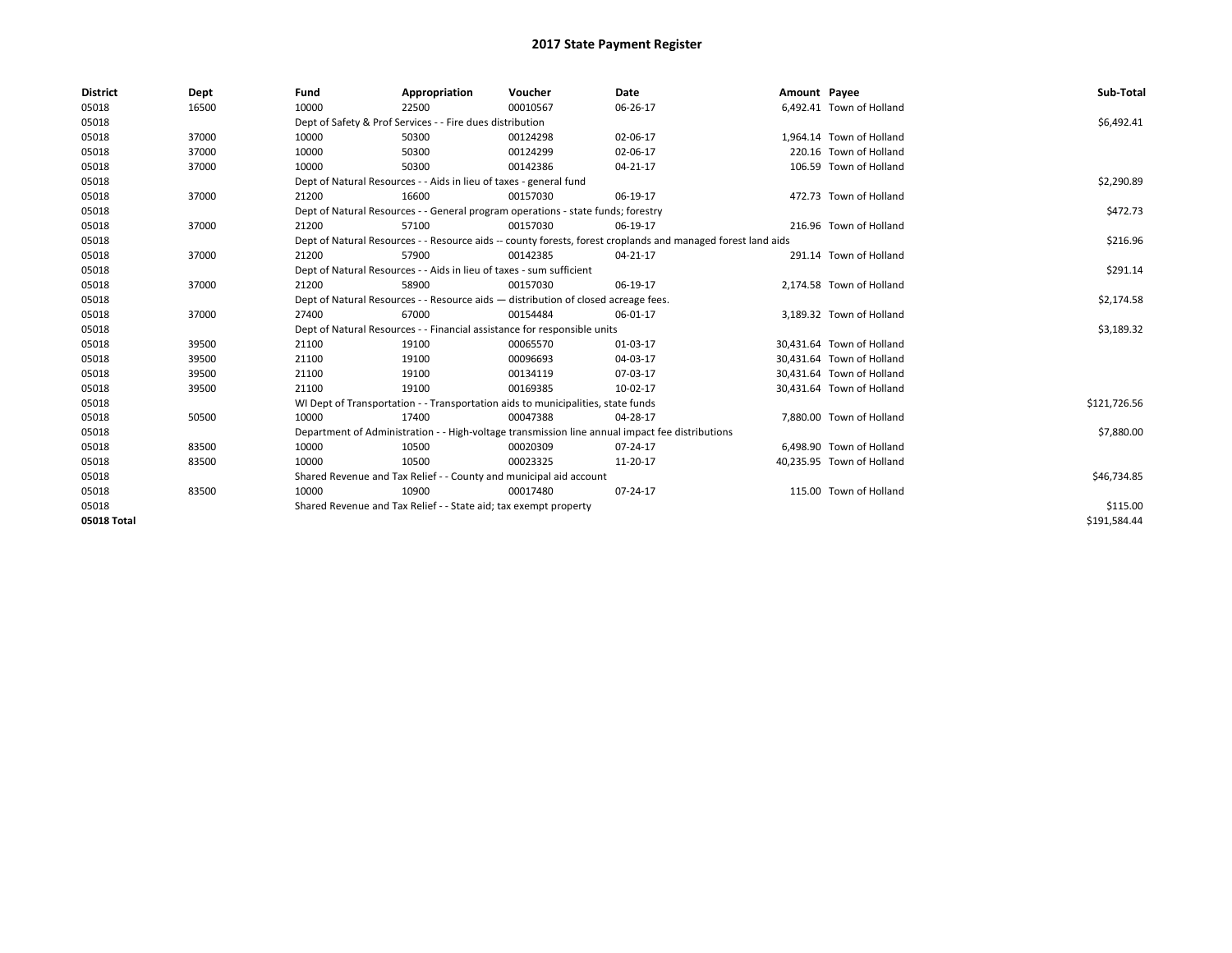| <b>District</b> | Dept  | Fund  | Appropriation                                                                      | Voucher  | Date                                                                                                         | Amount Payee |                            | Sub-Total    |  |
|-----------------|-------|-------|------------------------------------------------------------------------------------|----------|--------------------------------------------------------------------------------------------------------------|--------------|----------------------------|--------------|--|
| 05022           | 16500 | 10000 | 22500                                                                              | 00010568 | 06-26-17                                                                                                     |              | 4,666.95 Town Of Humboldt  |              |  |
| 05022           |       |       | Dept of Safety & Prof Services - - Fire dues distribution                          |          |                                                                                                              |              |                            | \$4,666.95   |  |
| 05022           | 37000 | 21200 | 16600                                                                              | 00157031 | 06-19-17                                                                                                     |              | 15.29 Town Of Humboldt     |              |  |
| 05022           |       |       | Dept of Natural Resources - - General program operations - state funds; forestry   |          |                                                                                                              |              |                            |              |  |
| 05022           | 37000 | 21200 | 57100                                                                              | 00157031 | 06-19-17                                                                                                     |              | 23.20 Town Of Humboldt     |              |  |
| 05022           |       |       |                                                                                    |          | Dept of Natural Resources - - Resource aids -- county forests, forest croplands and managed forest land aids |              |                            | \$23.20      |  |
| 05022           | 37000 | 21200 | 58900                                                                              | 00157031 | 06-19-17                                                                                                     |              | 70.35 Town Of Humboldt     |              |  |
| 05022           |       |       | Dept of Natural Resources - - Resource aids - distribution of closed acreage fees. |          |                                                                                                              |              |                            | \$70.35      |  |
| 05022           | 37000 | 27400 | 67000                                                                              | 00154706 | 06-01-17                                                                                                     |              | 2,480.14 Town Of Humboldt  |              |  |
| 05022           |       |       | Dept of Natural Resources - - Financial assistance for responsible units           |          |                                                                                                              |              |                            | \$2,480.14   |  |
| 05022           | 39500 | 21100 | 19100                                                                              | 00065571 | 01-03-17                                                                                                     |              | 20,181.33 Town Of Humboldt |              |  |
| 05022           | 39500 | 21100 | 19100                                                                              | 00096694 | 04-03-17                                                                                                     |              | 20,181.33 Town Of Humboldt |              |  |
| 05022           | 39500 | 21100 | 19100                                                                              | 00134120 | 07-03-17                                                                                                     |              | 20,181.33 Town Of Humboldt |              |  |
| 05022           | 39500 | 21100 | 19100                                                                              | 00169386 | 10-02-17                                                                                                     |              | 20,181.33 Town Of Humboldt |              |  |
| 05022           |       |       | WI Dept of Transportation - - Transportation aids to municipalities, state funds   |          |                                                                                                              |              |                            | \$80,725.32  |  |
| 05022           | 83500 | 10000 | 10500                                                                              | 00020310 | 07-24-17                                                                                                     |              | 9,272.66 Town Of Humboldt  |              |  |
| 05022           | 83500 | 10000 | 10500                                                                              | 00023326 | 11-20-17                                                                                                     |              | 52,545.09 Town Of Humboldt |              |  |
| 05022           |       |       | Shared Revenue and Tax Relief - - County and municipal aid account                 |          |                                                                                                              |              |                            | \$61,817.75  |  |
| 05022           | 83500 | 10000 | 10900                                                                              | 00017481 | 07-24-17                                                                                                     |              | 62.00 Town Of Humboldt     |              |  |
| 05022           |       |       | Shared Revenue and Tax Relief - - State aid; tax exempt property                   |          |                                                                                                              |              |                            | \$62.00      |  |
| 05022 Total     |       |       |                                                                                    |          |                                                                                                              |              |                            | \$149,861.00 |  |
|                 |       |       |                                                                                    |          |                                                                                                              |              |                            |              |  |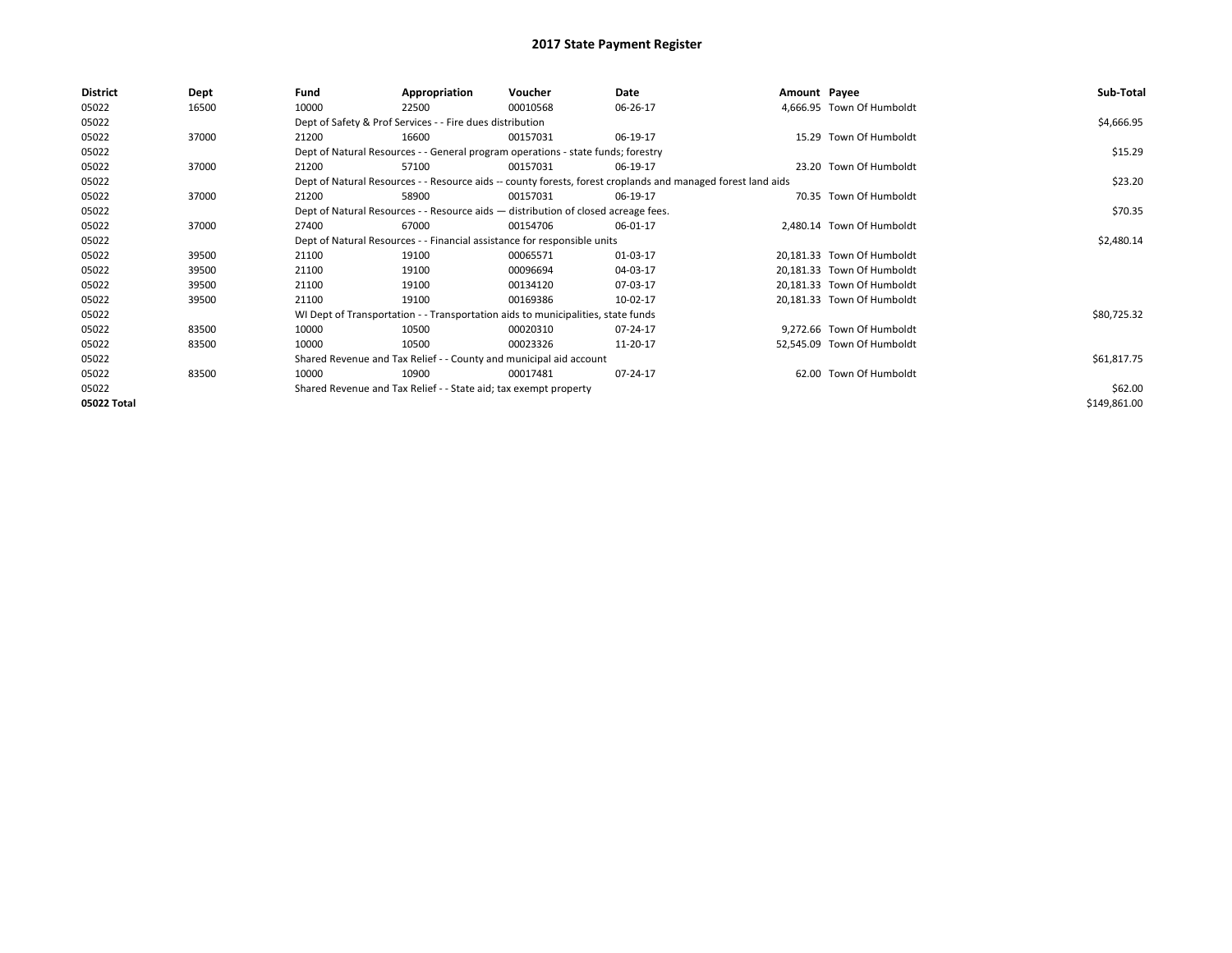| <b>District</b> | Dept  | Fund  | Appropriation                                                                       | Voucher  | Date     | Amount Payee |                            | Sub-Total    |
|-----------------|-------|-------|-------------------------------------------------------------------------------------|----------|----------|--------------|----------------------------|--------------|
| 05024           | 16500 | 10000 | 22500                                                                               | 00010569 | 06-26-17 |              | 24,540.57 Town Of Lawrence |              |
| 05024           |       |       | Dept of Safety & Prof Services - - Fire dues distribution                           |          |          |              |                            | \$24,540.57  |
| 05024           | 37000 | 21200 | 57900                                                                               | 00143283 | 04-21-17 |              | 16.90 Town Of Lawrence     |              |
| 05024           |       |       | Dept of Natural Resources - - Aids in lieu of taxes - sum sufficient                |          |          |              |                            | \$16.90      |
| 05024           | 37000 | 27400 | 65800                                                                               | 00156766 | 06-12-17 |              | 35,872.24 Town Of Lawrence |              |
| 05024           |       |       | Dept of Natural Resources - - Environmental aids -- urban nonpoint source           |          |          |              |                            | \$35,872.24  |
| 05024           | 37000 | 27400 | 67000                                                                               | 00154821 | 06-01-17 |              | 1,289.20 Town Of Lawrence  |              |
| 05024           |       |       | Dept of Natural Resources - - Financial assistance for responsible units            |          |          |              |                            | \$1,289.20   |
| 05024           | 37000 | 27400 | 67300                                                                               | 00154821 | 06-01-17 |              | 1.274.83 Town Of Lawrence  |              |
| 05024           |       |       | Dept of Natural Resources - - Recycling consolidation grants                        |          |          |              |                            | \$1,274.83   |
| 05024           | 39500 | 21100 | 19100                                                                               | 00065572 | 01-03-17 |              | 41,091.69 Town Of Lawrence |              |
| 05024           | 39500 | 21100 | 19100                                                                               | 00096695 | 04-03-17 |              | 41.091.69 Town Of Lawrence |              |
| 05024           | 39500 | 21100 | 19100                                                                               | 00134121 | 07-03-17 |              | 41.091.69 Town Of Lawrence |              |
| 05024           | 39500 | 21100 | 19100                                                                               | 00169387 | 10-02-17 |              | 41,091.72 Town Of Lawrence |              |
| 05024           |       |       | WI Dept of Transportation - - Transportation aids to municipalities, state funds    |          |          |              |                            | \$164,366.79 |
| 05024           | 39500 | 21100 | 36500                                                                               | 00109712 | 05-01-17 |              | 300.00 Town Of Lawrence    |              |
| 05024           | 39500 | 21100 | 36500                                                                               | 00109713 | 05-01-17 |              | 300.00 Town Of Lawrence    |              |
| 05024           |       |       | WI Dept of Transportation - - Highway system management and operations, state funds |          |          |              |                            | \$600.00     |
| 05024           | 83500 | 10000 | 10500                                                                               | 00020311 | 07-24-17 |              | 2.702.25 Town Of Lawrence  |              |
| 05024           | 83500 | 10000 | 10500                                                                               | 00023327 | 11-20-17 |              | 15,312.76 Town Of Lawrence |              |
| 05024           |       |       | Shared Revenue and Tax Relief - - County and municipal aid account                  |          |          |              |                            | \$18,015.01  |
| 05024           | 83500 | 10000 | 10900                                                                               | 00017482 | 07-24-17 |              | 6.085.00 Town Of Lawrence  |              |
| 05024           |       |       | Shared Revenue and Tax Relief - - State aid; tax exempt property                    |          |          |              |                            | \$6,085.00   |
| 05024           | 83500 | 10000 | 11000                                                                               | 00020311 | 07-24-17 |              | 1,137.56 Town Of Lawrence  |              |
| 05024           | 83500 | 10000 | 11000                                                                               | 00023327 | 11-20-17 |              | 6,826.70 Town Of Lawrence  |              |
| 05024           |       |       | Shared Revenue and Tax Relief - - Public utility distribution account               |          |          |              |                            | \$7,964.26   |
| 05024 Total     |       |       |                                                                                     |          |          |              |                            | \$260,024.80 |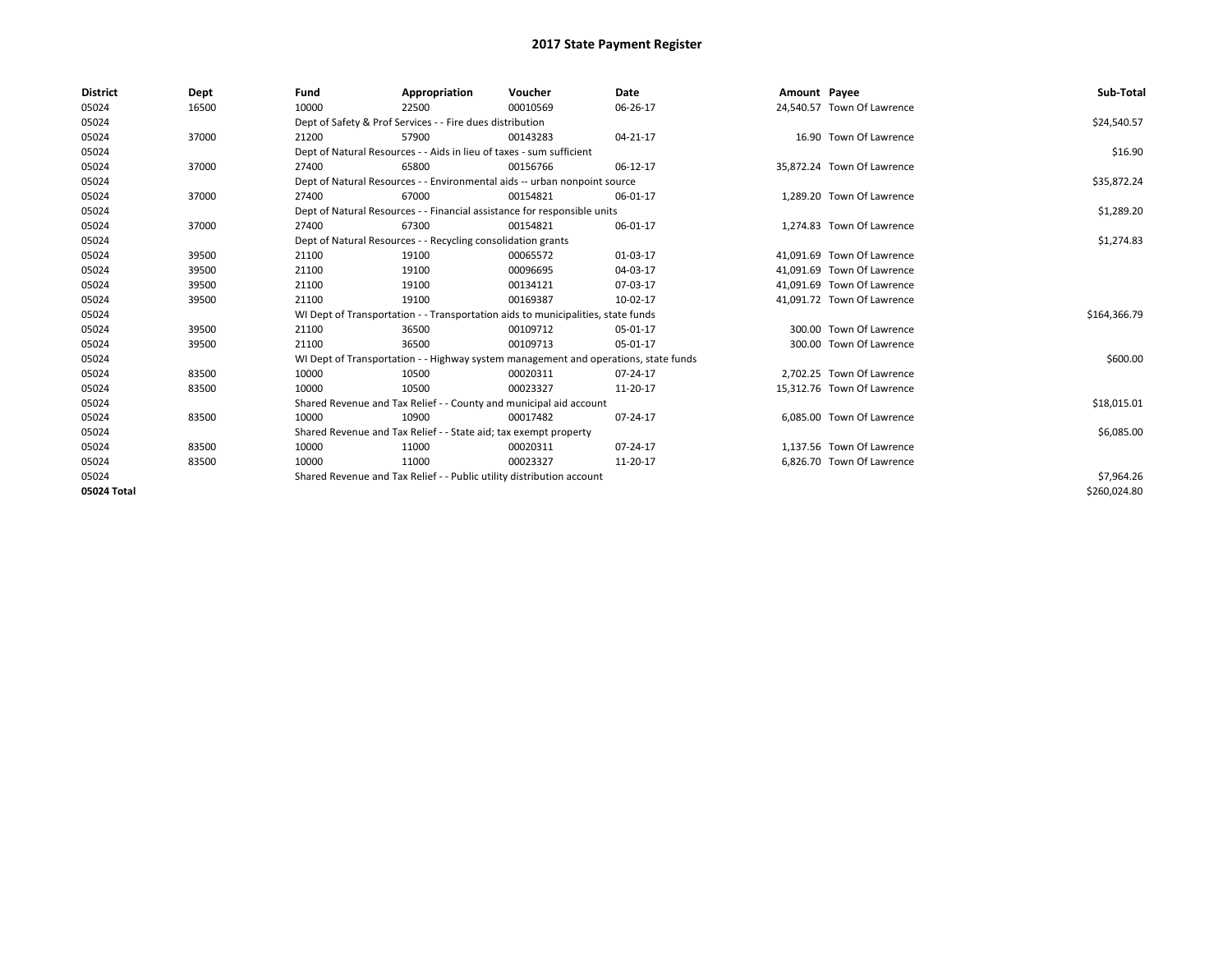| <b>District</b> | Dept  | Fund  | Appropriation                                                                      | Voucher  | Date                                                                                                         | Amount Payee |                              | Sub-Total    |
|-----------------|-------|-------|------------------------------------------------------------------------------------|----------|--------------------------------------------------------------------------------------------------------------|--------------|------------------------------|--------------|
| 05025           | 16500 | 10000 | 22500                                                                              | 00010570 | 06-26-17                                                                                                     |              | 36,077.12 Town of Ledgeview  |              |
| 05025           |       |       | Dept of Safety & Prof Services - - Fire dues distribution                          |          |                                                                                                              |              |                              | \$36,077.12  |
| 05025           | 37000 | 21200 | 16600                                                                              | 00157032 | 06-19-17                                                                                                     |              | 17.48 Town of Ledgeview      |              |
| 05025           |       |       | Dept of Natural Resources - - General program operations - state funds; forestry   |          |                                                                                                              |              |                              | \$17.48      |
| 05025           | 37000 | 21200 | 57100                                                                              | 00157032 | 06-19-17                                                                                                     |              | 8.00 Town of Ledgeview       |              |
| 05025           |       |       |                                                                                    |          | Dept of Natural Resources - - Resource aids -- county forests, forest croplands and managed forest land aids |              |                              | \$8.00       |
| 05025           | 37000 | 21200 | 58900                                                                              | 00157032 | 06-19-17                                                                                                     |              | 80.41 Town of Ledgeview      |              |
| 05025           |       |       | Dept of Natural Resources - - Resource aids - distribution of closed acreage fees. |          |                                                                                                              |              |                              | \$80.41      |
| 05025           | 37000 | 27400 | 67000                                                                              | 00154369 | 06-01-17                                                                                                     |              | 15,566.98 Town of Ledgeview  |              |
| 05025           |       |       | Dept of Natural Resources - - Financial assistance for responsible units           |          |                                                                                                              |              |                              | \$15,566.98  |
| 05025           | 39500 | 21100 | 19100                                                                              | 00065573 | 01-03-17                                                                                                     |              | 61,383.45 Town of Ledgeview  |              |
| 05025           | 39500 | 21100 | 19100                                                                              | 00096696 | 04-03-17                                                                                                     |              | 61,383.45 Town of Ledgeview  |              |
| 05025           | 39500 | 21100 | 19100                                                                              | 00134122 | 07-03-17                                                                                                     |              | 61,383.45 Town of Ledgeview  |              |
| 05025           | 39500 | 21100 | 19100                                                                              | 00169388 | 10-02-17                                                                                                     |              | 61,383.48 Town of Ledgeview  |              |
| 05025           |       |       | WI Dept of Transportation - - Transportation aids to municipalities, state funds   |          |                                                                                                              |              |                              | \$245,533.83 |
| 05025           | 39500 | 21100 | 27000                                                                              | 00136742 | 06-29-17                                                                                                     |              | 101,320.35 Town of Ledgeview |              |
| 05025           |       |       |                                                                                    |          | WI Dept of Transportation - - Local roads improvement program. discretionary grants, state funds             |              |                              | \$101,320.35 |
| 05025           | 83500 | 10000 | 10500                                                                              | 00020312 | 07-24-17                                                                                                     |              | 3,726.62 Town of Ledgeview   |              |
| 05025           | 83500 | 10000 | 10500                                                                              | 00023328 | 11-20-17                                                                                                     |              | 21,117.48 Town of Ledgeview  |              |
| 05025           |       |       | Shared Revenue and Tax Relief - - County and municipal aid account                 |          |                                                                                                              |              |                              | \$24,844.10  |
| 05025           | 83500 | 10000 | 10900                                                                              | 00017483 | 07-24-17                                                                                                     |              | 3,022.00 Town of Ledgeview   |              |
| 05025           |       |       | Shared Revenue and Tax Relief - - State aid; tax exempt property                   |          |                                                                                                              |              |                              | \$3,022.00   |
| 05025           | 83500 | 10000 | 11000                                                                              | 00020312 | 07-24-17                                                                                                     |              | 126.52 Town of Ledgeview     |              |
| 05025           | 83500 | 10000 | 11000                                                                              | 00023328 | 11-20-17                                                                                                     |              | 803.22 Town of Ledgeview     |              |
| 05025           |       |       | Shared Revenue and Tax Relief - - Public utility distribution account              |          |                                                                                                              |              |                              | \$929.74     |
| 05025           | 83500 | 10000 | 50100                                                                              | 00015164 | 01-31-17                                                                                                     |              | 516.66 Town of Ledgeview     |              |
| 05025           |       |       | Shared Revenue and Tax Relief - - Payments for municipal services                  |          |                                                                                                              |              |                              | \$516.66     |
| 05025 Total     |       |       |                                                                                    |          |                                                                                                              |              |                              | \$427,916.67 |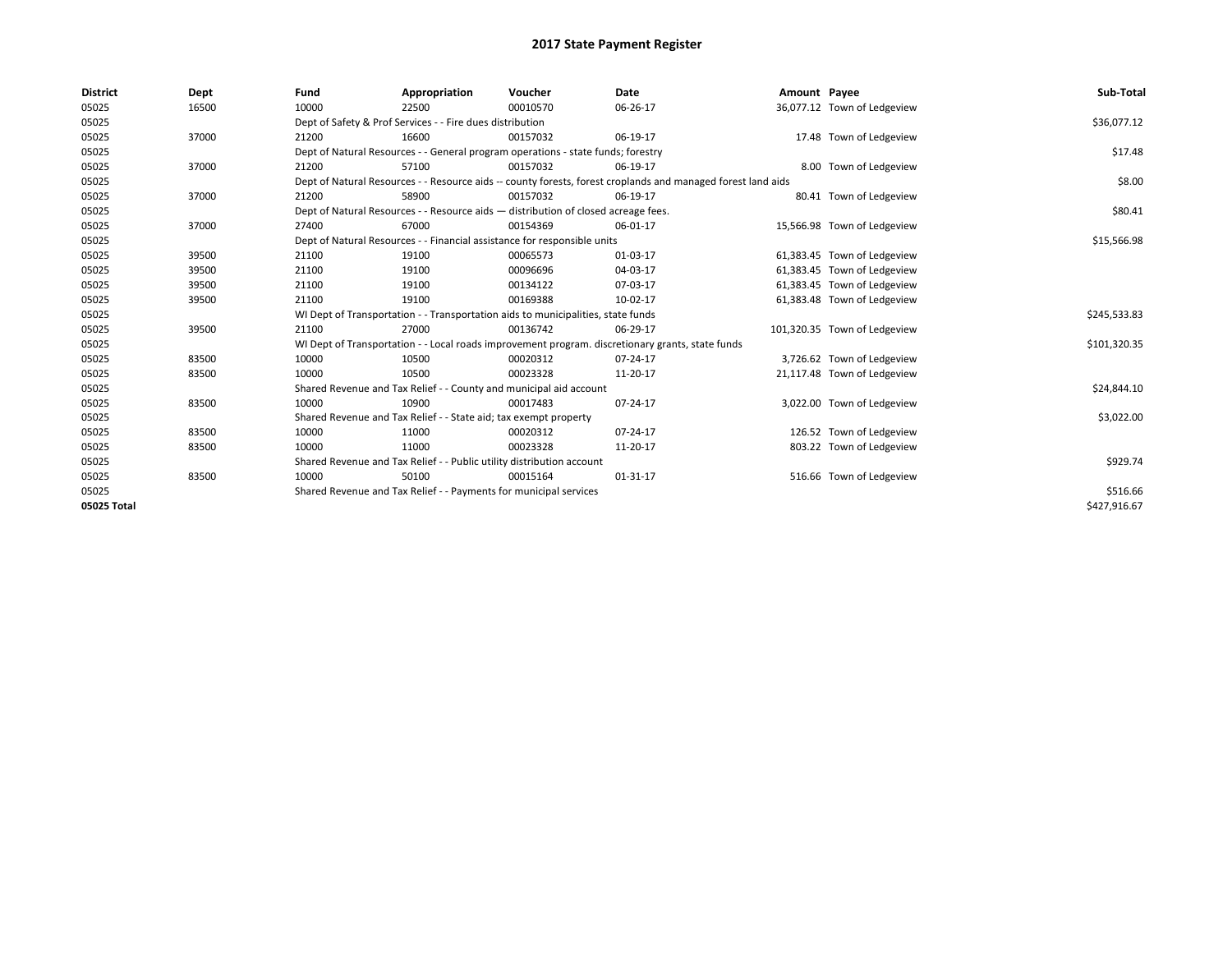| <b>District</b> | Dept  | Fund  | Appropriation                                                                      | Voucher  | Date                                                                                                         | Amount Payee |                            | Sub-Total    |
|-----------------|-------|-------|------------------------------------------------------------------------------------|----------|--------------------------------------------------------------------------------------------------------------|--------------|----------------------------|--------------|
| 05026           | 16500 | 10000 | 22500                                                                              | 00010571 | 06-26-17                                                                                                     |              | 5,212.33 Town Of Morrison  |              |
| 05026           |       |       | Dept of Safety & Prof Services - - Fire dues distribution                          |          |                                                                                                              |              |                            | \$5,212.33   |
| 05026           | 37000 | 21200 | 16600                                                                              | 00157033 | 06-19-17                                                                                                     |              | 423.28 Town Of Morrison    |              |
| 05026           |       |       | Dept of Natural Resources - - General program operations - state funds; forestry   |          |                                                                                                              |              |                            | \$423.28     |
| 05026           | 37000 | 21200 | 57100                                                                              | 00157033 | 06-19-17                                                                                                     |              | 197.96 Town Of Morrison    |              |
| 05026           |       |       |                                                                                    |          | Dept of Natural Resources - - Resource aids -- county forests, forest croplands and managed forest land aids |              |                            | \$197.96     |
| 05026           | 37000 | 21200 | 58900                                                                              | 00157033 | 06-19-17                                                                                                     |              | 1.947.11 Town Of Morrison  |              |
| 05026           |       |       | Dept of Natural Resources - - Resource aids - distribution of closed acreage fees. |          |                                                                                                              |              |                            | \$1,947.11   |
| 05026           | 37000 | 27400 | 67000                                                                              | 00154741 | 06-01-17                                                                                                     |              | 4,129.08 Town Of Morrison  |              |
| 05026           |       |       | Dept of Natural Resources - - Financial assistance for responsible units           |          |                                                                                                              |              |                            | \$4,129.08   |
| 05026           | 37000 | 27400 | 67300                                                                              | 00154741 | 06-01-17                                                                                                     |              | 415.29 Town Of Morrison    |              |
| 05026           |       |       | Dept of Natural Resources - - Recycling consolidation grants                       |          |                                                                                                              |              |                            | \$415.29     |
| 05026           | 39500 | 21100 | 19100                                                                              | 00065574 | 01-03-17                                                                                                     |              | 29,473.77 Town Of Morrison |              |
| 05026           | 39500 | 21100 | 19100                                                                              | 00096697 | 04-03-17                                                                                                     |              | 29.473.77 Town Of Morrison |              |
| 05026           | 39500 | 21100 | 19100                                                                              | 00134123 | 07-03-17                                                                                                     |              | 29,473.77 Town Of Morrison |              |
| 05026           | 39500 | 21100 | 19100                                                                              | 00169389 | 10-02-17                                                                                                     |              | 29.473.77 Town Of Morrison |              |
| 05026           |       |       | WI Dept of Transportation - - Transportation aids to municipalities, state funds   |          |                                                                                                              |              |                            | \$117,895.08 |
| 05026           | 39500 | 21100 | 27800                                                                              | 00183175 | 10-24-17                                                                                                     |              | 13,537.99 Town Of Morrison |              |
| 05026           |       |       | WI Dept of Transportation - - Local roads improvement program, state funds         |          |                                                                                                              |              |                            | \$13,537.99  |
| 05026           | 83500 | 10000 | 10500                                                                              | 00020313 | 07-24-17                                                                                                     |              | 10.086.91 Town Of Morrison |              |
| 05026           | 83500 | 10000 | 10500                                                                              | 00023329 | 11-20-17                                                                                                     |              | 57,159.17 Town Of Morrison |              |
| 05026           |       |       | Shared Revenue and Tax Relief - - County and municipal aid account                 |          |                                                                                                              |              |                            | \$67,246.08  |
| 05026           | 83500 | 10000 | 10900                                                                              | 00017484 | 07-24-17                                                                                                     |              | 50.00 Town Of Morrison     |              |
| 05026           |       |       | Shared Revenue and Tax Relief - - State aid; tax exempt property                   |          |                                                                                                              |              |                            | \$50.00      |
| 05026 Total     |       |       |                                                                                    |          |                                                                                                              |              |                            | \$211,054.20 |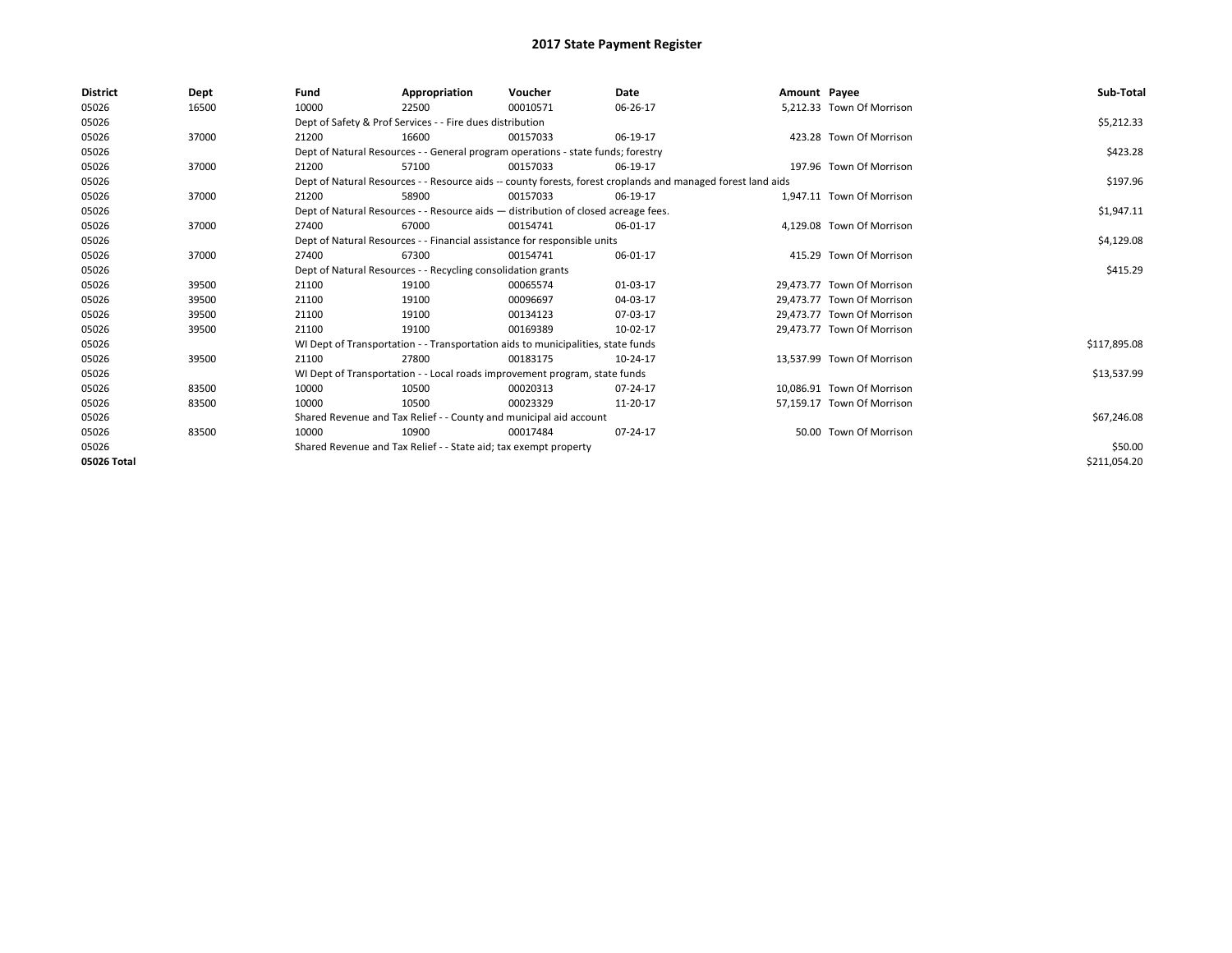| <b>District</b> | Dept  | Fund  | Appropriation                                                                                                | Voucher  | <b>Date</b> | Amount Payee |                               | Sub-Total    |
|-----------------|-------|-------|--------------------------------------------------------------------------------------------------------------|----------|-------------|--------------|-------------------------------|--------------|
| 05028           | 16500 | 10000 | 22500                                                                                                        | 00010572 | 06-27-17    |              | 6,207.27 Town of New Denmark  |              |
| 05028           |       |       | Dept of Safety & Prof Services - - Fire dues distribution                                                    |          |             |              |                               | \$6,207.27   |
| 05028           | 37000 | 10000 | 50300                                                                                                        | 00124347 | 02-06-17    |              | 464.34 Town of New Denmark    |              |
| 05028           |       |       | Dept of Natural Resources - - Aids in lieu of taxes - general fund                                           |          |             |              |                               | \$464.34     |
| 05028           | 37000 | 21200 | 16600                                                                                                        | 00157034 | 06-19-17    |              | 132.63 Town of New Denmark    |              |
| 05028           |       |       | Dept of Natural Resources - - General program operations - state funds; forestry                             |          |             |              |                               | \$132.63     |
| 05028           | 37000 | 21200 | 57100                                                                                                        | 00157034 | 06-19-17    |              | 60.70 Town of New Denmark     |              |
| 05028           |       |       | Dept of Natural Resources - - Resource aids -- county forests, forest croplands and managed forest land aids |          |             |              |                               | \$60.70      |
| 05028           | 37000 | 21200 | 58900                                                                                                        | 00157034 | 06-19-17    |              | 610.12 Town of New Denmark    |              |
| 05028           |       |       | Dept of Natural Resources - - Resource aids - distribution of closed acreage fees.                           |          |             |              |                               | \$610.12     |
| 05028           | 37000 | 27400 | 67000                                                                                                        | 00154447 | 06-01-17    |              | 4.857.28 Town of New Denmark  |              |
| 05028           |       |       | Dept of Natural Resources - - Financial assistance for responsible units                                     |          |             |              |                               | \$4,857.28   |
| 05028           | 39500 | 21100 | 19100                                                                                                        | 00065575 | 01-03-17    |              | 32.980.45 Town of New Denmark |              |
| 05028           | 39500 | 21100 | 19100                                                                                                        | 00096698 | 04-03-17    |              | 32.980.45 Town of New Denmark |              |
| 05028           | 39500 | 21100 | 19100                                                                                                        | 00134124 | 07-03-17    |              | 32,980.45 Town of New Denmark |              |
| 05028           | 39500 | 21100 | 19100                                                                                                        | 00169390 | 10-02-17    |              | 32.980.47 Town of New Denmark |              |
| 05028           |       |       | WI Dept of Transportation - - Transportation aids to municipalities, state funds                             |          |             |              |                               | \$131,921.82 |
| 05028           | 83500 | 10000 | 10500                                                                                                        | 00020314 | 07-24-17    |              | 4.276.06 Town of New Denmark  |              |
| 05028           | 83500 | 10000 | 10500                                                                                                        | 00023330 | 11-20-17    |              | 24,230.98 Town of New Denmark |              |
| 05028           |       |       | Shared Revenue and Tax Relief - - County and municipal aid account                                           |          |             |              |                               | \$28,507.04  |
| 05028           | 83500 | 10000 | 10900                                                                                                        | 00017485 | 07-24-17    |              | 1.014.00 Town of New Denmark  |              |
| 05028           |       |       | Shared Revenue and Tax Relief - - State aid; tax exempt property                                             |          |             |              |                               | \$1,014.00   |
| 05028           | 83500 | 10000 | 11000                                                                                                        | 00020314 | 07-24-17    |              | 2.57 Town of New Denmark      |              |
| 05028           | 83500 | 10000 | 11000                                                                                                        | 00023330 | 11-20-17    |              | 14.91 Town of New Denmark     |              |
| 05028           |       |       | Shared Revenue and Tax Relief - - Public utility distribution account                                        |          |             |              |                               | \$17.48      |
| 05028 Total     |       |       |                                                                                                              |          |             |              |                               | \$173,792.68 |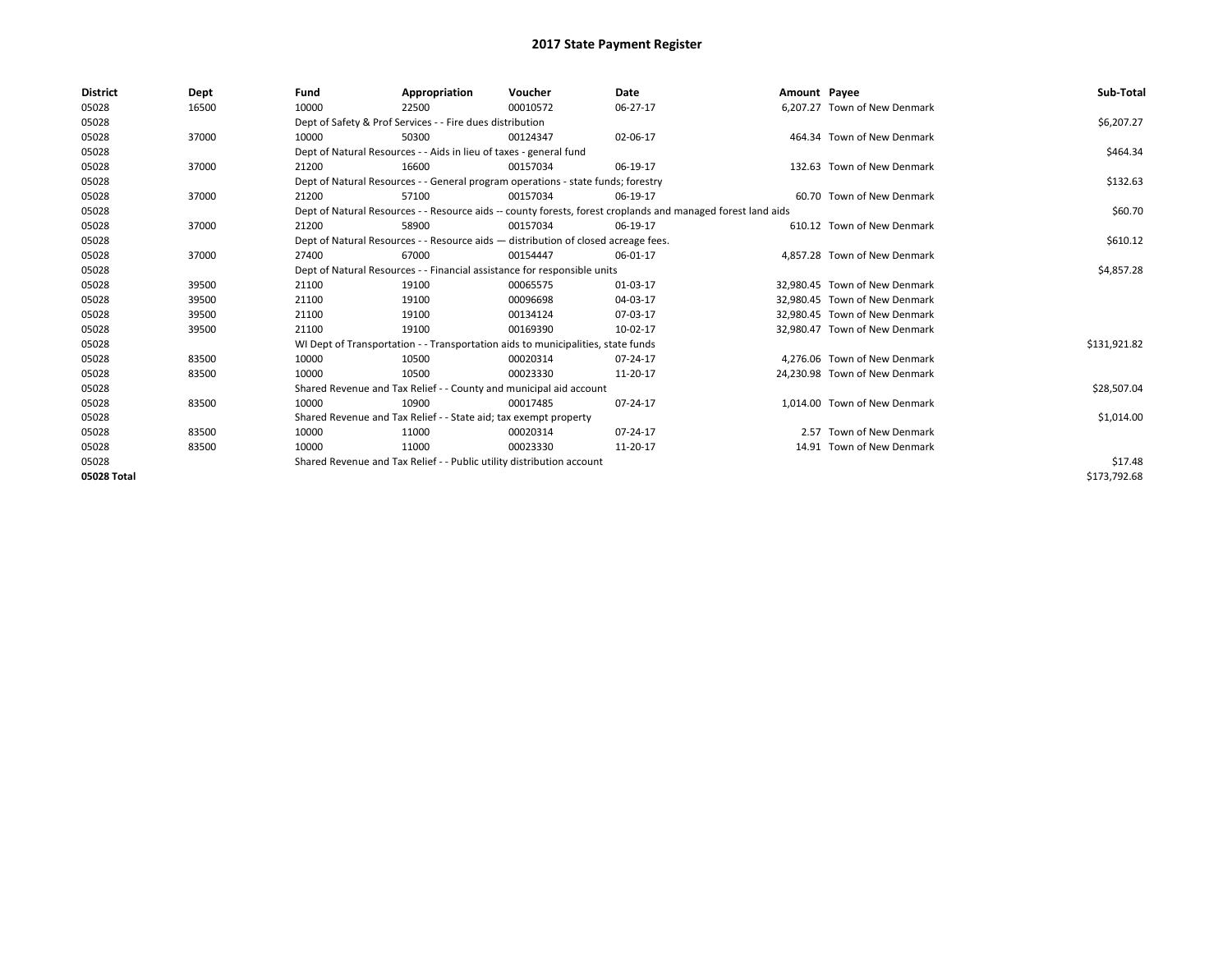| <b>District</b> | Dept  | Fund  | Appropriation                                                                      | Voucher  | Date                                                                                                         | Amount Payee |                               | Sub-Total    |
|-----------------|-------|-------|------------------------------------------------------------------------------------|----------|--------------------------------------------------------------------------------------------------------------|--------------|-------------------------------|--------------|
| 05030           | 16500 | 10000 | 22500                                                                              | 00010573 | 06-26-17                                                                                                     |              | 11,170.20 Town Of Pittsfield  |              |
| 05030           |       |       | Dept of Safety & Prof Services - - Fire dues distribution                          |          |                                                                                                              |              |                               | \$11,170.20  |
| 05030           | 37000 | 10000 | 50300                                                                              | 00124330 | 02-06-17                                                                                                     |              | 1.124.22 Town Of Pittsfield   |              |
| 05030           |       |       | Dept of Natural Resources - - Aids in lieu of taxes - general fund                 |          |                                                                                                              |              |                               | \$1,124.22   |
| 05030           | 37000 | 21200 | 16600                                                                              | 00157035 | 06-19-17                                                                                                     |              | 119.49 Town Of Pittsfield     |              |
| 05030           |       |       | Dept of Natural Resources - - General program operations - state funds; forestry   |          |                                                                                                              |              |                               | \$119.49     |
| 05030           | 37000 | 21200 | 57100                                                                              | 00157035 | 06-19-17                                                                                                     |              | 60.40 Town Of Pittsfield      |              |
| 05030           |       |       |                                                                                    |          | Dept of Natural Resources - - Resource aids -- county forests, forest croplands and managed forest land aids |              |                               | \$60.40      |
| 05030           | 37000 | 21200 | 58900                                                                              | 00157035 | 06-19-17                                                                                                     |              | 549.65 Town Of Pittsfield     |              |
| 05030           |       |       | Dept of Natural Resources - - Resource aids - distribution of closed acreage fees. |          |                                                                                                              |              |                               | \$549.65     |
| 05030           | 37000 | 27400 | 67000                                                                              | 00154093 | 06-01-17                                                                                                     |              | 3,576.80 Town Of Pittsfield   |              |
| 05030           |       |       | Dept of Natural Resources - - Financial assistance for responsible units           |          |                                                                                                              |              |                               | \$3,576.80   |
| 05030           | 39500 | 21100 | 19100                                                                              | 00065576 | 01-03-17                                                                                                     |              | 32,193.24 Town Of Pittsfield  |              |
| 05030           | 39500 | 21100 | 19100                                                                              | 00096699 | 04-03-17                                                                                                     |              | 32.193.24 Town Of Pittsfield  |              |
| 05030           | 39500 | 21100 | 19100                                                                              | 00134125 | 07-03-17                                                                                                     |              | 32,193.24 Town Of Pittsfield  |              |
| 05030           | 39500 | 21100 | 19100                                                                              | 00169391 | 10-02-17                                                                                                     |              | 32,193.24 Town Of Pittsfield  |              |
| 05030           |       |       | WI Dept of Transportation - - Transportation aids to municipalities, state funds   |          |                                                                                                              |              |                               | \$128,772.96 |
| 05030           | 50500 | 10000 | 17400                                                                              | 00047884 | 05-05-17                                                                                                     |              | 30.818.00 Town Of Pittsfield  |              |
| 05030           |       |       |                                                                                    |          | Department of Administration - - High-voltage transmission line annual impact fee distributions              |              |                               | \$30,818.00  |
| 05030           | 50500 | 10000 | 17500                                                                              | 00047884 | 05-05-17                                                                                                     |              | 280.164.00 Town Of Pittsfield |              |
| 05030           |       |       |                                                                                    |          | Department of Administration - - High-voltage transmission line environmental impact fee distributions       |              |                               | \$280,164.00 |
| 05030           | 83500 | 10000 | 10500                                                                              | 00020315 | 07-24-17                                                                                                     |              | 5,078.22 Town Of Pittsfield   |              |
| 05030           | 83500 | 10000 | 10500                                                                              | 00023331 | 11-20-17                                                                                                     |              | 28,776.61 Town Of Pittsfield  |              |
| 05030           |       |       | Shared Revenue and Tax Relief - - County and municipal aid account                 |          |                                                                                                              |              |                               | \$33,854.83  |
| 05030           | 83500 | 10000 | 10900                                                                              | 00017486 | 07-24-17                                                                                                     |              | 198.00 Town Of Pittsfield     |              |
| 05030           |       |       | Shared Revenue and Tax Relief - - State aid; tax exempt property                   |          |                                                                                                              |              |                               | \$198.00     |
| 05030 Total     |       |       |                                                                                    |          |                                                                                                              |              |                               | \$490,408.55 |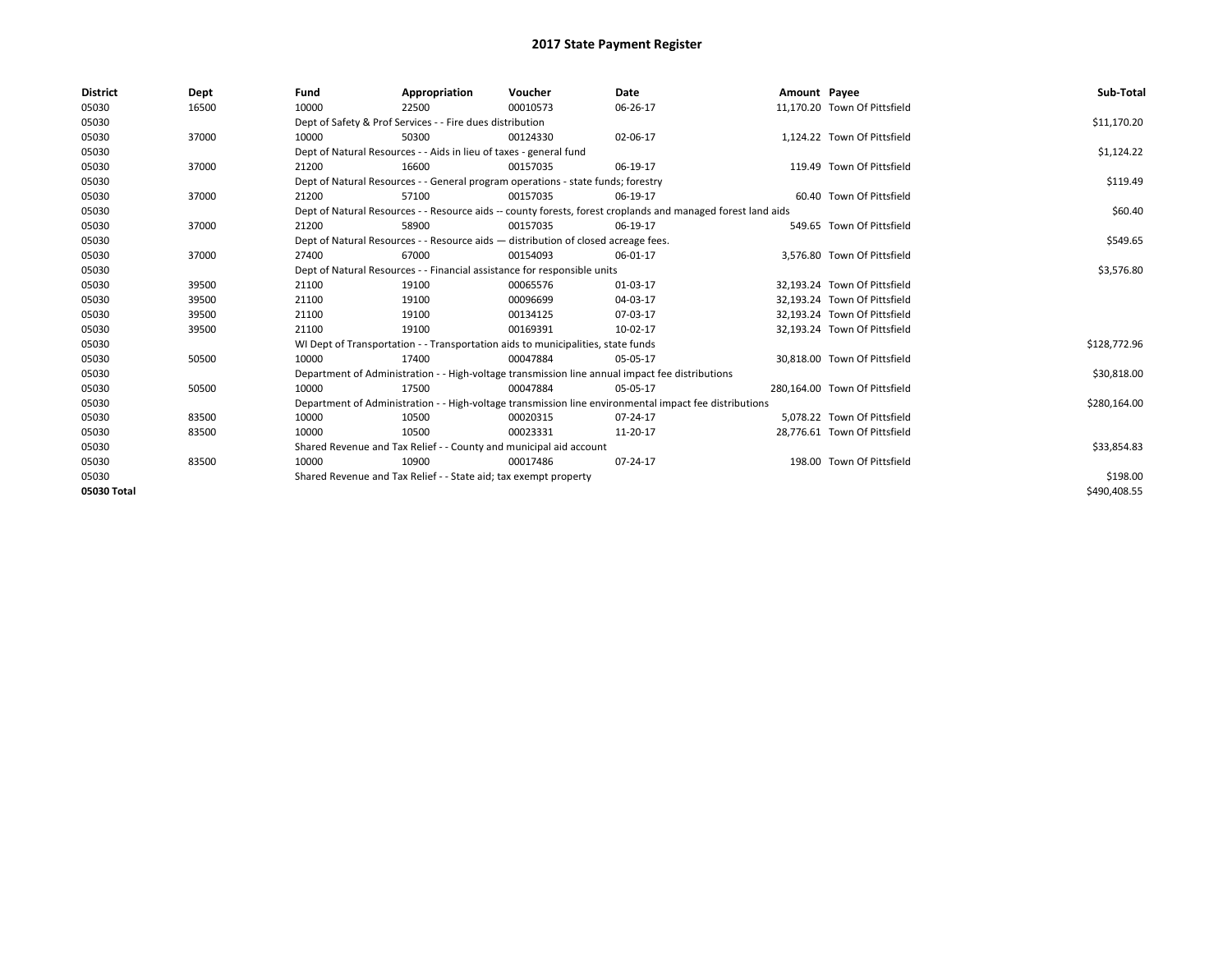| <b>District</b> | Dept  | Fund  | Appropriation                                                                      | Voucher  | <b>Date</b>                                                                                                  | Amount Payee |                            | Sub-Total    |  |  |
|-----------------|-------|-------|------------------------------------------------------------------------------------|----------|--------------------------------------------------------------------------------------------------------------|--------------|----------------------------|--------------|--|--|
| 05034           | 16500 | 10000 | 22500                                                                              | 00010574 | 06-26-17                                                                                                     |              | 8,442.31 Town of Rockland  |              |  |  |
| 05034           |       |       | Dept of Safety & Prof Services - - Fire dues distribution                          |          |                                                                                                              |              |                            | \$8,442.31   |  |  |
| 05034           | 37000 | 10000 | 50300                                                                              | 00124326 | 02-06-17                                                                                                     |              | 5.397.71 Town of Rockland  |              |  |  |
| 05034           |       |       | Dept of Natural Resources - - Aids in lieu of taxes - general fund                 |          |                                                                                                              |              |                            | \$5,397.71   |  |  |
| 05034           | 37000 | 21200 | 16600                                                                              | 00157036 | 06-19-17                                                                                                     |              | 8.74 Town of Rockland      |              |  |  |
| 05034           |       |       | Dept of Natural Resources - - General program operations - state funds; forestry   |          |                                                                                                              |              |                            |              |  |  |
| 05034           | 37000 | 21200 | 57100                                                                              | 00157036 | 06-19-17                                                                                                     |              | 4.00 Town of Rockland      |              |  |  |
| 05034           |       |       |                                                                                    |          | Dept of Natural Resources - - Resource aids -- county forests, forest croplands and managed forest land aids |              |                            | \$4.00       |  |  |
| 05034           | 37000 | 21200 | 58900                                                                              | 00157036 | 06-19-17                                                                                                     |              | 40.20 Town of Rockland     |              |  |  |
| 05034           |       |       | Dept of Natural Resources - - Resource aids - distribution of closed acreage fees. |          |                                                                                                              |              |                            | \$40.20      |  |  |
| 05034           | 37000 | 27400 | 67000                                                                              | 00154486 | 06-01-17                                                                                                     |              | 2.405.66 Town of Rockland  |              |  |  |
| 05034           |       |       | Dept of Natural Resources - - Financial assistance for responsible units           |          |                                                                                                              |              |                            | \$2,405.66   |  |  |
| 05034           | 39500 | 21100 | 19100                                                                              | 00065577 | 01-03-17                                                                                                     |              | 23.093.47 Town of Rockland |              |  |  |
| 05034           | 39500 | 21100 | 19100                                                                              | 00096700 | 04-03-17                                                                                                     |              | 23.093.47 Town of Rockland |              |  |  |
| 05034           | 39500 | 21100 | 19100                                                                              | 00134126 | 07-03-17                                                                                                     |              | 23,093.47 Town of Rockland |              |  |  |
| 05034           | 39500 | 21100 | 19100                                                                              | 00169392 | 10-02-17                                                                                                     |              | 23.093.49 Town of Rockland |              |  |  |
| 05034           |       |       | WI Dept of Transportation - - Transportation aids to municipalities, state funds   |          |                                                                                                              |              |                            | \$92,373.90  |  |  |
| 05034           | 83500 | 10000 | 10500                                                                              | 00020316 | 07-24-17                                                                                                     |              | 2.769.29 Town of Rockland  |              |  |  |
| 05034           | 83500 | 10000 | 10500                                                                              | 00023332 | 11-20-17                                                                                                     |              | 15,692.61 Town of Rockland |              |  |  |
| 05034           |       |       | Shared Revenue and Tax Relief - - County and municipal aid account                 |          |                                                                                                              |              |                            | \$18,461.90  |  |  |
| 05034           | 83500 | 10000 | 10900                                                                              | 00017487 | 07-24-17                                                                                                     |              | 105.00 Town of Rockland    |              |  |  |
| 05034           |       |       | Shared Revenue and Tax Relief - - State aid; tax exempt property                   |          |                                                                                                              |              |                            | \$105.00     |  |  |
| 05034           | 83500 | 10000 | 11000                                                                              | 00020316 | 07-24-17                                                                                                     |              | 400.65 Town of Rockland    |              |  |  |
| 05034           | 83500 | 10000 | 11000                                                                              | 00023332 | 11-20-17                                                                                                     |              | 2,299.81 Town of Rockland  |              |  |  |
| 05034           |       |       | Shared Revenue and Tax Relief - - Public utility distribution account              |          |                                                                                                              |              |                            | \$2,700.46   |  |  |
| 05034 Total     |       |       |                                                                                    |          |                                                                                                              |              |                            | \$129,939.88 |  |  |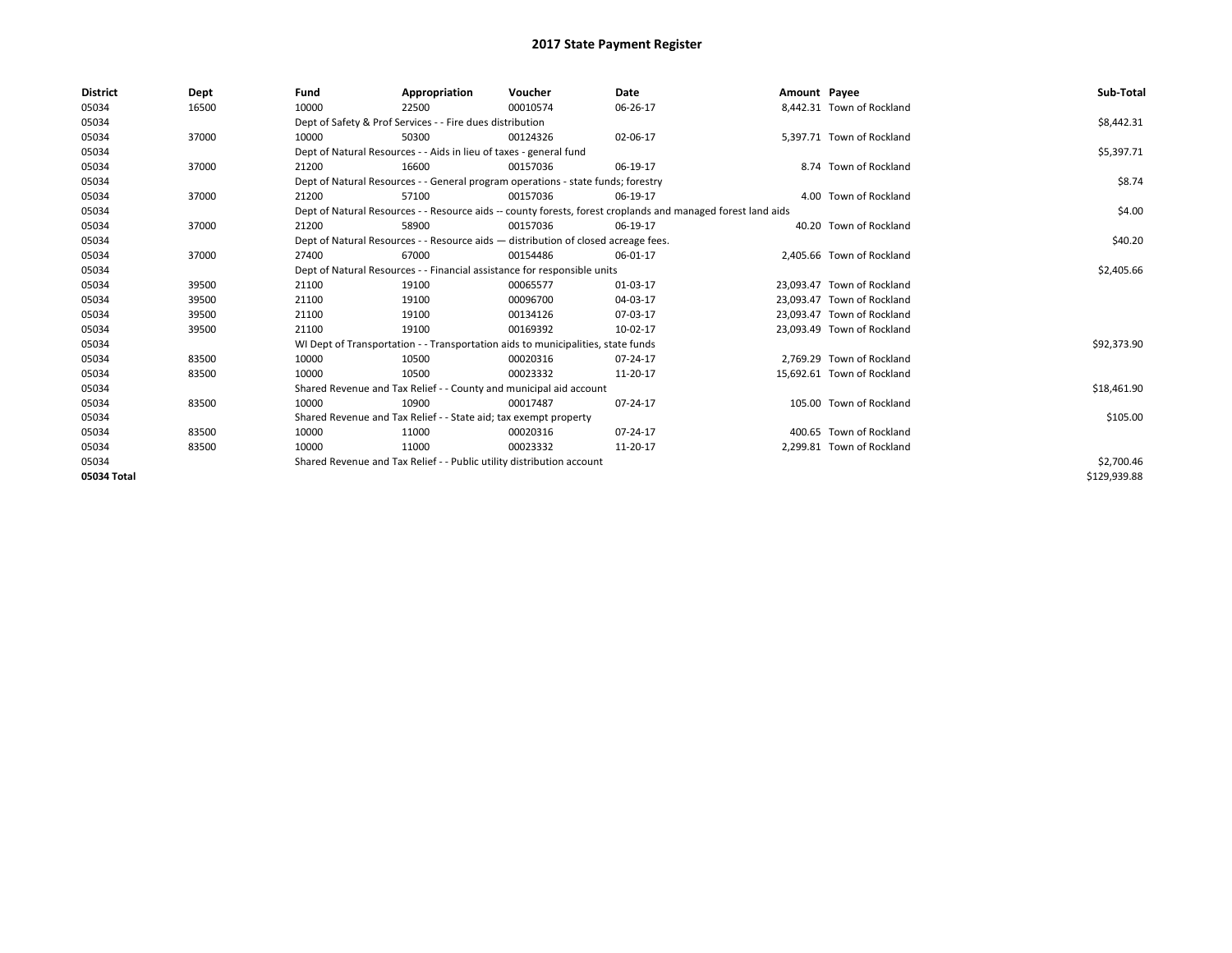| <b>District</b> | Dept  | Fund  | Appropriation                                                      | Voucher                                                                            | Date                                                                                                         | Amount Payee |                          | Sub-Total    |
|-----------------|-------|-------|--------------------------------------------------------------------|------------------------------------------------------------------------------------|--------------------------------------------------------------------------------------------------------------|--------------|--------------------------|--------------|
| 05036           | 16500 | 10000 | 22500                                                              | 00010575                                                                           | 06-26-17                                                                                                     |              | 14,141.41 Scott, Town of |              |
| 05036           |       |       | Dept of Safety & Prof Services - - Fire dues distribution          |                                                                                    |                                                                                                              |              |                          | \$14,141.41  |
| 05036           | 37000 | 10000 | 50300                                                              | 00124325                                                                           | 02-06-17                                                                                                     |              | 9,296.70 Scott, Town of  |              |
| 05036           |       |       | Dept of Natural Resources - - Aids in lieu of taxes - general fund |                                                                                    |                                                                                                              |              |                          | \$9,296.70   |
| 05036           | 37000 | 21200 | 16600                                                              | 00157037                                                                           | 06-19-17                                                                                                     |              | 39.09 Scott, Town of     |              |
| 05036           |       |       |                                                                    | Dept of Natural Resources - - General program operations - state funds; forestry   |                                                                                                              |              |                          | \$39.09      |
| 05036           | 37000 | 21200 | 57100                                                              | 00157037                                                                           | 06-19-17                                                                                                     |              | 17.89 Scott, Town of     |              |
| 05036           |       |       |                                                                    |                                                                                    | Dept of Natural Resources - - Resource aids -- county forests, forest croplands and managed forest land aids |              |                          | \$17.89      |
| 05036           | 37000 | 21200 | 58900                                                              | 00157037                                                                           | 06-19-17                                                                                                     |              | 179.81 Scott, Town of    |              |
| 05036           |       |       |                                                                    | Dept of Natural Resources - - Resource aids - distribution of closed acreage fees. |                                                                                                              |              |                          | \$179.81     |
| 05036           | 37000 | 27400 | 67000                                                              | 00154013                                                                           | 06-01-17                                                                                                     |              | 4,614.81 Scott, Town of  |              |
| 05036           |       |       |                                                                    | Dept of Natural Resources - - Financial assistance for responsible units           |                                                                                                              |              |                          | \$4,614.81   |
| 05036           | 39500 | 21100 | 19100                                                              | 00065578                                                                           | $01-03-17$                                                                                                   |              | 23,605.44 Scott, Town of |              |
| 05036           | 39500 | 21100 | 19100                                                              | 00096701                                                                           | 04-03-17                                                                                                     |              | 23,605.44 Scott, Town of |              |
| 05036           | 39500 | 21100 | 19100                                                              | 00134127                                                                           | 07-03-17                                                                                                     |              | 23,605.44 Scott, Town of |              |
| 05036           | 39500 | 21100 | 19100                                                              | 00169393                                                                           | 10-02-17                                                                                                     |              | 23,605.44 Scott, Town of |              |
| 05036           |       |       |                                                                    | WI Dept of Transportation - - Transportation aids to municipalities, state funds   |                                                                                                              |              |                          | \$94,421.76  |
| 05036           | 39500 | 21100 | 27800                                                              | 00088465                                                                           | $02 - 22 - 17$                                                                                               |              | 13,484.80 Scott, Town of |              |
| 05036           |       |       |                                                                    | WI Dept of Transportation - - Local roads improvement program, state funds         |                                                                                                              |              |                          | \$13,484.80  |
| 05036           | 50500 | 10000 | 14200                                                              | 00039505                                                                           | 01-19-17                                                                                                     |              | 1,215.00 Scott, Town of  |              |
| 05036           | 50500 | 10000 | 14200                                                              | 00051192                                                                           | 06-01-17                                                                                                     |              | 1,697.64 Scott, Town of  |              |
| 05036           | 50500 | 10000 | 14200                                                              | 00057056                                                                           | 08-23-17                                                                                                     |              | 2,540.00 Scott, Town of  |              |
| 05036           |       |       | Department of Administration - - Federal aid                       |                                                                                    |                                                                                                              |              |                          | \$5,452.64   |
| 05036           | 51000 | 22000 | 18000                                                              | 00000544                                                                           | 06-02-17                                                                                                     |              | 300.00 Scott, Town of    |              |
| 05036           |       |       | Elections Commission - - Fed aid, election admin fund              |                                                                                    |                                                                                                              |              |                          | \$300.00     |
| 05036           | 83500 | 10000 | 10500                                                              | 00020317                                                                           | 07-24-17                                                                                                     |              | 5,225.57 Scott, Town of  |              |
| 05036           | 83500 | 10000 | 10500                                                              | 00023333                                                                           | 11-20-17                                                                                                     |              | 29,611.58 Scott, Town of |              |
| 05036           |       |       | Shared Revenue and Tax Relief - - County and municipal aid account |                                                                                    |                                                                                                              |              |                          | \$34,837.15  |
| 05036           | 83500 | 10000 | 10900                                                              | 00017488                                                                           | 07-24-17                                                                                                     |              | 348.00 Scott, Town of    |              |
| 05036           |       |       | Shared Revenue and Tax Relief - - State aid; tax exempt property   |                                                                                    |                                                                                                              |              |                          | \$348.00     |
| 05036 Total     |       |       |                                                                    |                                                                                    |                                                                                                              |              |                          | \$177,134.06 |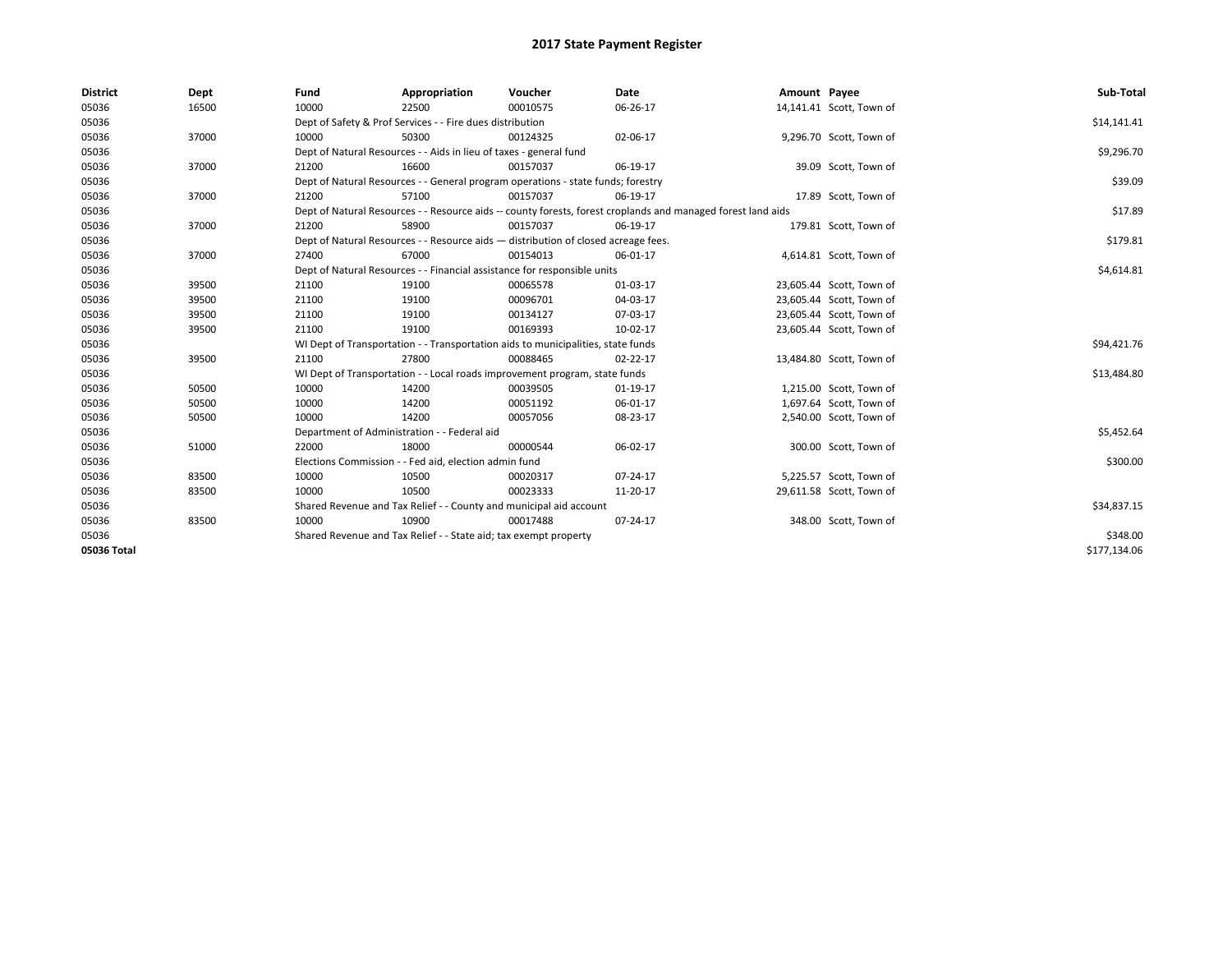| <b>District</b> | Dept  | Fund  | Appropriation                                                                      | Voucher  | Date                                                                                                         | Amount Payee |                               | Sub-Total    |
|-----------------|-------|-------|------------------------------------------------------------------------------------|----------|--------------------------------------------------------------------------------------------------------------|--------------|-------------------------------|--------------|
| 05040           | 16500 | 10000 | 22500                                                                              | 00010576 | 06-26-17                                                                                                     |              | 8,355.19 Town of Wrightstown  |              |
| 05040           |       |       | Dept of Safety & Prof Services - - Fire dues distribution                          |          |                                                                                                              |              |                               | \$8,355.19   |
| 05040           | 37000 | 10000 | 50300                                                                              | 00124417 | 02-06-17                                                                                                     |              | 4,675.96 Town of Wrightstown  |              |
| 05040           |       |       | Dept of Natural Resources - - Aids in lieu of taxes - general fund                 |          |                                                                                                              |              |                               | \$4,675.96   |
| 05040           | 37000 | 21200 | 16600                                                                              | 00157038 | 06-19-17                                                                                                     |              | 101.84 Town of Wrightstown    |              |
| 05040           |       |       | Dept of Natural Resources - - General program operations - state funds; forestry   |          |                                                                                                              |              |                               | \$101.84     |
| 05040           | 37000 | 21200 | 57100                                                                              | 00157038 | 06-19-17                                                                                                     |              | 46.61 Town of Wrightstown     |              |
| 05040           |       |       |                                                                                    |          | Dept of Natural Resources - - Resource aids -- county forests, forest croplands and managed forest land aids |              |                               | \$46.61      |
| 05040           | 37000 | 21200 | 58900                                                                              | 00157038 | 06-19-17                                                                                                     |              | 468.47 Town of Wrightstown    |              |
| 05040           |       |       | Dept of Natural Resources - - Resource aids - distribution of closed acreage fees. |          |                                                                                                              |              |                               | \$468.47     |
| 05040           | 37000 | 27400 | 67000                                                                              | 00154407 | 06-01-17                                                                                                     |              | 4,024.49 Town of Wrightstown  |              |
| 05040           |       |       | Dept of Natural Resources - - Financial assistance for responsible units           |          |                                                                                                              |              |                               | \$4,024.49   |
| 05040           | 37000 | 27400 | 67300                                                                              | 00154407 | 06-01-17                                                                                                     |              | 583.20 Town of Wrightstown    |              |
| 05040           |       |       | Dept of Natural Resources - - Recycling consolidation grants                       |          |                                                                                                              |              |                               | \$583.20     |
| 05040           | 39500 | 21100 | 19100                                                                              | 00065579 | 01-03-17                                                                                                     |              | 30,965.62 Town of Wrightstown |              |
| 05040           | 39500 | 21100 | 19100                                                                              | 00096702 | 04-03-17                                                                                                     |              | 30,965.62 Town of Wrightstown |              |
| 05040           | 39500 | 21100 | 19100                                                                              | 00134128 | 07-03-17                                                                                                     |              | 30,965.62 Town of Wrightstown |              |
| 05040           | 39500 | 21100 | 19100                                                                              | 00169394 | 10-02-17                                                                                                     |              | 30,965.64 Town of Wrightstown |              |
| 05040           |       |       | WI Dept of Transportation - - Transportation aids to municipalities, state funds   |          |                                                                                                              |              |                               | \$123,862.50 |
| 05040           | 39500 | 21100 | 27800                                                                              | 00078895 | $01 - 25 - 17$                                                                                               |              | 13,537.99 Town of Wrightstown |              |
| 05040           | 39500 | 21100 | 27800                                                                              | 00078896 | $01 - 25 - 17$                                                                                               |              | 13,484.79 Town of Wrightstown |              |
| 05040           |       |       | WI Dept of Transportation - - Local roads improvement program, state funds         |          |                                                                                                              |              |                               | \$27,022.78  |
| 05040           | 50500 | 10000 | 17400                                                                              | 00047389 | 04-28-17                                                                                                     |              | 8,119.00 Town of Wrightstown  |              |
| 05040           |       |       |                                                                                    |          | Department of Administration - - High-voltage transmission line annual impact fee distributions              |              |                               | \$8,119.00   |
| 05040           | 83500 | 10000 | 10500                                                                              | 00020318 | 07-24-17                                                                                                     |              | 9,003.36 Town of Wrightstown  |              |
| 05040           | 83500 | 10000 | 10500                                                                              | 00023334 | 11-20-17                                                                                                     |              | 51,019.01 Town of Wrightstown |              |
| 05040           |       |       | Shared Revenue and Tax Relief - - County and municipal aid account                 |          |                                                                                                              |              |                               | \$60,022.37  |
| 05040           | 83500 | 10000 | 10900                                                                              | 00017489 | 07-24-17                                                                                                     |              | 184.00 Town of Wrightstown    |              |
| 05040           |       |       | Shared Revenue and Tax Relief - - State aid; tax exempt property                   |          |                                                                                                              |              |                               | \$184.00     |
| 05040           | 83500 | 10000 | 11000                                                                              | 00020318 | 07-24-17                                                                                                     |              | 1,271.25 Town of Wrightstown  |              |
| 05040           | 83500 | 10000 | 11000                                                                              | 00023334 | 11-20-17                                                                                                     |              | 7,260.53 Town of Wrightstown  |              |
| 05040           |       |       | Shared Revenue and Tax Relief - - Public utility distribution account              |          |                                                                                                              |              |                               | \$8,531.78   |
| 05040           | 83500 | 52100 | 36300                                                                              | 00015669 | 03-27-17                                                                                                     |              | 3,071.35 Town of Wrightstown  |              |
| 05040           |       |       | Shared Revenue and Tax Relief - - Lottery and gaming credit                        |          |                                                                                                              |              |                               | \$3,071.35   |
| 05040 Total     |       |       |                                                                                    |          |                                                                                                              |              |                               | \$249,069.54 |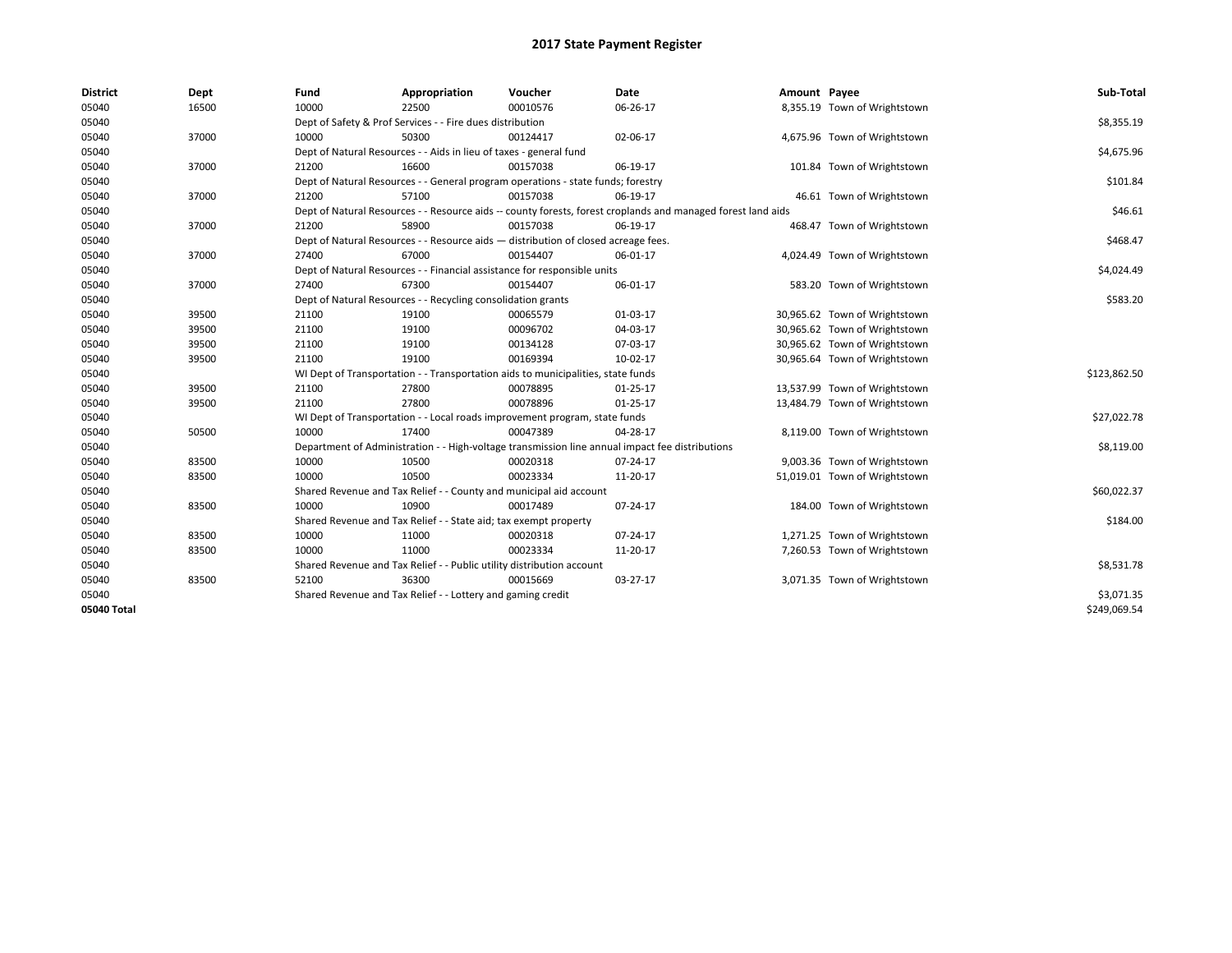| <b>District</b> | Dept  | Fund  | Appropriation                                                                    | Voucher  | Date       | Amount Payee |                               | Sub-Total      |
|-----------------|-------|-------|----------------------------------------------------------------------------------|----------|------------|--------------|-------------------------------|----------------|
| 05102           | 16500 | 10000 | 22500                                                                            | 00010577 | 06-26-17   |              | 40,283.97 Village Of Allouez  |                |
| 05102           |       |       | Dept of Safety & Prof Services - - Fire dues distribution                        |          |            |              |                               | \$40,283.97    |
| 05102           | 37000 | 10000 | 50300                                                                            | 00124421 | 02-06-17   |              | 1,260.56 Village Of Allouez   |                |
| 05102           |       |       | Dept of Natural Resources - - Aids in lieu of taxes - general fund               |          |            |              |                               | \$1,260.56     |
| 05102           | 37000 | 21200 | 57900                                                                            | 00143912 | 04-21-17   |              | 42.70 Village Of Allouez      |                |
| 05102           |       |       | Dept of Natural Resources - - Aids in lieu of taxes - sum sufficient             |          |            |              |                               | \$42.70        |
| 05102           | 37000 | 27400 | 67000                                                                            | 00154683 | 06-01-17   |              | 94,893.64 Village Of Allouez  |                |
| 05102           |       |       | Dept of Natural Resources - - Financial assistance for responsible units         |          |            |              |                               | \$94,893.64    |
| 05102           | 37000 | 27400 | 67300                                                                            | 00154683 | 06-01-17   |              | 3,514.82 Village Of Allouez   |                |
| 05102           |       |       | Dept of Natural Resources - - Recycling consolidation grants                     |          |            |              |                               | \$3,514.82     |
| 05102           | 37000 | 36300 | TA100                                                                            | 00147752 | 05-08-17   |              | 13,411.50 Village Of Allouez  |                |
| 05102           | 37000 | 36300 | TA100                                                                            | 00147753 | 05-08-17   |              | 56,588.50 Village Of Allouez  |                |
| 05102           |       |       | Dept of Natural Resources - - LAND ACQUISITION                                   |          |            |              |                               | \$70,000.00    |
| 05102           | 39500 | 21100 | 19100                                                                            | 00065580 | 01-03-17   |              | 89,853.80 Village Of Allouez  |                |
| 05102           | 39500 | 21100 | 19100                                                                            | 00096703 | 04-03-17   |              | 89,853.80 Village Of Allouez  |                |
| 05102           | 39500 | 21100 | 19100                                                                            | 00134129 | 07-03-17   |              | 89,853.80 Village Of Allouez  |                |
| 05102           | 39500 | 21100 | 19100                                                                            | 00169395 | $10-02-17$ |              | 89,853.83 Village Of Allouez  |                |
| 05102           |       |       | WI Dept of Transportation - - Transportation aids to municipalities, state funds |          |            |              |                               | \$359,415.23   |
| 05102           | 83500 | 10000 | 10100                                                                            | 00020319 | 07-24-17   |              | 137,507.40 Village Of Allouez |                |
| 05102           | 83500 | 10000 | 10100                                                                            | 00023335 | 11-20-17   |              | 0.01 Village Of Allouez       |                |
| 05102           |       |       | Shared Revenue and Tax Relief - - Expenditure restraint program account          |          |            |              |                               | \$137,507.41   |
| 05102           | 83500 | 10000 | 10500                                                                            | 00020319 | 07-24-17   |              | 55,947.22 Village Of Allouez  |                |
| 05102           | 83500 | 10000 | 10500                                                                            | 00023335 | 11-20-17   |              | 317,034.23 Village Of Allouez |                |
| 05102           |       |       | Shared Revenue and Tax Relief - - County and municipal aid account               |          |            |              |                               | \$372,981.45   |
| 05102           | 83500 | 10000 | 10900                                                                            | 00017490 | 07-24-17   |              | 10,885.00 Village Of Allouez  |                |
| 05102           | 83500 | 10000 | 10900                                                                            | 00019667 | 07-24-17   |              | 40,649.00 Village Of Allouez  |                |
| 05102           |       |       | Shared Revenue and Tax Relief - - State aid; tax exempt property                 |          |            |              |                               | \$51,534.00    |
| 05102           | 83500 | 10000 | 50100                                                                            | 00015165 | 01-31-17   |              | 66,915.91 Village Of Allouez  |                |
| 05102           |       |       | Shared Revenue and Tax Relief - - Payments for municipal services                |          |            |              |                               | \$66,915.91    |
| 05102 Total     |       |       |                                                                                  |          |            |              |                               | \$1,198,349.69 |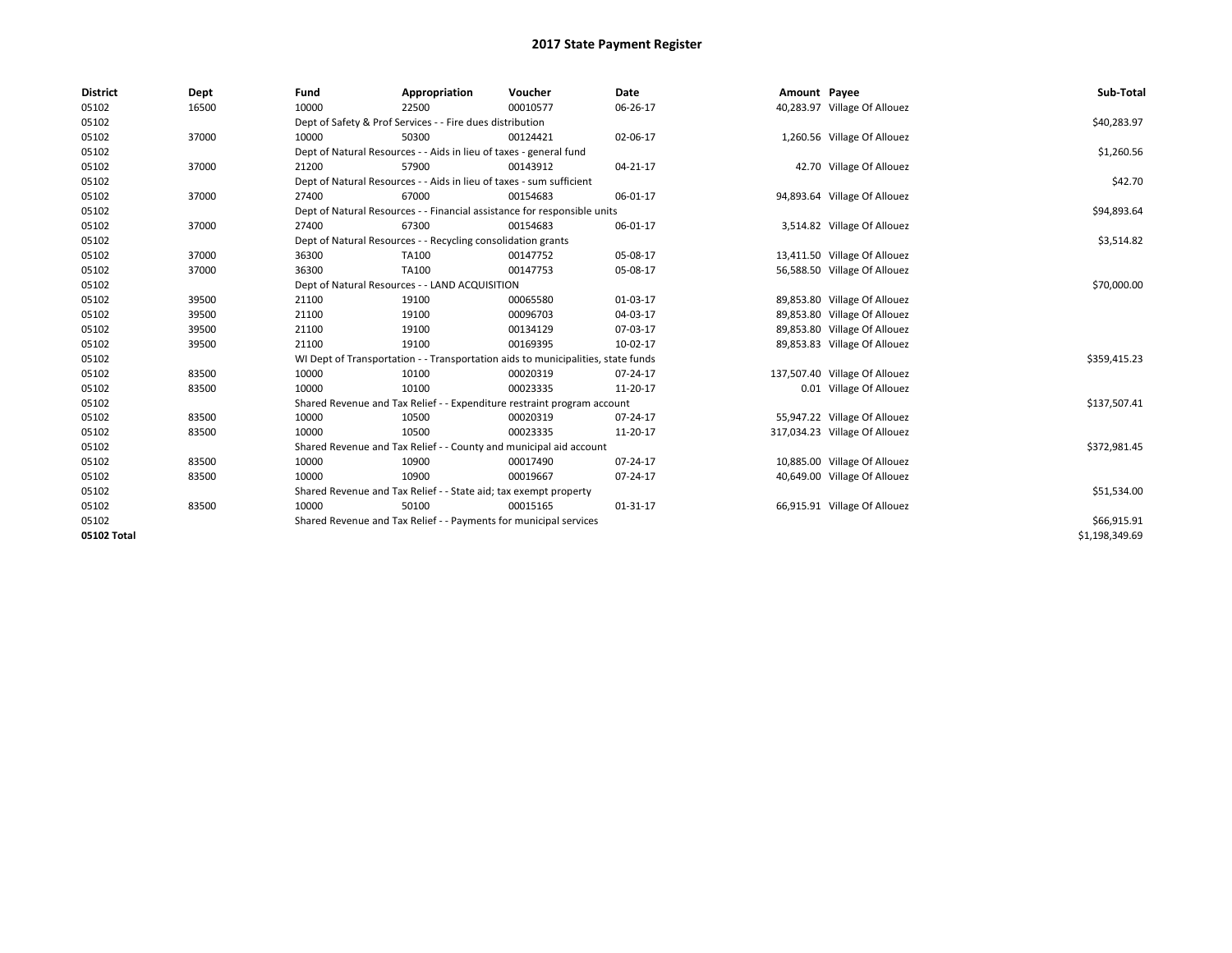| <b>District</b> | Dept  | Fund  | Appropriation                                                                    | Voucher  | Date           | Amount Payee |                                   | Sub-Total      |  |  |
|-----------------|-------|-------|----------------------------------------------------------------------------------|----------|----------------|--------------|-----------------------------------|----------------|--|--|
| 05104           | 16500 | 10000 | 22500                                                                            | 00010578 | 06-26-17       |              | 86,267.04 Village Of Ashwaubenon  |                |  |  |
| 05104           |       |       | Dept of Safety & Prof Services - - Fire dues distribution                        |          |                |              |                                   | \$86,267.04    |  |  |
| 05104           | 37000 | 27400 | 67000                                                                            | 00154870 | 06-01-17       |              | 76,073.86 Village Of Ashwaubenon  |                |  |  |
| 05104           |       |       | Dept of Natural Resources - - Financial assistance for responsible units         |          |                |              |                                   | \$76,073.86    |  |  |
| 05104           | 37000 | 36300 | TH100                                                                            | 00130530 | $02 - 27 - 17$ |              | 124,234.65 Village Of Ashwaubenon |                |  |  |
| 05104           |       |       | Dept of Natural Resources - - URBAN NONPOINT SOURCE COST-SHA                     |          |                |              |                                   | \$124,234.65   |  |  |
| 05104           | 39500 | 21100 | 18500                                                                            | 00100386 | 05-09-17       |              | 4,000.00 Village Of Ashwaubenon   |                |  |  |
| 05104           |       |       | WI Dept of Transportation - - Highway safety, local assistance, federal funds    |          |                |              |                                   | \$4,000.00     |  |  |
| 05104           | 39500 | 21100 | 19100                                                                            | 00065581 | 01-03-17       |              | 220,831.28 Village Of Ashwaubenon |                |  |  |
| 05104           | 39500 | 21100 | 19100                                                                            | 00096704 | 04-03-17       |              | 220,831.28 Village Of Ashwaubenon |                |  |  |
| 05104           | 39500 | 21100 | 19100                                                                            | 00134130 | 07-03-17       |              | 220,831.28 Village Of Ashwaubenon |                |  |  |
| 05104           | 39500 | 21100 | 19100                                                                            | 00169396 | 10-02-17       |              | 220,831.28 Village Of Ashwaubenon |                |  |  |
| 05104           |       |       | WI Dept of Transportation - - Transportation aids to municipalities, state funds |          |                |              |                                   | \$883,325.12   |  |  |
| 05104           | 43500 | 10000 | 11900                                                                            | 00152356 | 09-01-17       |              | 6,333.00 Village Of Ashwaubenon   |                |  |  |
| 05104           |       |       | Department of Health Services - - Emergency medical services; aids               |          |                |              |                                   |                |  |  |
| 05104           | 43500 | 00005 | 16300                                                                            | 01LGS    | 11-17-17       |              | 14,037.74 Village Of Ashwaubenon  |                |  |  |
| 05104           |       |       | Department of Health Services - - Guardianship grant program                     |          |                |              |                                   | \$14,037.74    |  |  |
| 05104           | 45500 | 10000 | 23100                                                                            | 00039150 | 12-20-17       |              | 7,520.00 Village Of Ashwaubenon   |                |  |  |
| 05104           |       |       | Department of Justice - - Law enforcement training fund, local assistance        |          |                |              |                                   | \$7,520.00     |  |  |
| 05104           | 45500 | 10000 | 28400                                                                            | 00025393 | 03-15-17       |              | 1,426.47 Village Of Ashwaubenon   |                |  |  |
| 05104           |       |       | Department of Justice - - Internet Crimes Against Childr                         |          |                |              |                                   | \$1,426.47     |  |  |
| 05104           | 83500 | 10000 | 10500                                                                            | 00020320 | 07-24-17       |              | 20,592.08 Village Of Ashwaubenon  |                |  |  |
| 05104           | 83500 | 10000 | 10500                                                                            | 00023336 | 11-20-17       |              | 172,134.06 Village Of Ashwaubenon |                |  |  |
| 05104           |       |       | Shared Revenue and Tax Relief - - County and municipal aid account               |          |                |              |                                   | \$192,726.14   |  |  |
| 05104           | 83500 | 10000 | 10900                                                                            | 00017491 | 07-24-17       |              | 234,492.00 Village Of Ashwaubenon |                |  |  |
| 05104           | 83500 | 10000 | 10900                                                                            | 00019668 | 07-24-17       |              | 931,851.00 Village Of Ashwaubenon |                |  |  |
| 05104           |       |       | Shared Revenue and Tax Relief - - State aid; tax exempt property                 |          |                |              |                                   | \$1,166,343.00 |  |  |
| 05104           | 83500 | 10000 | 11000                                                                            | 00020320 | 07-24-17       |              | 27,271.52 Village Of Ashwaubenon  |                |  |  |
| 05104           | 83500 | 10000 | 11000                                                                            | 00023336 | 11-20-17       |              | 136,569.48 Village Of Ashwaubenon |                |  |  |
| 05104           |       |       | Shared Revenue and Tax Relief - - Public utility distribution account            |          |                |              |                                   | \$163,841.00   |  |  |
| 05104           | 83500 | 10000 | 50100                                                                            | 00015166 | 01-31-17       |              | 5,617.66 Village Of Ashwaubenon   |                |  |  |
| 05104           |       |       | Shared Revenue and Tax Relief - - Payments for municipal services                |          |                |              |                                   | \$5,617.66     |  |  |
| 05104 Total     |       |       |                                                                                  |          |                |              |                                   | \$2,731,745.68 |  |  |
|                 |       |       |                                                                                  |          |                |              |                                   |                |  |  |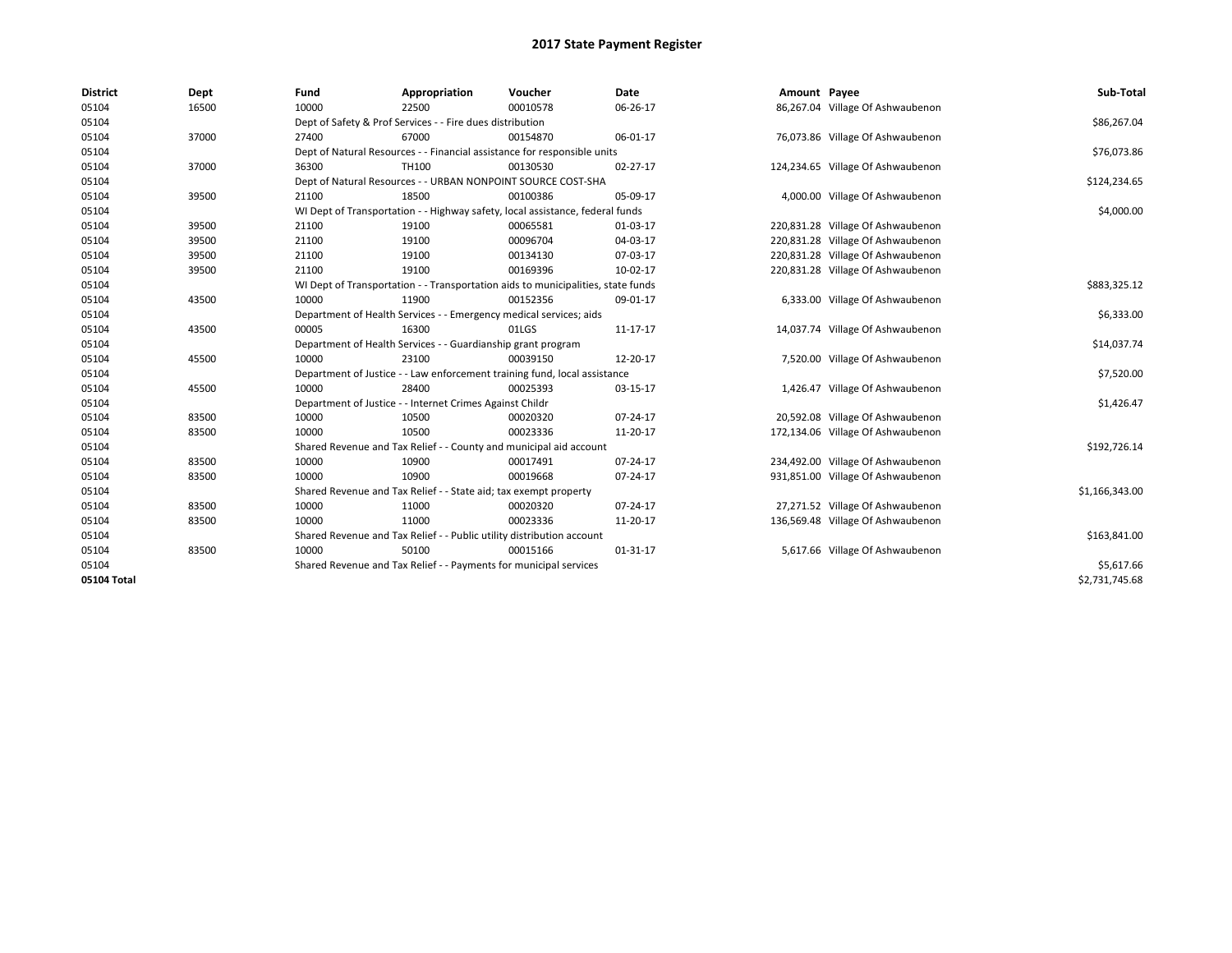| <b>District</b> | Dept  | Fund  | Appropriation                                                                    | Voucher  | <b>Date</b>                                                                                                  | Amount Payee |                                | Sub-Total      |
|-----------------|-------|-------|----------------------------------------------------------------------------------|----------|--------------------------------------------------------------------------------------------------------------|--------------|--------------------------------|----------------|
| 05106           | 16500 | 10000 | 22500                                                                            | 00010579 | 06-26-17                                                                                                     |              | 52,564.16 Village of Bellevue  |                |
| 05106           |       |       | Dept of Safety & Prof Services - - Fire dues distribution                        |          |                                                                                                              |              |                                | \$52,564.16    |
| 05106           | 37000 | 21200 | 57100                                                                            | 00157039 | 06-19-17                                                                                                     |              | 3.60 Village of Bellevue       |                |
| 05106           |       |       |                                                                                  |          | Dept of Natural Resources - - Resource aids -- county forests, forest croplands and managed forest land aids |              |                                | \$3.60         |
| 05106           | 37000 | 21200 | 58300                                                                            | 00136457 | 03-24-17                                                                                                     |              | 4,600.74 Village of Bellevue   |                |
| 05106           |       |       | Dept of Natural Resources - - Recreation and resource aids, federal funds        |          |                                                                                                              |              |                                | \$4,600.74     |
| 05106           | 37000 | 27400 | 67000                                                                            | 00154635 | 06-01-17                                                                                                     |              | 41,946.07 Village of Bellevue  |                |
| 05106           |       |       | Dept of Natural Resources - - Financial assistance for responsible units         |          |                                                                                                              |              |                                | \$41,946.07    |
| 05106           | 37000 | 27400 | 67300                                                                            | 00154635 | 06-01-17                                                                                                     |              | 3,931.65 Village of Bellevue   |                |
| 05106           |       |       | Dept of Natural Resources - - Recycling consolidation grants                     |          |                                                                                                              |              |                                | \$3,931.65     |
| 05106           | 37000 | 36300 | TA100                                                                            | 00130971 | 03-02-17                                                                                                     |              | 23,297.41 Village of Bellevue  |                |
| 05106           | 37000 | 36300 | TA100                                                                            | 00131000 | 03-02-17                                                                                                     |              | 59,412.59 Village of Bellevue  |                |
| 05106           |       |       | Dept of Natural Resources - - LAND ACQUISITION                                   |          |                                                                                                              |              |                                | \$82,710.00    |
| 05106           | 39500 | 21100 | 19100                                                                            | 00065582 | 01-03-17                                                                                                     |              | 123,794.46 Village of Bellevue |                |
| 05106           | 39500 | 21100 | 19100                                                                            | 00096705 | 04-03-17                                                                                                     |              | 123,794.46 Village of Bellevue |                |
| 05106           | 39500 | 21100 | 19100                                                                            | 00134131 | 07-03-17                                                                                                     |              | 123,794.46 Village of Bellevue |                |
| 05106           | 39500 | 21100 | 19100                                                                            | 00169397 | 10-02-17                                                                                                     |              | 123,794.46 Village of Bellevue |                |
| 05106           |       |       | WI Dept of Transportation - - Transportation aids to municipalities, state funds |          |                                                                                                              |              |                                | \$495,177.84   |
| 05106           | 83500 | 10000 | 10500                                                                            | 00020321 | 07-24-17                                                                                                     |              | 46,871.80 Village of Bellevue  |                |
| 05106           | 83500 | 10000 | 10500                                                                            | 00023337 | 11-20-17                                                                                                     |              | 265,606.84 Village of Bellevue |                |
| 05106           |       |       | Shared Revenue and Tax Relief - - County and municipal aid account               |          |                                                                                                              |              |                                | \$312,478.64   |
| 05106           | 83500 | 10000 | 10900                                                                            | 00017492 | 07-24-17                                                                                                     |              | 12,126.00 Village of Bellevue  |                |
| 05106           | 83500 | 10000 | 10900                                                                            | 00019669 | 07-24-17                                                                                                     |              | 5,316.00 Village of Bellevue   |                |
| 05106           |       |       | Shared Revenue and Tax Relief - - State aid; tax exempt property                 |          |                                                                                                              |              |                                | \$17,442.00    |
| 05106           | 83500 | 10000 | 11000                                                                            | 00020321 | 07-24-17                                                                                                     |              | 3,698.30 Village of Bellevue   |                |
| 05106           | 83500 | 10000 | 11000                                                                            | 00023337 | 11-20-17                                                                                                     |              | 21,421.84 Village of Bellevue  |                |
| 05106           |       |       | Shared Revenue and Tax Relief - - Public utility distribution account            |          |                                                                                                              |              |                                | \$25,120.14    |
| 05106           | 83500 | 52100 | 36300                                                                            | 00015670 | 03-27-17                                                                                                     |              | 76,462.08 Village of Bellevue  |                |
| 05106           |       |       | Shared Revenue and Tax Relief - - Lottery and gaming credit                      |          |                                                                                                              |              |                                | \$76,462.08    |
| 05106 Total     |       |       |                                                                                  |          |                                                                                                              |              |                                | \$1,112,436.92 |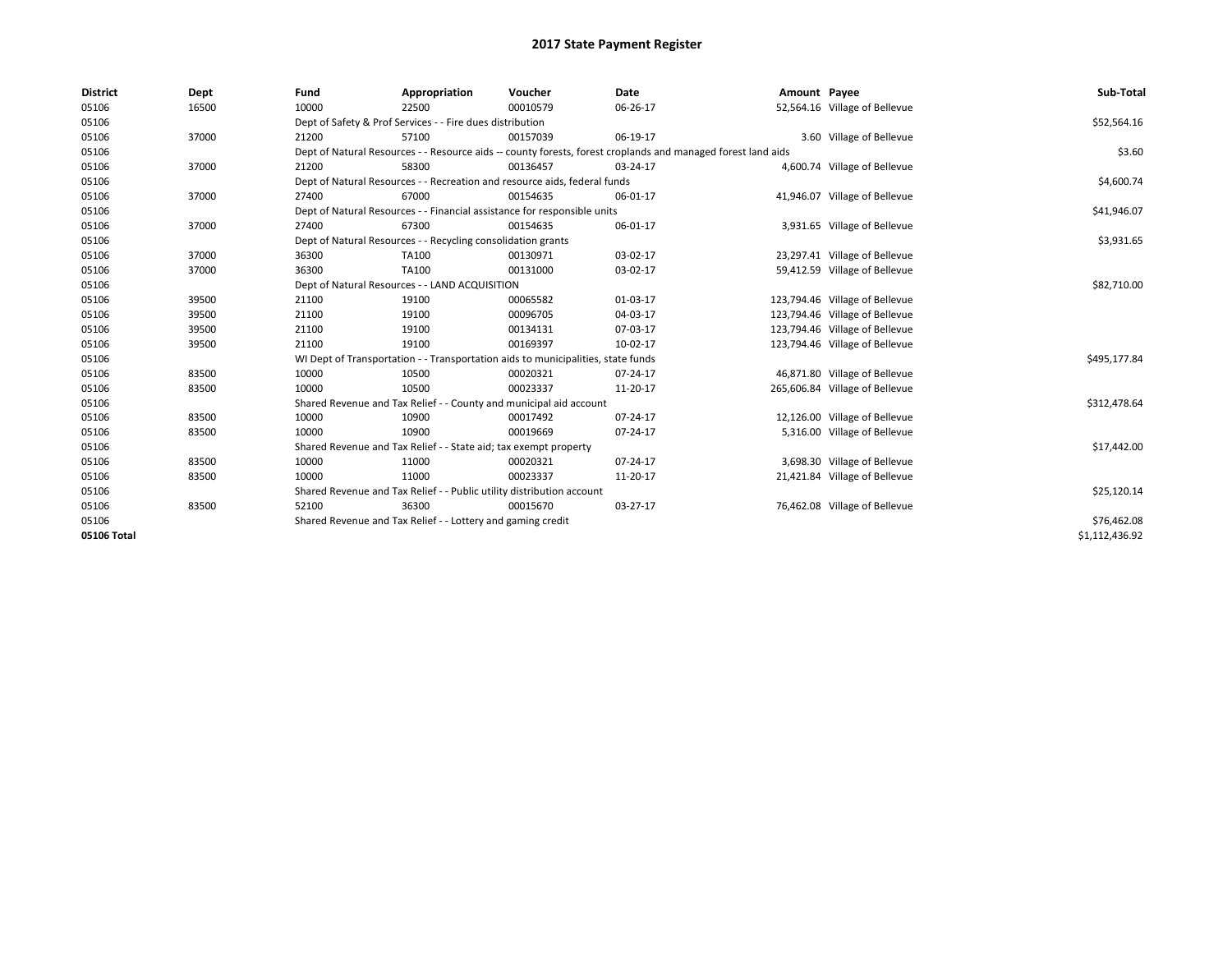| <b>District</b> | Dept  | Fund  | Appropriation                                                         | Voucher                                                                          | <b>Date</b> | Amount Payee |                                | Sub-Total    |
|-----------------|-------|-------|-----------------------------------------------------------------------|----------------------------------------------------------------------------------|-------------|--------------|--------------------------------|--------------|
| 05116           | 16500 | 10000 | 22500                                                                 | 00010580                                                                         | 06-26-17    |              | 6,615.69 Denmark, Village of   |              |
| 05116           |       |       | Dept of Safety & Prof Services - - Fire dues distribution             |                                                                                  |             |              |                                | \$6,615.69   |
| 05116           | 37000 | 10000 | 50300                                                                 | 00124418                                                                         | 02-06-17    |              | 3,062.32 Denmark, Village of   |              |
| 05116           |       |       | Dept of Natural Resources - - Aids in lieu of taxes - general fund    |                                                                                  |             |              |                                | \$3,062.32   |
| 05116           | 37000 | 27400 | 67000                                                                 | 00154097                                                                         | 06-01-17    |              | 6,895.28 Denmark, Village of   |              |
| 05116           |       |       |                                                                       | Dept of Natural Resources - - Financial assistance for responsible units         |             |              |                                | \$6,895.28   |
| 05116           | 39500 | 21100 | 19100                                                                 | 00065583                                                                         | 01-03-17    |              | 32,277.98 Denmark, Village of  |              |
| 05116           | 39500 | 21100 | 19100                                                                 | 00096706                                                                         | 04-03-17    |              | 32,277.98 Denmark, Village of  |              |
| 05116           | 39500 | 21100 | 19100                                                                 | 00134132                                                                         | 07-03-17    |              | 32,277.98 Denmark, Village of  |              |
| 05116           | 39500 | 21100 | 19100                                                                 | 00169398                                                                         | 10-02-17    |              | 32,278.01 Denmark, Village of  |              |
| 05116           |       |       |                                                                       | WI Dept of Transportation - - Transportation aids to municipalities, state funds |             |              |                                | \$129,111.95 |
| 05116           | 83500 | 10000 | 10100                                                                 | 00020322                                                                         | 07-24-17    |              | 1,255.00 Denmark, Village of   |              |
| 05116           |       |       |                                                                       | Shared Revenue and Tax Relief - - Expenditure restraint program account          |             |              |                                | \$1,255.00   |
| 05116           | 83500 | 10000 | 10500                                                                 | 00020322                                                                         | 07-24-17    |              | 36,871.45 Denmark, Village of  |              |
| 05116           | 83500 | 10000 | 10500                                                                 | 00023338                                                                         | 11-20-17    |              | 208,938.21 Denmark, Village of |              |
| 05116           |       |       |                                                                       | Shared Revenue and Tax Relief - - County and municipal aid account               |             |              |                                | \$245,809.66 |
| 05116           | 83500 | 10000 | 10900                                                                 | 00017493                                                                         | 07-24-17    |              | 2,508.00 Denmark, Village of   |              |
| 05116           |       |       | Shared Revenue and Tax Relief - - State aid; tax exempt property      |                                                                                  |             |              |                                | \$2,508.00   |
| 05116           | 83500 | 10000 | 11000                                                                 | 00020322                                                                         | 07-24-17    |              | 679.85 Denmark, Village of     |              |
| 05116           | 83500 | 10000 | 11000                                                                 | 00023338                                                                         | 11-20-17    |              | 3,970.66 Denmark, Village of   |              |
| 05116           |       |       | Shared Revenue and Tax Relief - - Public utility distribution account |                                                                                  |             |              |                                | \$4,650.51   |
| 05116           | 83500 | 52100 | 36300                                                                 | 00015671                                                                         | 03-27-17    |              | 1,491.12 Denmark, Village of   |              |
| 05116           |       |       | Shared Revenue and Tax Relief - - Lottery and gaming credit           |                                                                                  |             |              |                                | \$1,491.12   |
| 05116 Total     |       |       |                                                                       |                                                                                  |             |              |                                | \$401,399.53 |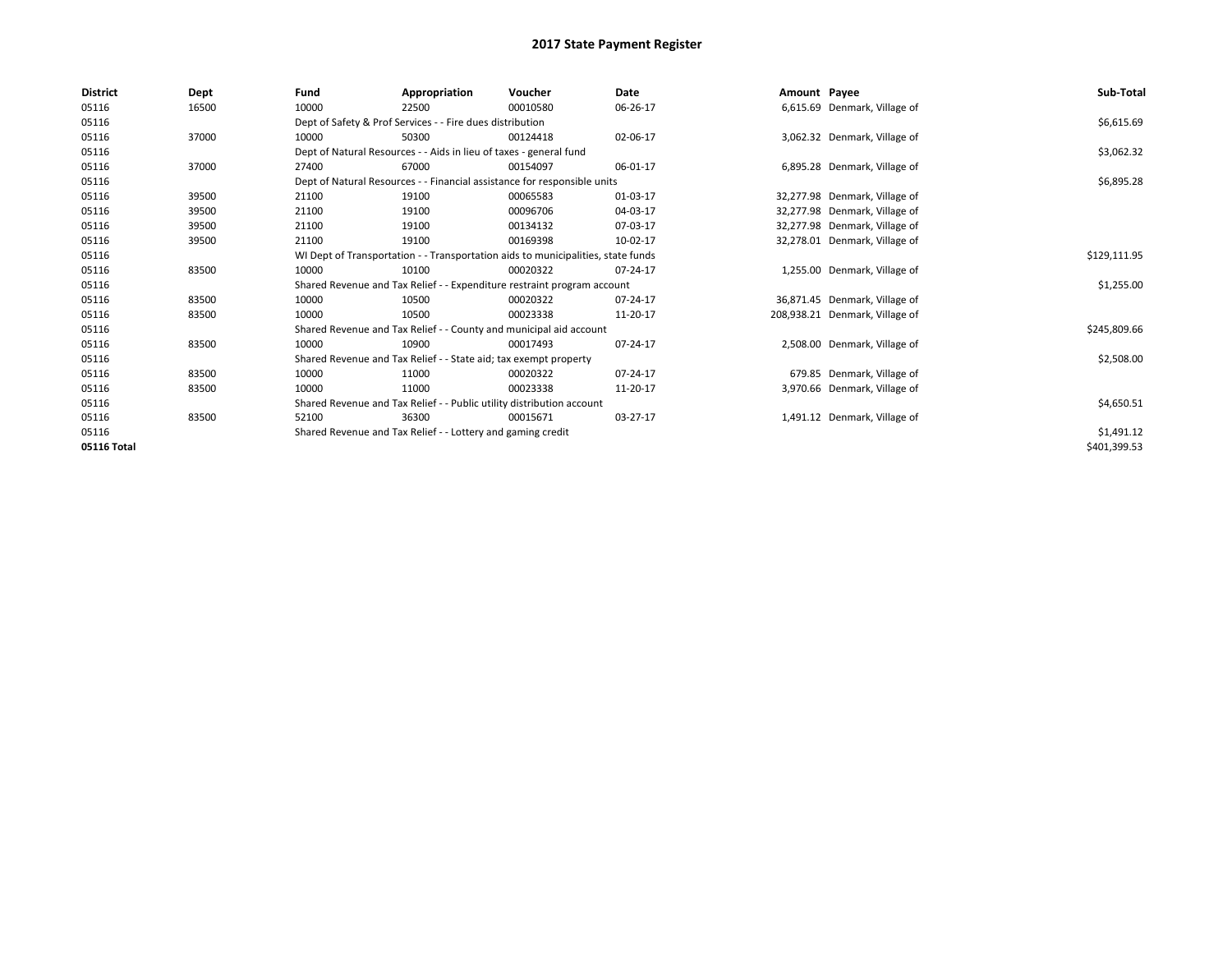| District    | Dept  | Fund  | Appropriation                                                                      | Voucher  | Date                                                                                                         | Amount Payee |                             | Sub-Total    |  |  |  |
|-------------|-------|-------|------------------------------------------------------------------------------------|----------|--------------------------------------------------------------------------------------------------------------|--------------|-----------------------------|--------------|--|--|--|
| 05126       | 16500 | 10000 | 22500                                                                              | 00010581 | 06-26-17                                                                                                     |              | 34,076.25 Village Of Hobart |              |  |  |  |
| 05126       |       |       | Dept of Safety & Prof Services - - Fire dues distribution                          |          |                                                                                                              |              |                             | \$34,076.25  |  |  |  |
| 05126       | 37000 | 21200 | 16600                                                                              | 00157040 | 06-19-17                                                                                                     |              | 32.37 Village Of Hobart     |              |  |  |  |
| 05126       |       |       | Dept of Natural Resources - - General program operations - state funds; forestry   |          |                                                                                                              |              |                             | \$32.37      |  |  |  |
| 05126       | 37000 | 21200 | 57100                                                                              | 00157040 | 06-19-17                                                                                                     |              | 14.81 Village Of Hobart     |              |  |  |  |
| 05126       |       |       |                                                                                    |          | Dept of Natural Resources - - Resource aids -- county forests, forest croplands and managed forest land aids |              |                             | \$14.81      |  |  |  |
| 05126       | 37000 | 21200 | 58900                                                                              | 00157040 | 06-19-17                                                                                                     |              | 148.89 Village Of Hobart    |              |  |  |  |
| 05126       |       |       | Dept of Natural Resources - - Resource aids - distribution of closed acreage fees. |          |                                                                                                              |              |                             |              |  |  |  |
| 05126       | 37000 | 27400 | 67000                                                                              | 00154314 | 06-01-17                                                                                                     |              | 18,383.83 Village Of Hobart |              |  |  |  |
| 05126       |       |       | Dept of Natural Resources - - Financial assistance for responsible units           |          |                                                                                                              |              |                             | \$18,383.83  |  |  |  |
| 05126       | 39500 | 21100 | 19100                                                                              | 00065584 | 01-03-17                                                                                                     |              | 58,038.07 Village Of Hobart |              |  |  |  |
| 05126       | 39500 | 21100 | 19100                                                                              | 00096707 | 04-03-17                                                                                                     |              | 58,038.07 Village Of Hobart |              |  |  |  |
| 05126       | 39500 | 21100 | 19100                                                                              | 00134133 | 07-03-17                                                                                                     |              | 58,038.07 Village Of Hobart |              |  |  |  |
| 05126       | 39500 | 21100 | 19100                                                                              | 00169399 | 10-02-17                                                                                                     |              | 58,038.07 Village Of Hobart |              |  |  |  |
| 05126       |       |       | WI Dept of Transportation - - Transportation aids to municipalities, state funds   |          |                                                                                                              |              |                             | \$232,152.28 |  |  |  |
| 05126       | 45500 | 10000 | 23100                                                                              | 00038607 | 12-07-17                                                                                                     |              | 1,280.00 Village Of Hobart  |              |  |  |  |
| 05126       |       |       | Department of Justice - - Law enforcement training fund, local assistance          |          |                                                                                                              |              |                             | \$1,280.00   |  |  |  |
| 05126       | 83500 | 10000 | 10500                                                                              | 00020323 | 07-24-17                                                                                                     |              | 9,459.03 Village Of Hobart  |              |  |  |  |
| 05126       | 83500 | 10000 | 10500                                                                              | 00023339 | 11-20-17                                                                                                     |              | 53,601.17 Village Of Hobart |              |  |  |  |
| 05126       |       |       | Shared Revenue and Tax Relief - - County and municipal aid account                 |          |                                                                                                              |              |                             | \$63,060.20  |  |  |  |
| 05126       | 83500 | 10000 | 10900                                                                              | 00017494 | 07-24-17                                                                                                     |              | 1,665.00 Village Of Hobart  |              |  |  |  |
| 05126       | 83500 | 10000 | 10900                                                                              | 00019670 | 07-24-17                                                                                                     |              | 1,696.00 Village Of Hobart  |              |  |  |  |
| 05126       |       |       | Shared Revenue and Tax Relief - - State aid; tax exempt property                   |          |                                                                                                              |              |                             | \$3,361.00   |  |  |  |
| 05126 Total |       |       |                                                                                    |          |                                                                                                              |              |                             | \$352,509.63 |  |  |  |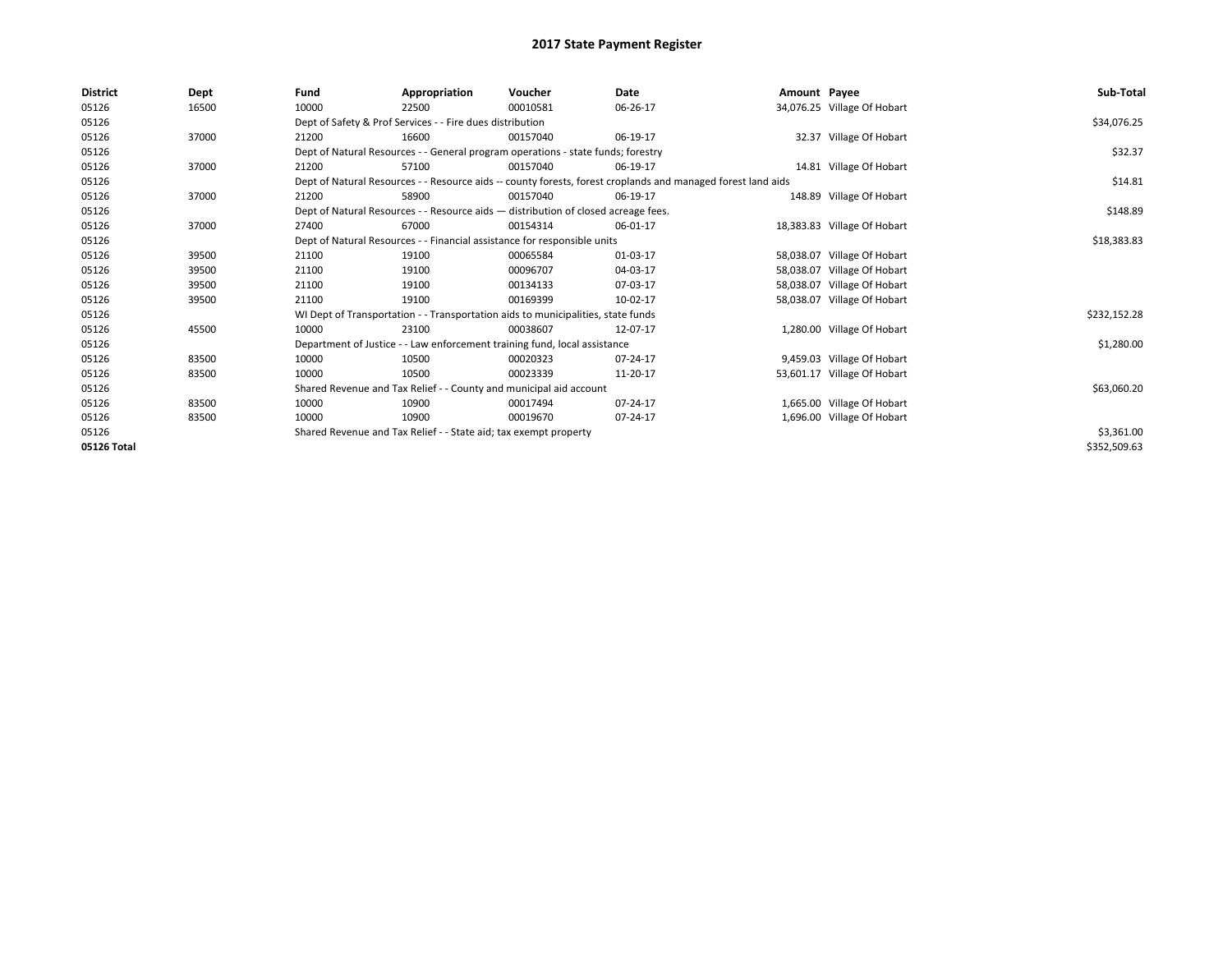| 10000<br>22500<br>00010582<br>05136<br>16500<br>06-26-17<br>68,242.53 Village of Howard<br>\$68,242.53<br>05136<br>Dept of Safety & Prof Services - - Fire dues distribution<br>05136<br>37000<br>10000<br>50300<br>00124310<br>02-03-17<br>14,112.30 Village of Howard<br>05136<br>4,552.93 Village of Howard<br>37000<br>10000<br>50300<br>00124311<br>02-03-17<br>05136<br>37000<br>10000<br>50300<br>00124312<br>02-03-17<br>31,062.30 Village of Howard<br>10000<br>50300<br>00142555<br>05136<br>37000<br>04-21-17<br>205.18 Village of Howard<br>\$49,932.71<br>05136<br>Dept of Natural Resources - - Aids in lieu of taxes - general fund<br>05136<br>37000<br>21200<br>16600<br>00157041<br>06-19-17<br>28.40 Village of Howard<br>\$28.40<br>05136<br>Dept of Natural Resources - - General program operations - state funds; forestry<br>37000<br>21200<br>57100<br>00157041<br>06-19-17<br>05136<br>19.00 Village of Howard<br>\$19.00<br>05136<br>Dept of Natural Resources - - Resource aids -- county forests, forest croplands and managed forest land aids<br>57900<br>05136<br>37000<br>21200<br>00142554<br>04-21-17<br>2.45 Village of Howard<br>\$2.45<br>05136<br>Dept of Natural Resources - - Aids in lieu of taxes - sum sufficient<br>05136<br>37000<br>21200<br>58300<br>00147292<br>1,185.73 Village of Howard<br>05-16-17<br>05136<br>\$1,185.73<br>Dept of Natural Resources - - Recreation and resource aids, federal funds<br>05136<br>37000<br>21200<br>58900<br>00157041<br>06-19-17<br>130.66 Village of Howard<br>05136<br>Dept of Natural Resources - - Resource aids - distribution of closed acreage fees.<br>\$130.66<br>67000<br>05136<br>37000<br>27400<br>00153997<br>06-01-17<br>44,166.37 Village of Howard<br>05136<br>Dept of Natural Resources - - Financial assistance for responsible units<br>\$44,166.37<br>05136<br>37000<br>27400<br>67300<br>00153997<br>06-01-17<br>4,946.28 Village of Howard<br>05136<br>Dept of Natural Resources - - Recycling consolidation grants<br>\$4,946.28<br>05136<br>39500<br>21100<br>16200<br>00067324<br>01-03-17<br>11,548.14 Village of Howard<br>21100<br>00098447<br>11,548.14 Village of Howard<br>05136<br>39500<br>16200<br>04-03-17<br>05136<br>21100<br>16200<br>00135873<br>07-03-17<br>11,548.14 Village of Howard<br>39500<br>00171139<br>05136<br>39500<br>21100<br>16200<br>10-02-17<br>11,548.15 Village of Howard<br>05136<br>WI Dept of Transportation - - Connecting highways aids, state funds<br>\$46,192.57<br>05136<br>39500<br>21100<br>19100<br>00065585<br>01-03-17<br>175,466.96 Village of Howard<br>00096708<br>05136<br>39500<br>21100<br>19100<br>04-03-17<br>175,466.96 Village of Howard<br>39500<br>21100<br>19100<br>00134134<br>175,466.96 Village of Howard<br>05136<br>07-03-17<br>19100<br>00169400<br>10-02-17<br>175,466.99 Village of Howard<br>05136<br>39500<br>21100<br>05136<br>WI Dept of Transportation - - Transportation aids to municipalities, state funds<br>\$701,867.87<br>79,893.43 Village of Howard<br>05136<br>83500<br>10000<br>10500<br>00020324<br>07-24-17<br>10000<br>10500<br>00023340<br>452,729.46 Village of Howard<br>05136<br>83500<br>11-20-17<br>05136<br>Shared Revenue and Tax Relief - - County and municipal aid account<br>\$532,622.89<br>05136<br>83500<br>10000<br>10900<br>00017495<br>07-24-17<br>34,212.00 Village of Howard<br>10000<br>05136<br>83500<br>10900<br>00019671<br>07-24-17<br>52,668.00 Village of Howard<br>\$86,880.00<br>05136<br>Shared Revenue and Tax Relief - - State aid; tax exempt property<br>4,433.17 Village of Howard | <b>District</b> | Dept  | Fund  | Appropriation | Voucher  | Date     | Amount Payee | Sub-Total |
|------------------------------------------------------------------------------------------------------------------------------------------------------------------------------------------------------------------------------------------------------------------------------------------------------------------------------------------------------------------------------------------------------------------------------------------------------------------------------------------------------------------------------------------------------------------------------------------------------------------------------------------------------------------------------------------------------------------------------------------------------------------------------------------------------------------------------------------------------------------------------------------------------------------------------------------------------------------------------------------------------------------------------------------------------------------------------------------------------------------------------------------------------------------------------------------------------------------------------------------------------------------------------------------------------------------------------------------------------------------------------------------------------------------------------------------------------------------------------------------------------------------------------------------------------------------------------------------------------------------------------------------------------------------------------------------------------------------------------------------------------------------------------------------------------------------------------------------------------------------------------------------------------------------------------------------------------------------------------------------------------------------------------------------------------------------------------------------------------------------------------------------------------------------------------------------------------------------------------------------------------------------------------------------------------------------------------------------------------------------------------------------------------------------------------------------------------------------------------------------------------------------------------------------------------------------------------------------------------------------------------------------------------------------------------------------------------------------------------------------------------------------------------------------------------------------------------------------------------------------------------------------------------------------------------------------------------------------------------------------------------------------------------------------------------------------------------------------------------------------------------------------------------------------------------------------------------------------------------------------------------------------------------------------------------------------------------------------------------------------------------------------------------------------------------------------------------------------------------------------------------------------------------------------------------------------------------------------------------------------------------|-----------------|-------|-------|---------------|----------|----------|--------------|-----------|
|                                                                                                                                                                                                                                                                                                                                                                                                                                                                                                                                                                                                                                                                                                                                                                                                                                                                                                                                                                                                                                                                                                                                                                                                                                                                                                                                                                                                                                                                                                                                                                                                                                                                                                                                                                                                                                                                                                                                                                                                                                                                                                                                                                                                                                                                                                                                                                                                                                                                                                                                                                                                                                                                                                                                                                                                                                                                                                                                                                                                                                                                                                                                                                                                                                                                                                                                                                                                                                                                                                                                                                                                                              |                 |       |       |               |          |          |              |           |
|                                                                                                                                                                                                                                                                                                                                                                                                                                                                                                                                                                                                                                                                                                                                                                                                                                                                                                                                                                                                                                                                                                                                                                                                                                                                                                                                                                                                                                                                                                                                                                                                                                                                                                                                                                                                                                                                                                                                                                                                                                                                                                                                                                                                                                                                                                                                                                                                                                                                                                                                                                                                                                                                                                                                                                                                                                                                                                                                                                                                                                                                                                                                                                                                                                                                                                                                                                                                                                                                                                                                                                                                                              |                 |       |       |               |          |          |              |           |
|                                                                                                                                                                                                                                                                                                                                                                                                                                                                                                                                                                                                                                                                                                                                                                                                                                                                                                                                                                                                                                                                                                                                                                                                                                                                                                                                                                                                                                                                                                                                                                                                                                                                                                                                                                                                                                                                                                                                                                                                                                                                                                                                                                                                                                                                                                                                                                                                                                                                                                                                                                                                                                                                                                                                                                                                                                                                                                                                                                                                                                                                                                                                                                                                                                                                                                                                                                                                                                                                                                                                                                                                                              |                 |       |       |               |          |          |              |           |
|                                                                                                                                                                                                                                                                                                                                                                                                                                                                                                                                                                                                                                                                                                                                                                                                                                                                                                                                                                                                                                                                                                                                                                                                                                                                                                                                                                                                                                                                                                                                                                                                                                                                                                                                                                                                                                                                                                                                                                                                                                                                                                                                                                                                                                                                                                                                                                                                                                                                                                                                                                                                                                                                                                                                                                                                                                                                                                                                                                                                                                                                                                                                                                                                                                                                                                                                                                                                                                                                                                                                                                                                                              |                 |       |       |               |          |          |              |           |
|                                                                                                                                                                                                                                                                                                                                                                                                                                                                                                                                                                                                                                                                                                                                                                                                                                                                                                                                                                                                                                                                                                                                                                                                                                                                                                                                                                                                                                                                                                                                                                                                                                                                                                                                                                                                                                                                                                                                                                                                                                                                                                                                                                                                                                                                                                                                                                                                                                                                                                                                                                                                                                                                                                                                                                                                                                                                                                                                                                                                                                                                                                                                                                                                                                                                                                                                                                                                                                                                                                                                                                                                                              |                 |       |       |               |          |          |              |           |
|                                                                                                                                                                                                                                                                                                                                                                                                                                                                                                                                                                                                                                                                                                                                                                                                                                                                                                                                                                                                                                                                                                                                                                                                                                                                                                                                                                                                                                                                                                                                                                                                                                                                                                                                                                                                                                                                                                                                                                                                                                                                                                                                                                                                                                                                                                                                                                                                                                                                                                                                                                                                                                                                                                                                                                                                                                                                                                                                                                                                                                                                                                                                                                                                                                                                                                                                                                                                                                                                                                                                                                                                                              |                 |       |       |               |          |          |              |           |
|                                                                                                                                                                                                                                                                                                                                                                                                                                                                                                                                                                                                                                                                                                                                                                                                                                                                                                                                                                                                                                                                                                                                                                                                                                                                                                                                                                                                                                                                                                                                                                                                                                                                                                                                                                                                                                                                                                                                                                                                                                                                                                                                                                                                                                                                                                                                                                                                                                                                                                                                                                                                                                                                                                                                                                                                                                                                                                                                                                                                                                                                                                                                                                                                                                                                                                                                                                                                                                                                                                                                                                                                                              |                 |       |       |               |          |          |              |           |
|                                                                                                                                                                                                                                                                                                                                                                                                                                                                                                                                                                                                                                                                                                                                                                                                                                                                                                                                                                                                                                                                                                                                                                                                                                                                                                                                                                                                                                                                                                                                                                                                                                                                                                                                                                                                                                                                                                                                                                                                                                                                                                                                                                                                                                                                                                                                                                                                                                                                                                                                                                                                                                                                                                                                                                                                                                                                                                                                                                                                                                                                                                                                                                                                                                                                                                                                                                                                                                                                                                                                                                                                                              |                 |       |       |               |          |          |              |           |
|                                                                                                                                                                                                                                                                                                                                                                                                                                                                                                                                                                                                                                                                                                                                                                                                                                                                                                                                                                                                                                                                                                                                                                                                                                                                                                                                                                                                                                                                                                                                                                                                                                                                                                                                                                                                                                                                                                                                                                                                                                                                                                                                                                                                                                                                                                                                                                                                                                                                                                                                                                                                                                                                                                                                                                                                                                                                                                                                                                                                                                                                                                                                                                                                                                                                                                                                                                                                                                                                                                                                                                                                                              |                 |       |       |               |          |          |              |           |
|                                                                                                                                                                                                                                                                                                                                                                                                                                                                                                                                                                                                                                                                                                                                                                                                                                                                                                                                                                                                                                                                                                                                                                                                                                                                                                                                                                                                                                                                                                                                                                                                                                                                                                                                                                                                                                                                                                                                                                                                                                                                                                                                                                                                                                                                                                                                                                                                                                                                                                                                                                                                                                                                                                                                                                                                                                                                                                                                                                                                                                                                                                                                                                                                                                                                                                                                                                                                                                                                                                                                                                                                                              |                 |       |       |               |          |          |              |           |
|                                                                                                                                                                                                                                                                                                                                                                                                                                                                                                                                                                                                                                                                                                                                                                                                                                                                                                                                                                                                                                                                                                                                                                                                                                                                                                                                                                                                                                                                                                                                                                                                                                                                                                                                                                                                                                                                                                                                                                                                                                                                                                                                                                                                                                                                                                                                                                                                                                                                                                                                                                                                                                                                                                                                                                                                                                                                                                                                                                                                                                                                                                                                                                                                                                                                                                                                                                                                                                                                                                                                                                                                                              |                 |       |       |               |          |          |              |           |
|                                                                                                                                                                                                                                                                                                                                                                                                                                                                                                                                                                                                                                                                                                                                                                                                                                                                                                                                                                                                                                                                                                                                                                                                                                                                                                                                                                                                                                                                                                                                                                                                                                                                                                                                                                                                                                                                                                                                                                                                                                                                                                                                                                                                                                                                                                                                                                                                                                                                                                                                                                                                                                                                                                                                                                                                                                                                                                                                                                                                                                                                                                                                                                                                                                                                                                                                                                                                                                                                                                                                                                                                                              |                 |       |       |               |          |          |              |           |
|                                                                                                                                                                                                                                                                                                                                                                                                                                                                                                                                                                                                                                                                                                                                                                                                                                                                                                                                                                                                                                                                                                                                                                                                                                                                                                                                                                                                                                                                                                                                                                                                                                                                                                                                                                                                                                                                                                                                                                                                                                                                                                                                                                                                                                                                                                                                                                                                                                                                                                                                                                                                                                                                                                                                                                                                                                                                                                                                                                                                                                                                                                                                                                                                                                                                                                                                                                                                                                                                                                                                                                                                                              |                 |       |       |               |          |          |              |           |
|                                                                                                                                                                                                                                                                                                                                                                                                                                                                                                                                                                                                                                                                                                                                                                                                                                                                                                                                                                                                                                                                                                                                                                                                                                                                                                                                                                                                                                                                                                                                                                                                                                                                                                                                                                                                                                                                                                                                                                                                                                                                                                                                                                                                                                                                                                                                                                                                                                                                                                                                                                                                                                                                                                                                                                                                                                                                                                                                                                                                                                                                                                                                                                                                                                                                                                                                                                                                                                                                                                                                                                                                                              |                 |       |       |               |          |          |              |           |
|                                                                                                                                                                                                                                                                                                                                                                                                                                                                                                                                                                                                                                                                                                                                                                                                                                                                                                                                                                                                                                                                                                                                                                                                                                                                                                                                                                                                                                                                                                                                                                                                                                                                                                                                                                                                                                                                                                                                                                                                                                                                                                                                                                                                                                                                                                                                                                                                                                                                                                                                                                                                                                                                                                                                                                                                                                                                                                                                                                                                                                                                                                                                                                                                                                                                                                                                                                                                                                                                                                                                                                                                                              |                 |       |       |               |          |          |              |           |
|                                                                                                                                                                                                                                                                                                                                                                                                                                                                                                                                                                                                                                                                                                                                                                                                                                                                                                                                                                                                                                                                                                                                                                                                                                                                                                                                                                                                                                                                                                                                                                                                                                                                                                                                                                                                                                                                                                                                                                                                                                                                                                                                                                                                                                                                                                                                                                                                                                                                                                                                                                                                                                                                                                                                                                                                                                                                                                                                                                                                                                                                                                                                                                                                                                                                                                                                                                                                                                                                                                                                                                                                                              |                 |       |       |               |          |          |              |           |
|                                                                                                                                                                                                                                                                                                                                                                                                                                                                                                                                                                                                                                                                                                                                                                                                                                                                                                                                                                                                                                                                                                                                                                                                                                                                                                                                                                                                                                                                                                                                                                                                                                                                                                                                                                                                                                                                                                                                                                                                                                                                                                                                                                                                                                                                                                                                                                                                                                                                                                                                                                                                                                                                                                                                                                                                                                                                                                                                                                                                                                                                                                                                                                                                                                                                                                                                                                                                                                                                                                                                                                                                                              |                 |       |       |               |          |          |              |           |
|                                                                                                                                                                                                                                                                                                                                                                                                                                                                                                                                                                                                                                                                                                                                                                                                                                                                                                                                                                                                                                                                                                                                                                                                                                                                                                                                                                                                                                                                                                                                                                                                                                                                                                                                                                                                                                                                                                                                                                                                                                                                                                                                                                                                                                                                                                                                                                                                                                                                                                                                                                                                                                                                                                                                                                                                                                                                                                                                                                                                                                                                                                                                                                                                                                                                                                                                                                                                                                                                                                                                                                                                                              |                 |       |       |               |          |          |              |           |
|                                                                                                                                                                                                                                                                                                                                                                                                                                                                                                                                                                                                                                                                                                                                                                                                                                                                                                                                                                                                                                                                                                                                                                                                                                                                                                                                                                                                                                                                                                                                                                                                                                                                                                                                                                                                                                                                                                                                                                                                                                                                                                                                                                                                                                                                                                                                                                                                                                                                                                                                                                                                                                                                                                                                                                                                                                                                                                                                                                                                                                                                                                                                                                                                                                                                                                                                                                                                                                                                                                                                                                                                                              |                 |       |       |               |          |          |              |           |
|                                                                                                                                                                                                                                                                                                                                                                                                                                                                                                                                                                                                                                                                                                                                                                                                                                                                                                                                                                                                                                                                                                                                                                                                                                                                                                                                                                                                                                                                                                                                                                                                                                                                                                                                                                                                                                                                                                                                                                                                                                                                                                                                                                                                                                                                                                                                                                                                                                                                                                                                                                                                                                                                                                                                                                                                                                                                                                                                                                                                                                                                                                                                                                                                                                                                                                                                                                                                                                                                                                                                                                                                                              |                 |       |       |               |          |          |              |           |
|                                                                                                                                                                                                                                                                                                                                                                                                                                                                                                                                                                                                                                                                                                                                                                                                                                                                                                                                                                                                                                                                                                                                                                                                                                                                                                                                                                                                                                                                                                                                                                                                                                                                                                                                                                                                                                                                                                                                                                                                                                                                                                                                                                                                                                                                                                                                                                                                                                                                                                                                                                                                                                                                                                                                                                                                                                                                                                                                                                                                                                                                                                                                                                                                                                                                                                                                                                                                                                                                                                                                                                                                                              |                 |       |       |               |          |          |              |           |
|                                                                                                                                                                                                                                                                                                                                                                                                                                                                                                                                                                                                                                                                                                                                                                                                                                                                                                                                                                                                                                                                                                                                                                                                                                                                                                                                                                                                                                                                                                                                                                                                                                                                                                                                                                                                                                                                                                                                                                                                                                                                                                                                                                                                                                                                                                                                                                                                                                                                                                                                                                                                                                                                                                                                                                                                                                                                                                                                                                                                                                                                                                                                                                                                                                                                                                                                                                                                                                                                                                                                                                                                                              |                 |       |       |               |          |          |              |           |
|                                                                                                                                                                                                                                                                                                                                                                                                                                                                                                                                                                                                                                                                                                                                                                                                                                                                                                                                                                                                                                                                                                                                                                                                                                                                                                                                                                                                                                                                                                                                                                                                                                                                                                                                                                                                                                                                                                                                                                                                                                                                                                                                                                                                                                                                                                                                                                                                                                                                                                                                                                                                                                                                                                                                                                                                                                                                                                                                                                                                                                                                                                                                                                                                                                                                                                                                                                                                                                                                                                                                                                                                                              |                 |       |       |               |          |          |              |           |
|                                                                                                                                                                                                                                                                                                                                                                                                                                                                                                                                                                                                                                                                                                                                                                                                                                                                                                                                                                                                                                                                                                                                                                                                                                                                                                                                                                                                                                                                                                                                                                                                                                                                                                                                                                                                                                                                                                                                                                                                                                                                                                                                                                                                                                                                                                                                                                                                                                                                                                                                                                                                                                                                                                                                                                                                                                                                                                                                                                                                                                                                                                                                                                                                                                                                                                                                                                                                                                                                                                                                                                                                                              |                 |       |       |               |          |          |              |           |
|                                                                                                                                                                                                                                                                                                                                                                                                                                                                                                                                                                                                                                                                                                                                                                                                                                                                                                                                                                                                                                                                                                                                                                                                                                                                                                                                                                                                                                                                                                                                                                                                                                                                                                                                                                                                                                                                                                                                                                                                                                                                                                                                                                                                                                                                                                                                                                                                                                                                                                                                                                                                                                                                                                                                                                                                                                                                                                                                                                                                                                                                                                                                                                                                                                                                                                                                                                                                                                                                                                                                                                                                                              |                 |       |       |               |          |          |              |           |
|                                                                                                                                                                                                                                                                                                                                                                                                                                                                                                                                                                                                                                                                                                                                                                                                                                                                                                                                                                                                                                                                                                                                                                                                                                                                                                                                                                                                                                                                                                                                                                                                                                                                                                                                                                                                                                                                                                                                                                                                                                                                                                                                                                                                                                                                                                                                                                                                                                                                                                                                                                                                                                                                                                                                                                                                                                                                                                                                                                                                                                                                                                                                                                                                                                                                                                                                                                                                                                                                                                                                                                                                                              |                 |       |       |               |          |          |              |           |
|                                                                                                                                                                                                                                                                                                                                                                                                                                                                                                                                                                                                                                                                                                                                                                                                                                                                                                                                                                                                                                                                                                                                                                                                                                                                                                                                                                                                                                                                                                                                                                                                                                                                                                                                                                                                                                                                                                                                                                                                                                                                                                                                                                                                                                                                                                                                                                                                                                                                                                                                                                                                                                                                                                                                                                                                                                                                                                                                                                                                                                                                                                                                                                                                                                                                                                                                                                                                                                                                                                                                                                                                                              |                 |       |       |               |          |          |              |           |
|                                                                                                                                                                                                                                                                                                                                                                                                                                                                                                                                                                                                                                                                                                                                                                                                                                                                                                                                                                                                                                                                                                                                                                                                                                                                                                                                                                                                                                                                                                                                                                                                                                                                                                                                                                                                                                                                                                                                                                                                                                                                                                                                                                                                                                                                                                                                                                                                                                                                                                                                                                                                                                                                                                                                                                                                                                                                                                                                                                                                                                                                                                                                                                                                                                                                                                                                                                                                                                                                                                                                                                                                                              |                 |       |       |               |          |          |              |           |
|                                                                                                                                                                                                                                                                                                                                                                                                                                                                                                                                                                                                                                                                                                                                                                                                                                                                                                                                                                                                                                                                                                                                                                                                                                                                                                                                                                                                                                                                                                                                                                                                                                                                                                                                                                                                                                                                                                                                                                                                                                                                                                                                                                                                                                                                                                                                                                                                                                                                                                                                                                                                                                                                                                                                                                                                                                                                                                                                                                                                                                                                                                                                                                                                                                                                                                                                                                                                                                                                                                                                                                                                                              |                 |       |       |               |          |          |              |           |
|                                                                                                                                                                                                                                                                                                                                                                                                                                                                                                                                                                                                                                                                                                                                                                                                                                                                                                                                                                                                                                                                                                                                                                                                                                                                                                                                                                                                                                                                                                                                                                                                                                                                                                                                                                                                                                                                                                                                                                                                                                                                                                                                                                                                                                                                                                                                                                                                                                                                                                                                                                                                                                                                                                                                                                                                                                                                                                                                                                                                                                                                                                                                                                                                                                                                                                                                                                                                                                                                                                                                                                                                                              |                 |       |       |               |          |          |              |           |
|                                                                                                                                                                                                                                                                                                                                                                                                                                                                                                                                                                                                                                                                                                                                                                                                                                                                                                                                                                                                                                                                                                                                                                                                                                                                                                                                                                                                                                                                                                                                                                                                                                                                                                                                                                                                                                                                                                                                                                                                                                                                                                                                                                                                                                                                                                                                                                                                                                                                                                                                                                                                                                                                                                                                                                                                                                                                                                                                                                                                                                                                                                                                                                                                                                                                                                                                                                                                                                                                                                                                                                                                                              |                 |       |       |               |          |          |              |           |
|                                                                                                                                                                                                                                                                                                                                                                                                                                                                                                                                                                                                                                                                                                                                                                                                                                                                                                                                                                                                                                                                                                                                                                                                                                                                                                                                                                                                                                                                                                                                                                                                                                                                                                                                                                                                                                                                                                                                                                                                                                                                                                                                                                                                                                                                                                                                                                                                                                                                                                                                                                                                                                                                                                                                                                                                                                                                                                                                                                                                                                                                                                                                                                                                                                                                                                                                                                                                                                                                                                                                                                                                                              |                 |       |       |               |          |          |              |           |
|                                                                                                                                                                                                                                                                                                                                                                                                                                                                                                                                                                                                                                                                                                                                                                                                                                                                                                                                                                                                                                                                                                                                                                                                                                                                                                                                                                                                                                                                                                                                                                                                                                                                                                                                                                                                                                                                                                                                                                                                                                                                                                                                                                                                                                                                                                                                                                                                                                                                                                                                                                                                                                                                                                                                                                                                                                                                                                                                                                                                                                                                                                                                                                                                                                                                                                                                                                                                                                                                                                                                                                                                                              |                 |       |       |               |          |          |              |           |
|                                                                                                                                                                                                                                                                                                                                                                                                                                                                                                                                                                                                                                                                                                                                                                                                                                                                                                                                                                                                                                                                                                                                                                                                                                                                                                                                                                                                                                                                                                                                                                                                                                                                                                                                                                                                                                                                                                                                                                                                                                                                                                                                                                                                                                                                                                                                                                                                                                                                                                                                                                                                                                                                                                                                                                                                                                                                                                                                                                                                                                                                                                                                                                                                                                                                                                                                                                                                                                                                                                                                                                                                                              |                 |       |       |               |          |          |              |           |
|                                                                                                                                                                                                                                                                                                                                                                                                                                                                                                                                                                                                                                                                                                                                                                                                                                                                                                                                                                                                                                                                                                                                                                                                                                                                                                                                                                                                                                                                                                                                                                                                                                                                                                                                                                                                                                                                                                                                                                                                                                                                                                                                                                                                                                                                                                                                                                                                                                                                                                                                                                                                                                                                                                                                                                                                                                                                                                                                                                                                                                                                                                                                                                                                                                                                                                                                                                                                                                                                                                                                                                                                                              |                 |       |       |               |          |          |              |           |
|                                                                                                                                                                                                                                                                                                                                                                                                                                                                                                                                                                                                                                                                                                                                                                                                                                                                                                                                                                                                                                                                                                                                                                                                                                                                                                                                                                                                                                                                                                                                                                                                                                                                                                                                                                                                                                                                                                                                                                                                                                                                                                                                                                                                                                                                                                                                                                                                                                                                                                                                                                                                                                                                                                                                                                                                                                                                                                                                                                                                                                                                                                                                                                                                                                                                                                                                                                                                                                                                                                                                                                                                                              |                 |       |       |               |          |          |              |           |
|                                                                                                                                                                                                                                                                                                                                                                                                                                                                                                                                                                                                                                                                                                                                                                                                                                                                                                                                                                                                                                                                                                                                                                                                                                                                                                                                                                                                                                                                                                                                                                                                                                                                                                                                                                                                                                                                                                                                                                                                                                                                                                                                                                                                                                                                                                                                                                                                                                                                                                                                                                                                                                                                                                                                                                                                                                                                                                                                                                                                                                                                                                                                                                                                                                                                                                                                                                                                                                                                                                                                                                                                                              |                 |       |       |               |          |          |              |           |
|                                                                                                                                                                                                                                                                                                                                                                                                                                                                                                                                                                                                                                                                                                                                                                                                                                                                                                                                                                                                                                                                                                                                                                                                                                                                                                                                                                                                                                                                                                                                                                                                                                                                                                                                                                                                                                                                                                                                                                                                                                                                                                                                                                                                                                                                                                                                                                                                                                                                                                                                                                                                                                                                                                                                                                                                                                                                                                                                                                                                                                                                                                                                                                                                                                                                                                                                                                                                                                                                                                                                                                                                                              | 05136           | 83500 | 10000 | 11000         | 00020324 | 07-24-17 |              |           |
| 00023340<br>05136<br>83500<br>10000<br>11000<br>11-20-17<br>19,392.51 Village of Howard                                                                                                                                                                                                                                                                                                                                                                                                                                                                                                                                                                                                                                                                                                                                                                                                                                                                                                                                                                                                                                                                                                                                                                                                                                                                                                                                                                                                                                                                                                                                                                                                                                                                                                                                                                                                                                                                                                                                                                                                                                                                                                                                                                                                                                                                                                                                                                                                                                                                                                                                                                                                                                                                                                                                                                                                                                                                                                                                                                                                                                                                                                                                                                                                                                                                                                                                                                                                                                                                                                                                      |                 |       |       |               |          |          |              |           |
| \$23,825.68<br>05136<br>Shared Revenue and Tax Relief - - Public utility distribution account                                                                                                                                                                                                                                                                                                                                                                                                                                                                                                                                                                                                                                                                                                                                                                                                                                                                                                                                                                                                                                                                                                                                                                                                                                                                                                                                                                                                                                                                                                                                                                                                                                                                                                                                                                                                                                                                                                                                                                                                                                                                                                                                                                                                                                                                                                                                                                                                                                                                                                                                                                                                                                                                                                                                                                                                                                                                                                                                                                                                                                                                                                                                                                                                                                                                                                                                                                                                                                                                                                                                |                 |       |       |               |          |          |              |           |
| 05136<br>83500<br>10000<br>50100<br>00015167<br>01-31-17<br>4,770.24 Village of Howard                                                                                                                                                                                                                                                                                                                                                                                                                                                                                                                                                                                                                                                                                                                                                                                                                                                                                                                                                                                                                                                                                                                                                                                                                                                                                                                                                                                                                                                                                                                                                                                                                                                                                                                                                                                                                                                                                                                                                                                                                                                                                                                                                                                                                                                                                                                                                                                                                                                                                                                                                                                                                                                                                                                                                                                                                                                                                                                                                                                                                                                                                                                                                                                                                                                                                                                                                                                                                                                                                                                                       |                 |       |       |               |          |          |              |           |
| 05136<br>\$4,770.24<br>Shared Revenue and Tax Relief - - Payments for municipal services                                                                                                                                                                                                                                                                                                                                                                                                                                                                                                                                                                                                                                                                                                                                                                                                                                                                                                                                                                                                                                                                                                                                                                                                                                                                                                                                                                                                                                                                                                                                                                                                                                                                                                                                                                                                                                                                                                                                                                                                                                                                                                                                                                                                                                                                                                                                                                                                                                                                                                                                                                                                                                                                                                                                                                                                                                                                                                                                                                                                                                                                                                                                                                                                                                                                                                                                                                                                                                                                                                                                     |                 |       |       |               |          |          |              |           |
| \$1,564,813.38<br>05136 Total                                                                                                                                                                                                                                                                                                                                                                                                                                                                                                                                                                                                                                                                                                                                                                                                                                                                                                                                                                                                                                                                                                                                                                                                                                                                                                                                                                                                                                                                                                                                                                                                                                                                                                                                                                                                                                                                                                                                                                                                                                                                                                                                                                                                                                                                                                                                                                                                                                                                                                                                                                                                                                                                                                                                                                                                                                                                                                                                                                                                                                                                                                                                                                                                                                                                                                                                                                                                                                                                                                                                                                                                |                 |       |       |               |          |          |              |           |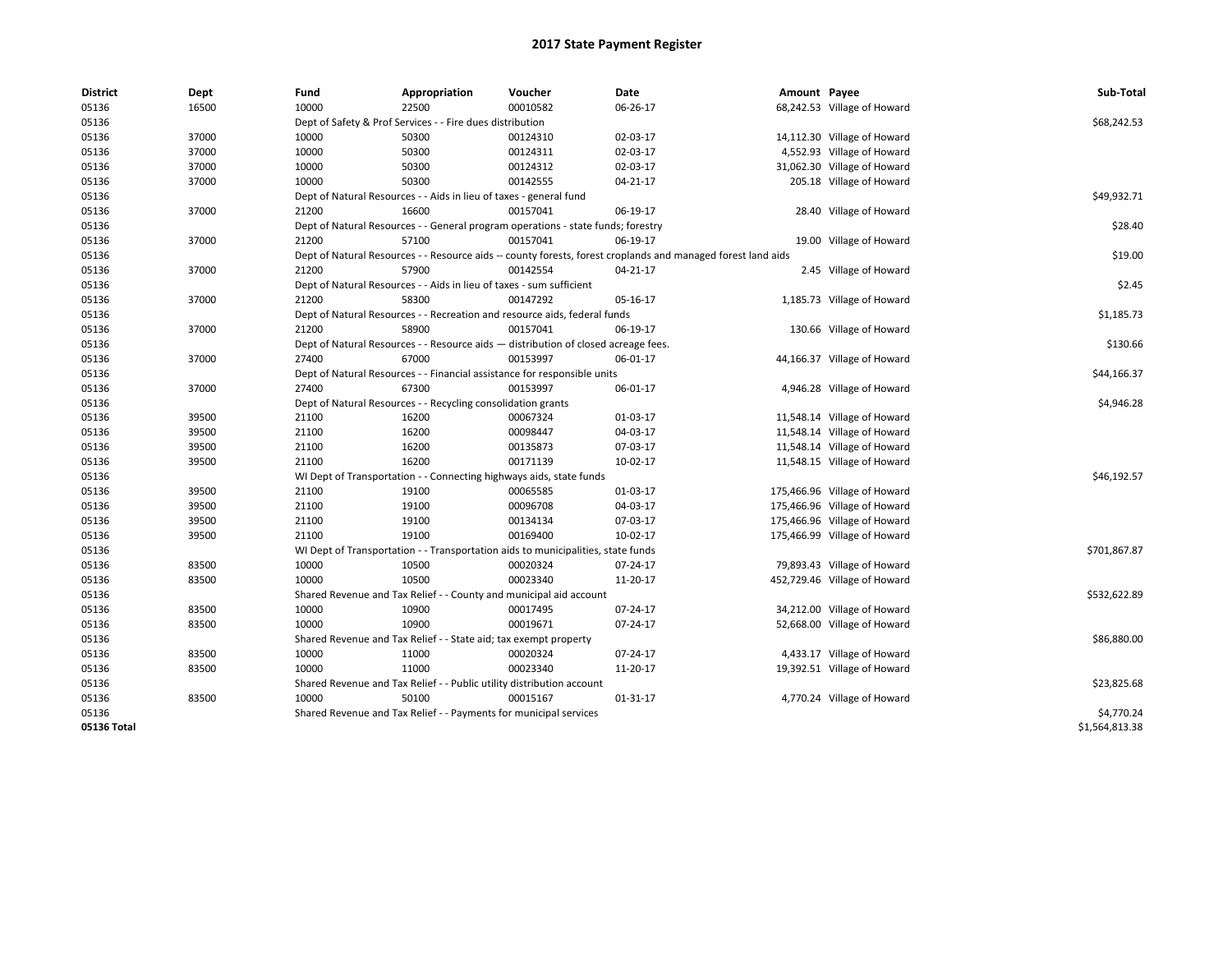| <b>District</b> | Dept  | Fund                                                                             | Appropriation                                                         | Voucher                                                                               | Date     | Amount Payee |                               | Sub-Total    |
|-----------------|-------|----------------------------------------------------------------------------------|-----------------------------------------------------------------------|---------------------------------------------------------------------------------------|----------|--------------|-------------------------------|--------------|
| 05171           | 16500 | 10000                                                                            | 22500                                                                 | 00010583                                                                              | 06-26-17 |              | 9,057.07 Village Of Pulaski   |              |
| 05171           |       |                                                                                  | Dept of Safety & Prof Services - - Fire dues distribution             |                                                                                       |          |              |                               | \$9,057.07   |
| 05171           | 37000 | 10000                                                                            | 50300                                                                 | 00124419                                                                              | 02-06-17 |              | 604.37 Village Of Pulaski     |              |
| 05171           |       |                                                                                  | Dept of Natural Resources - - Aids in lieu of taxes - general fund    |                                                                                       |          |              |                               | \$604.37     |
| 05171           | 37000 | 27200                                                                            | 66700                                                                 | 00176977                                                                              | 08-23-17 |              | 2,081.65 Village Of Pulaski   |              |
| 05171           |       |                                                                                  |                                                                       | Dept of Natural Resources - - Petroleum storage environmental remedial action; awards |          |              |                               | \$2,081.65   |
| 05171           | 37000 | 27400                                                                            | 67000                                                                 | 00154507                                                                              | 06-01-17 |              | 9,755.76 Village Of Pulaski   |              |
| 05171           |       |                                                                                  |                                                                       | Dept of Natural Resources - - Financial assistance for responsible units              |          |              |                               | \$9,755.76   |
| 05171           | 39500 | 21100                                                                            | 19100                                                                 | 00065586                                                                              | 01-03-17 |              | 44,662.98 Village Of Pulaski  |              |
| 05171           | 39500 | 21100                                                                            | 19100                                                                 | 00096709                                                                              | 04-03-17 |              | 44,662.98 Village Of Pulaski  |              |
| 05171           | 39500 | 21100                                                                            | 19100                                                                 | 00134135                                                                              | 07-03-17 |              | 44,662.98 Village Of Pulaski  |              |
| 05171           | 39500 | 21100                                                                            | 19100                                                                 | 00169401                                                                              | 10-02-17 |              | 44,663.00 Village Of Pulaski  |              |
| 05171           |       | WI Dept of Transportation - - Transportation aids to municipalities, state funds |                                                                       | \$178,651.94                                                                          |          |              |                               |              |
| 05171           | 45500 | 10000                                                                            | 23100                                                                 | 00038837                                                                              | 12-12-17 |              | 1,280.00 Village Of Pulaski   |              |
| 05171           |       | Department of Justice - - Law enforcement training fund, local assistance        |                                                                       | \$1,280.00                                                                            |          |              |                               |              |
| 05171           | 83500 | 10000                                                                            | 10100                                                                 | 00020325                                                                              | 07-24-17 |              | 51,054.92 Village Of Pulaski  |              |
| 05171           |       |                                                                                  |                                                                       | Shared Revenue and Tax Relief - - Expenditure restraint program account               |          |              |                               | \$51,054.92  |
| 05171           | 83500 | 10000                                                                            | 10500                                                                 | 00020325                                                                              | 07-24-17 |              | 73,531.74 Village Of Pulaski  |              |
| 05171           | 83500 | 10000                                                                            | 10500                                                                 | 00023341                                                                              | 11-20-17 |              | 416,679.86 Village Of Pulaski |              |
| 05171           |       |                                                                                  |                                                                       | Shared Revenue and Tax Relief - - County and municipal aid account                    |          |              |                               | \$490,211.60 |
| 05171           | 83500 | 10000                                                                            | 10900                                                                 | 00017496                                                                              | 07-24-17 |              | 4,146.00 Village Of Pulaski   |              |
| 05171           | 83500 | 10000                                                                            | 10900                                                                 | 00019672                                                                              | 07-24-17 |              | 4,835.00 Village Of Pulaski   |              |
| 05171           |       |                                                                                  | Shared Revenue and Tax Relief - - State aid; tax exempt property      |                                                                                       |          |              |                               | \$8,981.00   |
| 05171           | 83500 | 10000                                                                            | 11000                                                                 | 00020325                                                                              | 07-24-17 |              | 1,619.29 Village Of Pulaski   |              |
| 05171           | 83500 | 10000                                                                            | 11000                                                                 | 00023341                                                                              | 11-20-17 |              | 9,465.23 Village Of Pulaski   |              |
| 05171           |       |                                                                                  | Shared Revenue and Tax Relief - - Public utility distribution account |                                                                                       |          |              |                               | \$11,084.52  |
| 05171           | 83500 | 52100                                                                            | 36300                                                                 | 00015672                                                                              | 03-27-17 |              | 6,397.96 Village Of Pulaski   |              |
| 05171           |       |                                                                                  | Shared Revenue and Tax Relief - - Lottery and gaming credit           |                                                                                       |          |              |                               | \$6,397.96   |
| 05171 Total     |       |                                                                                  |                                                                       |                                                                                       |          |              |                               | \$769,160.79 |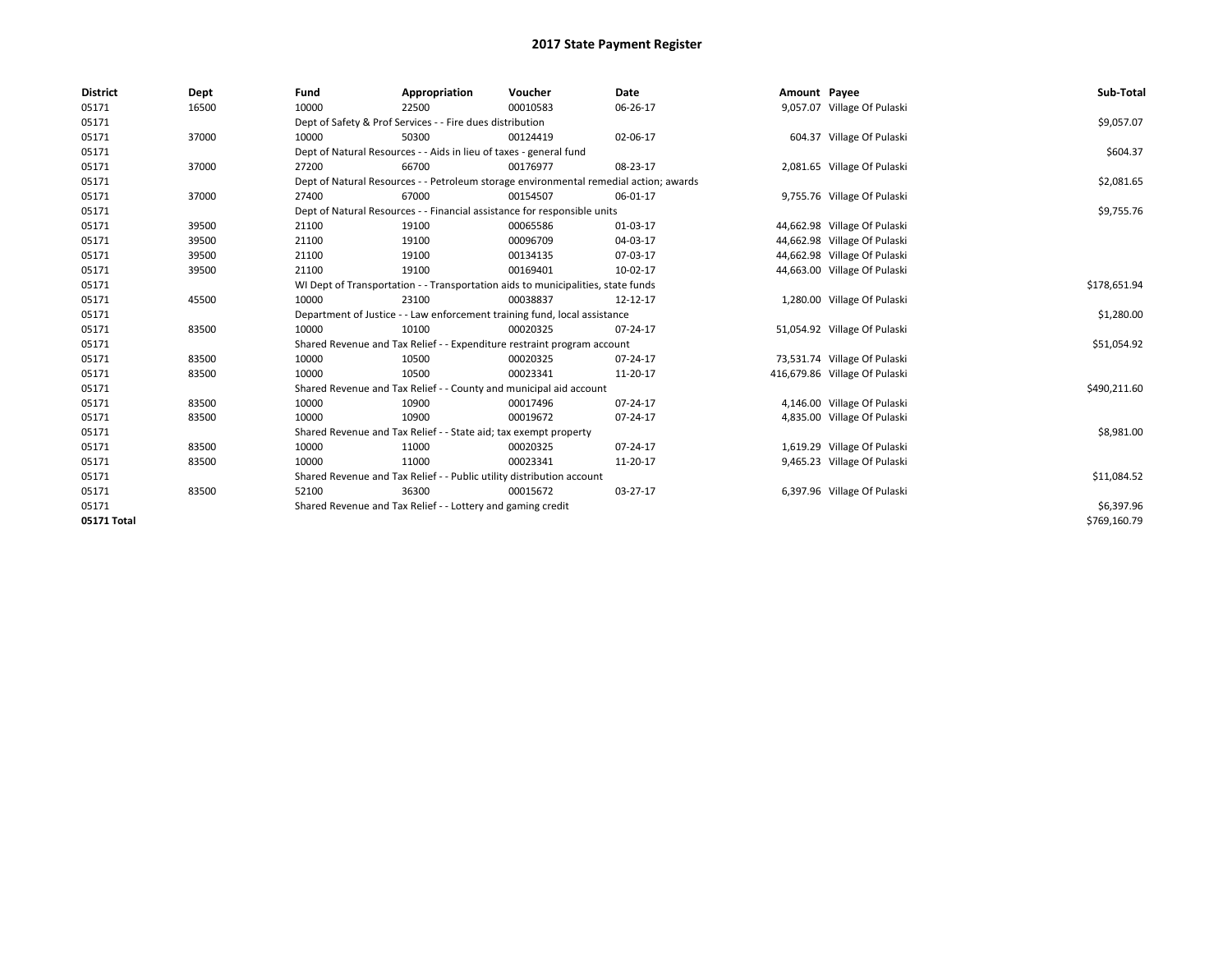| <b>District</b> | Dept  | Fund  | Appropriation                                                         | Voucher                                                                            | <b>Date</b>                                                                                                  | Amount Payee |                                | Sub-Total    |
|-----------------|-------|-------|-----------------------------------------------------------------------|------------------------------------------------------------------------------------|--------------------------------------------------------------------------------------------------------------|--------------|--------------------------------|--------------|
| 05178           | 16500 | 10000 | 22500                                                                 | 00010584                                                                           | 06-26-17                                                                                                     |              | 50,485.14 Suamico, Village of  |              |
| 05178           |       |       | Dept of Safety & Prof Services - - Fire dues distribution             |                                                                                    |                                                                                                              |              |                                | \$50,485.14  |
| 05178           | 37000 | 10000 | 50300                                                                 | 00124323                                                                           | 02-03-17                                                                                                     |              | 10,766.34 Suamico, Village of  |              |
| 05178           | 37000 | 10000 | 50300                                                                 | 00124324                                                                           | 02-03-17                                                                                                     |              | 18,253.16 Suamico, Village of  |              |
| 05178           | 37000 | 10000 | 50300                                                                 | 00142806                                                                           | 04-21-17                                                                                                     |              | 476.40 Suamico, Village of     |              |
| 05178           |       |       | Dept of Natural Resources - - Aids in lieu of taxes - general fund    |                                                                                    |                                                                                                              |              |                                | \$29,495.90  |
| 05178           | 37000 | 21200 | 16600                                                                 | 00157042                                                                           | 06-19-17                                                                                                     |              | 255.86 Suamico, Village of     |              |
| 05178           |       |       |                                                                       | Dept of Natural Resources - - General program operations - state funds; forestry   |                                                                                                              |              |                                | \$255.86     |
| 05178           | 37000 | 21200 | 57100                                                                 | 00157042                                                                           | 06-19-17                                                                                                     |              | 117.10 Suamico, Village of     |              |
| 05178           |       |       |                                                                       |                                                                                    | Dept of Natural Resources - - Resource aids -- county forests, forest croplands and managed forest land aids |              |                                | \$117.10     |
| 05178           | 37000 | 21200 | 57900                                                                 | 00142805                                                                           | 04-21-17                                                                                                     |              | 486.70 Suamico, Village of     |              |
| 05178           |       |       | Dept of Natural Resources - - Aids in lieu of taxes - sum sufficient  |                                                                                    |                                                                                                              |              |                                | \$486.70     |
| 05178           | 37000 | 21200 | 58300                                                                 | 00147337                                                                           | 05-16-17                                                                                                     |              | 3,295.94 Suamico, Village of   |              |
| 05178           |       |       |                                                                       | Dept of Natural Resources - - Recreation and resource aids, federal funds          |                                                                                                              |              |                                | \$3,295.94   |
| 05178           | 37000 | 21200 | 58900                                                                 | 00157042                                                                           | 06-19-17                                                                                                     |              | 1,176.94 Suamico, Village of   |              |
| 05178           |       |       |                                                                       | Dept of Natural Resources - - Resource aids - distribution of closed acreage fees. |                                                                                                              |              |                                | \$1,176.94   |
| 05178           | 37000 | 27400 | 67000                                                                 | 00154003                                                                           | 06-01-17                                                                                                     |              | 20,481.39 Suamico, Village of  |              |
| 05178           |       |       |                                                                       | Dept of Natural Resources - - Financial assistance for responsible units           |                                                                                                              |              |                                | \$20,481.39  |
| 05178           | 37000 | 27400 | 67300                                                                 | 00154003                                                                           | 06-01-17                                                                                                     |              | 3,148.24 Suamico, Village of   |              |
| 05178           |       |       | Dept of Natural Resources - - Recycling consolidation grants          |                                                                                    |                                                                                                              |              |                                | \$3,148.24   |
| 05178           | 39500 | 21100 | 19100                                                                 | 00065587                                                                           | 01-03-17                                                                                                     |              | 122,280.25 Suamico, Village of |              |
| 05178           | 39500 | 21100 | 19100                                                                 | 00096710                                                                           | 04-03-17                                                                                                     |              | 122,280.25 Suamico, Village of |              |
| 05178           | 39500 | 21100 | 19100                                                                 | 00134136                                                                           | 07-03-17                                                                                                     |              | 122,280.25 Suamico, Village of |              |
| 05178           | 39500 | 21100 | 19100                                                                 | 00169402                                                                           | 10-02-17                                                                                                     |              | 122,280.25 Suamico, Village of |              |
| 05178           |       |       |                                                                       | WI Dept of Transportation - - Transportation aids to municipalities, state funds   |                                                                                                              |              |                                | \$489,121.00 |
| 05178           | 83500 | 10000 | 10500                                                                 | 00020326                                                                           | 07-24-17                                                                                                     |              | 15,169.38 Suamico, Village of  |              |
| 05178           | 83500 | 10000 | 10500                                                                 | 00023342                                                                           | 11-20-17                                                                                                     |              | 85,959.85 Suamico, Village of  |              |
| 05178           |       |       |                                                                       | Shared Revenue and Tax Relief - - County and municipal aid account                 |                                                                                                              |              |                                | \$101,129.23 |
| 05178           | 83500 | 10000 | 10900                                                                 | 00017497                                                                           | 07-24-17                                                                                                     |              | 1,036.00 Suamico, Village of   |              |
| 05178           | 83500 | 10000 | 10900                                                                 | 00019673                                                                           | 07-24-17                                                                                                     |              | 12,322.00 Suamico, Village of  |              |
| 05178           |       |       | Shared Revenue and Tax Relief - - State aid; tax exempt property      |                                                                                    |                                                                                                              |              |                                | \$13,358.00  |
| 05178           | 83500 | 10000 | 11000                                                                 | 00020326                                                                           | 07-24-17                                                                                                     |              | 1,323.58 Suamico, Village of   |              |
| 05178           | 83500 | 10000 | 11000                                                                 | 00023342                                                                           | 11-20-17                                                                                                     |              | 7,590.14 Suamico, Village of   |              |
| 05178           |       |       | Shared Revenue and Tax Relief - - Public utility distribution account |                                                                                    |                                                                                                              |              |                                | \$8,913.72   |
| 05178 Total     |       |       |                                                                       |                                                                                    |                                                                                                              |              |                                | \$721,465.16 |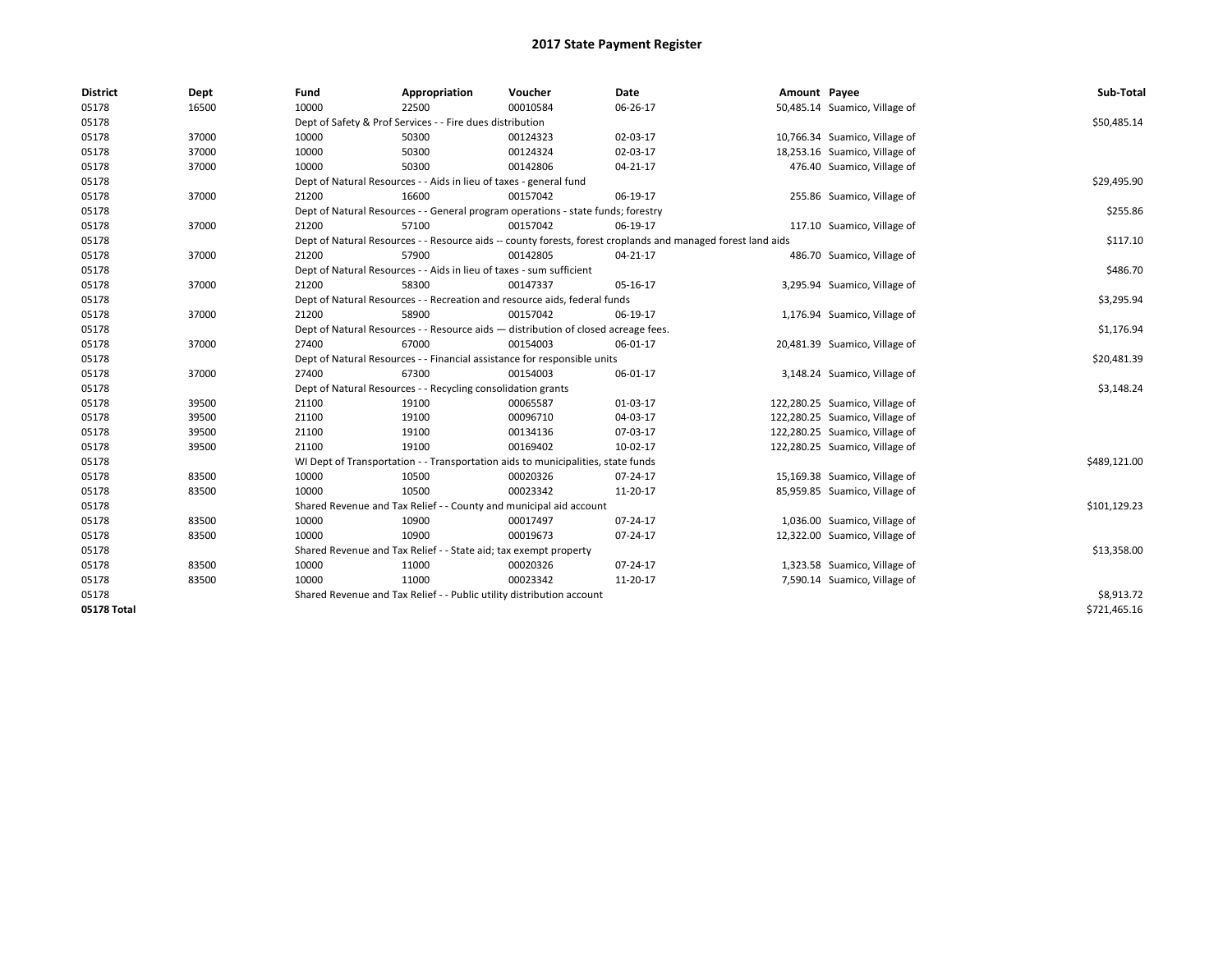| <b>District</b> | Dept  | Fund  | Appropriation                                                                                        | Voucher  | Date     | Amount Payee |                                    | Sub-Total      |  |  |  |
|-----------------|-------|-------|------------------------------------------------------------------------------------------------------|----------|----------|--------------|------------------------------------|----------------|--|--|--|
| 05191           | 16500 | 10000 | 22500                                                                                                | 00010585 | 06-26-17 |              | 9,579.17 Wrightstown, Village of   |                |  |  |  |
| 05191           |       |       | Dept of Safety & Prof Services - - Fire dues distribution                                            |          |          |              |                                    | \$9,579.17     |  |  |  |
| 05191           | 37000 | 27400 | 67000                                                                                                | 00154613 | 06-01-17 |              | 5,385.00 Wrightstown, Village of   |                |  |  |  |
| 05191           |       |       | Dept of Natural Resources - - Financial assistance for responsible units                             |          |          |              |                                    | \$5,385.00     |  |  |  |
| 05191           | 39500 | 21100 | 18500                                                                                                | 00071303 | 01-06-17 |              | 1,811.00 Wrightstown, Village of   |                |  |  |  |
| 05191           | 39500 | 21100 | 18500                                                                                                | 00175351 | 10-12-17 |              | 3,767.53 Wrightstown, Village of   |                |  |  |  |
| 05191           |       |       | WI Dept of Transportation - - Highway safety, local assistance, federal funds                        |          |          |              |                                    | \$5,578.53     |  |  |  |
| 05191           | 39500 | 21100 | 19100                                                                                                | 00065588 | 01-03-17 |              | 24,522.60 Wrightstown, Village of  |                |  |  |  |
| 05191           | 39500 | 21100 | 19100                                                                                                | 00096711 | 04-03-17 |              | 24,522.60 Wrightstown, Village of  |                |  |  |  |
| 05191           | 39500 | 21100 | 19100                                                                                                | 00134137 | 07-03-17 |              | 24,522.60 Wrightstown, Village of  |                |  |  |  |
| 05191           | 39500 | 21100 | 19100                                                                                                | 00169403 | 10-02-17 |              | 24,522.63 Wrightstown, Village of  |                |  |  |  |
| 05191           |       |       | WI Dept of Transportation - - Transportation aids to municipalities, state funds                     |          |          |              |                                    |                |  |  |  |
| 05191           | 39500 | 21100 | 36300                                                                                                | 00172304 | 10-01-17 |              | 1.00 Wrightstown, Village of       |                |  |  |  |
| 05191           |       |       | WI Dept of Transportation - - State highway rehabilitation, state funds                              |          |          |              |                                    |                |  |  |  |
| 05191           | 39500 | 21100 | 96100                                                                                                | 00172304 | 10-03-17 |              | 46,918.29 Wrightstown, Village of  |                |  |  |  |
| 05191           |       |       | WI Dept of Transportation - - Highways, bridges and local transportation assistance clearing account |          |          |              |                                    |                |  |  |  |
| 05191           | 45500 | 10000 | 23100                                                                                                | 00021591 | 01-03-17 |              | 160.00 Wrightstown, Village of     |                |  |  |  |
| 05191           | 45500 | 10000 | 23100                                                                                                | 00039613 | 12-22-17 |              | 640.00 Wrightstown, Village of     |                |  |  |  |
| 05191           |       |       | Department of Justice - - Law enforcement training fund, local assistance                            |          |          |              |                                    | \$800.00       |  |  |  |
| 05191           | 83500 | 10000 | 10100                                                                                                | 00020327 | 07-24-17 |              | 29,841.90 Wrightstown, Village of  |                |  |  |  |
| 05191           |       |       | Shared Revenue and Tax Relief - - Expenditure restraint program account                              |          |          |              |                                    | \$29,841.90    |  |  |  |
| 05191           | 83500 | 10000 | 10500                                                                                                | 00020327 | 07-24-17 |              | 18,039.40 Wrightstown, Village of  |                |  |  |  |
| 05191           | 83500 | 10000 | 10500                                                                                                | 00023343 | 11-20-17 |              | 102,223.28 Wrightstown, Village of |                |  |  |  |
| 05191           |       |       | Shared Revenue and Tax Relief - - County and municipal aid account                                   |          |          |              |                                    | \$120,262.68   |  |  |  |
| 05191           | 83500 | 10000 | 10900                                                                                                | 00017498 | 07-24-17 |              | 14,861.00 Wrightstown, Village of  |                |  |  |  |
| 05191           | 83500 | 10000 | 10900                                                                                                | 00019674 | 07-24-17 |              | 23.00 Wrightstown, Village of      |                |  |  |  |
| 05191           |       |       | Shared Revenue and Tax Relief - - State aid; tax exempt property                                     |          |          |              |                                    | \$14,884.00    |  |  |  |
| 05191           | 83500 | 10000 | 11000                                                                                                | 00020327 | 07-24-17 |              | 123,780.00 Wrightstown, Village of |                |  |  |  |
| 05191           | 83500 | 10000 | 11000                                                                                                | 00023343 | 11-20-17 |              | 701,420.00 Wrightstown, Village of |                |  |  |  |
| 05191           |       |       | Shared Revenue and Tax Relief - - Public utility distribution account                                |          |          |              |                                    | \$825,200.00   |  |  |  |
| 05191 Total     |       |       |                                                                                                      |          |          |              |                                    | \$1,156,541.00 |  |  |  |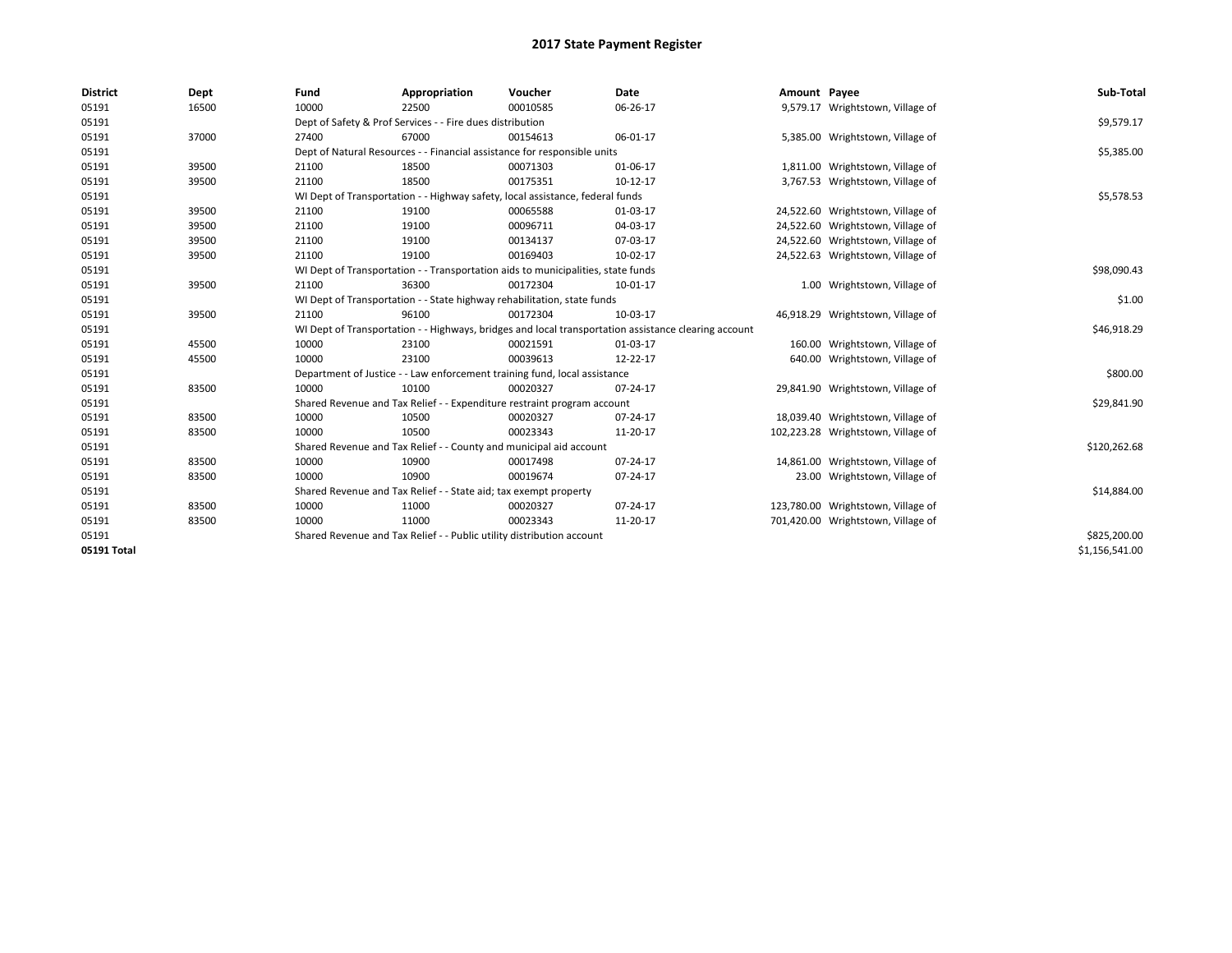| <b>District</b> | Dept  | Fund  | Appropriation                                                                    | Voucher  | Date       | Amount Payee |                                                      | Sub-Total      |
|-----------------|-------|-------|----------------------------------------------------------------------------------|----------|------------|--------------|------------------------------------------------------|----------------|
| 05216           | 16500 | 10000 | 22500                                                                            | 00010586 | 06-26-17   |              | 85,434.20 City of De Pere                            |                |
| 05216           |       |       | Dept of Safety & Prof Services - - Fire dues distribution                        |          |            |              |                                                      | \$85,434.20    |
| 05216           | 37000 | 10000 | 50300                                                                            | 00124354 | 02-03-17   |              | 2,802.36 City of De Pere                             |                |
| 05216           | 37000 | 10000 | 50300                                                                            | 00143301 | 04-21-17   |              | 507.41 City of De Pere                               |                |
| 05216           |       |       | Dept of Natural Resources - - Aids in lieu of taxes - general fund               |          |            |              |                                                      | \$3,309.77     |
| 05216           | 37000 | 27400 | 67000                                                                            | 00154524 | 06-01-17   |              | 91,205.91 City of De Pere                            |                |
| 05216           |       |       | Dept of Natural Resources - - Financial assistance for responsible units         |          |            |              |                                                      | \$91,205.91    |
| 05216           | 37000 | 27400 | 67300                                                                            | 00154524 | 06-01-17   |              | 6,304.17 City of De Pere                             |                |
| 05216           |       |       | Dept of Natural Resources - - Recycling consolidation grants                     |          |            |              |                                                      | \$6,304.17     |
| 05216           | 39500 | 21100 | 16200                                                                            | 00067325 | 01-03-17   |              | 18,494.78 City of De Pere                            |                |
| 05216           | 39500 | 21100 | 16200                                                                            | 00098448 | 04-03-17   |              | 18,494.78 City of De Pere                            |                |
| 05216           | 39500 | 21100 | 16200                                                                            | 00135874 | 07-03-17   |              | 18,494.78 City of De Pere                            |                |
| 05216           | 39500 | 21100 | 16200                                                                            | 00171140 | $10-02-17$ |              | 18,494.78 City of De Pere                            |                |
| 05216           |       |       | WI Dept of Transportation - - Connecting highways aids, state funds              |          |            |              |                                                      | \$73,979.12    |
| 05216           | 39500 | 21100 | 19100                                                                            | 00065589 | 01-03-17   |              | 225,093.54 City of De Pere                           |                |
| 05216           | 39500 | 21100 | 19100                                                                            | 00096712 | 04-03-17   |              | 225,093.54 City of De Pere                           |                |
| 05216           | 39500 | 21100 | 19100                                                                            | 00134138 | 07-03-17   |              | 225,093.54 City of De Pere                           |                |
| 05216           | 39500 | 21100 | 19100                                                                            | 00169404 | $10-02-17$ |              | 225,093.55 City of De Pere                           |                |
| 05216           |       |       | WI Dept of Transportation - - Transportation aids to municipalities, state funds |          |            |              |                                                      | \$900,374.17   |
| 05216           | 39500 | 21100 | 36300                                                                            | 00168633 | 09-25-17   |              | 14,400.00 City of De Pere                            |                |
| 05216           |       |       | WI Dept of Transportation - - State highway rehabilitation, state funds          |          |            |              |                                                      | \$14,400.00    |
| 05216           | 43500 | 10000 | 11900                                                                            | 00152408 | 09-01-17   |              | 7,193.31 City of De Pere                             |                |
| 05216           |       |       | Department of Health Services - - Emergency medical services; aids               |          |            |              |                                                      | \$7,193.31     |
| 05216           | 43500 | 10000 | 00000                                                                            | 90708    | $01-02-17$ |              | 2,086.00 City of De Pere                             |                |
| 05216           | 43500 | 10000 | 00000                                                                            | 90710    | 02-01-17   |              | 4,938.00 City of De Pere                             |                |
| 05216           | 43500 | 10000 | 00000                                                                            | 90711    | 03-01-17   |              | 5,514.00 City of De Pere                             |                |
| 05216           | 43500 | 10000 | 00000                                                                            | 90715    | 05-01-17   |              | 4,816.00 City of De Pere                             |                |
| 05216           | 43500 | 10000 | 00000                                                                            | 90716    | 06-01-17   |              | 5,895.00 City of De Pere                             |                |
| 05216           | 43500 | 10000 | 00000                                                                            | 90800    | 07-01-17   |              | 10,155.00 City of De Pere                            |                |
| 05216           | 43500 | 10000 | 00000                                                                            | 90801    | 08-01-17   |              | 9,275.00 City of De Pere                             |                |
| 05216           | 43500 | 10000 | 00000                                                                            | 90802    | 09-01-17   |              |                                                      |                |
| 05216           | 43500 | 10000 | 00000                                                                            | 90805    | 10-02-17   |              | 8,481.00 City of De Pere<br>3,220.00 City of De Pere |                |
| 05216           |       | 10000 | 00000                                                                            | 90806    |            |              |                                                      |                |
|                 | 43500 |       |                                                                                  |          | 11-01-17   |              | 2,417.00 City of De Pere                             |                |
| 05216           | 43500 | 10000 | 00000                                                                            | 90807    | 12-01-17   |              | 3,447.00 City of De Pere                             |                |
| 05216           | 43500 | 10000 | 00000                                                                            | 90713    | 04-01-17   |              | 2,279.00 City of De Pere                             |                |
| 05216           |       |       | Department of Health Services - - State/Federal Aids                             |          |            |              |                                                      | \$62,523.00    |
| 05216           | 43500 | 00005 | 16300                                                                            | 01LGS    | 11-17-17   |              | 20,547.17 City of De Pere                            |                |
| 05216           |       |       | Department of Health Services - - Guardianship grant program                     |          |            |              |                                                      | \$20,547.17    |
| 05216           | 45500 | 10000 | 23100                                                                            | 00038602 | 12-07-17   |              | 5,120.00 City of De Pere                             |                |
| 05216           |       |       | Department of Justice - - Law enforcement training fund, local assistance        |          |            |              |                                                      | \$5,120.00     |
| 05216           | 45500 | 10000 | 28400                                                                            | 00025403 | 03-15-17   |              | 426.90 City of De Pere                               |                |
| 05216           | 45500 | 10000 | 28400                                                                            | 00028875 | 06-02-17   |              | 170.76 City of De Pere                               |                |
| 05216           | 45500 | 10000 | 28400                                                                            | 00034281 | 09-08-17   |              | 540.74 City of De Pere                               |                |
| 05216           | 45500 | 10000 | 28400                                                                            | 00034617 | 09-13-17   |              | 1,411.15 City of De Pere                             |                |
| 05216           |       |       | Department of Justice - - Internet Crimes Against Childr                         |          |            |              |                                                      | \$2,549.55     |
| 05216           | 83500 | 10000 | 10500                                                                            | 00020328 | 07-24-17   |              | 170,011.17 City of De Pere                           |                |
| 05216           | 83500 | 10000 | 10500                                                                            | 00023344 | 11-20-17   |              | 942,849.47 City of De Pere                           |                |
| 05216           |       |       | Shared Revenue and Tax Relief - - County and municipal aid account               |          |            |              |                                                      | \$1,112,860.64 |
| 05216           | 83500 | 10000 | 10900                                                                            | 00017499 | 07-24-17   |              | 74,911.00 City of De Pere                            |                |
| 05216           | 83500 | 10000 | 10900                                                                            | 00019675 | 07-24-17   |              | 250,636.00 City of De Pere                           |                |
| 05216           |       |       | Shared Revenue and Tax Relief - - State aid; tax exempt property                 |          |            |              |                                                      | \$325,547.00   |
| 05216           | 83500 | 10000 | 11000                                                                            | 00020328 | 07-24-17   |              | 40,222.56 City of De Pere                            |                |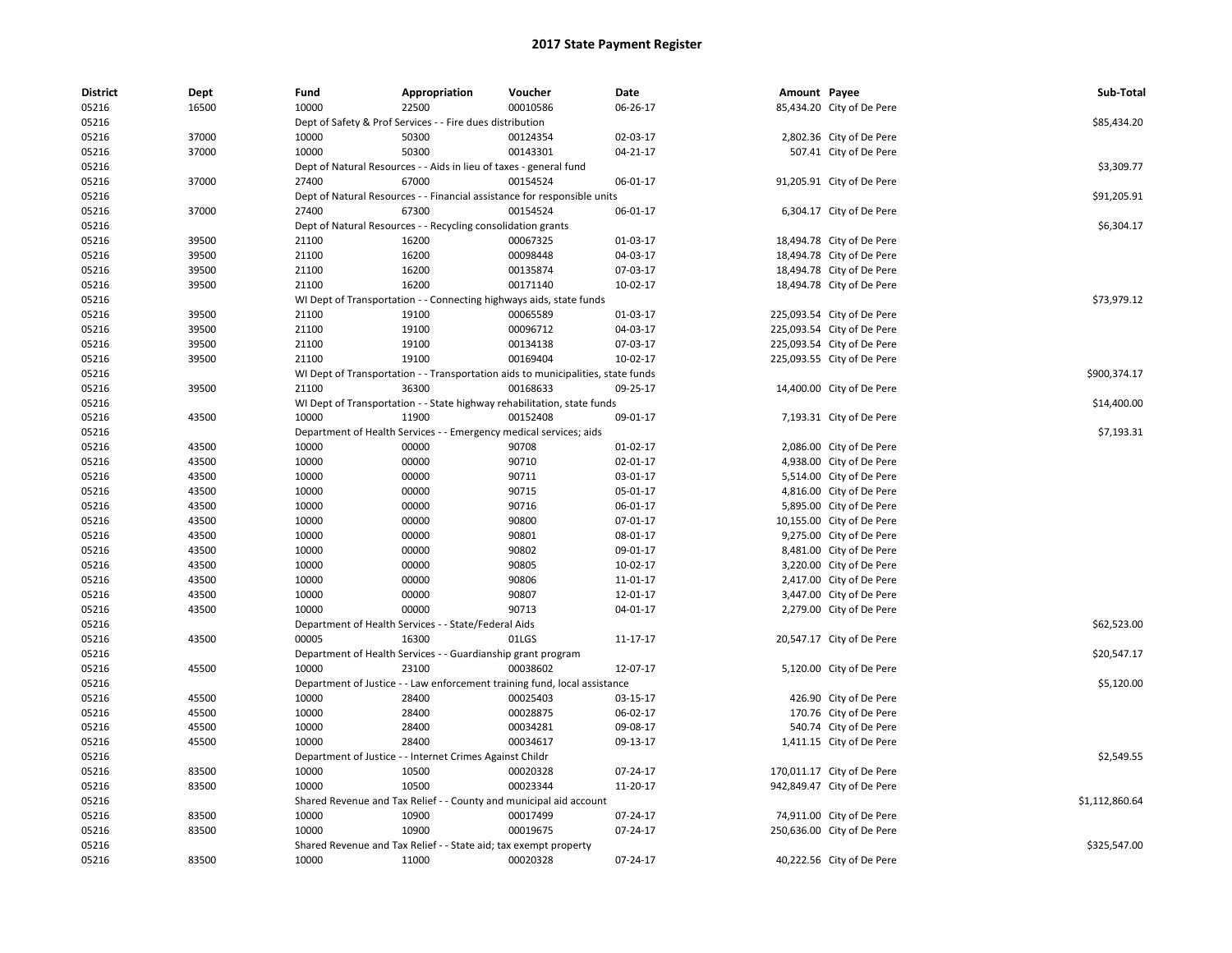| <b>District</b> | Dept  | Fund                                                                             | Appropriation                                                         | Voucher        | Date     | Amount Payee |                              | Sub-Total      |
|-----------------|-------|----------------------------------------------------------------------------------|-----------------------------------------------------------------------|----------------|----------|--------------|------------------------------|----------------|
| 05216           | 83500 | 10000                                                                            | 11000                                                                 | 00023344       | 11-20-17 |              | 296,658.57 City of De Pere   |                |
| 05216           |       |                                                                                  | Shared Revenue and Tax Relief - - Public utility distribution account |                |          |              |                              | \$336,881.13   |
| 05216           | 83500 | 10000                                                                            | 30200                                                                 | 00020067       | 07-24-17 |              | 531,075.00 City of De Pere   |                |
| 05216           | 83500 | 10000                                                                            | 30200                                                                 | 00022112       | 07-24-17 |              | 3,472,363.42 City of De Pere |                |
| 05216           |       | Shared Revenue and Tax Relief - - School levy tax credit and first dollar credit |                                                                       | \$4,003,438.42 |          |              |                              |                |
| 05216           | 83500 | 52100                                                                            | 36300                                                                 | 00015673       | 03-27-17 |              | 2,296.87 City of De Pere     |                |
| 05216           | 83500 | 52100                                                                            | 36300                                                                 | 00016117       | 03-27-17 |              | 726,705.50 City of De Pere   |                |
| 05216           |       |                                                                                  | Shared Revenue and Tax Relief - - Lottery and gaming credit           |                |          |              |                              | \$729,002.37   |
| 05216 Total     |       |                                                                                  |                                                                       |                |          |              |                              | \$7,780,669.93 |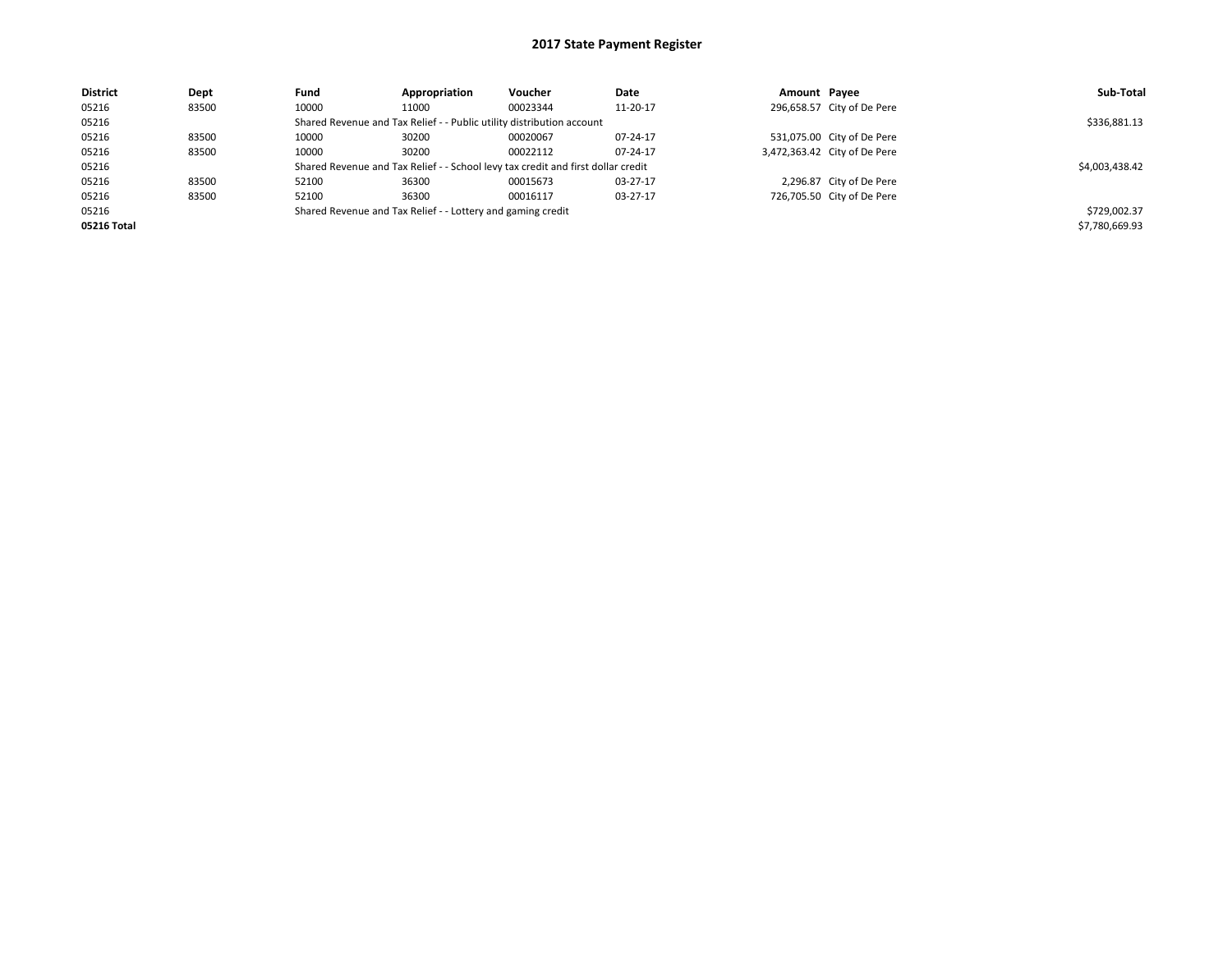| <b>District</b> | Dept  | Fund  | Appropriation                                                                      | Voucher  | Date                                                                                                         | Amount Payee |                                 | Sub-Total      |
|-----------------|-------|-------|------------------------------------------------------------------------------------|----------|--------------------------------------------------------------------------------------------------------------|--------------|---------------------------------|----------------|
| 05231           | 16500 | 10000 | 22500                                                                              | 00010587 | 06-26-17                                                                                                     |              | 259,956.28 Green Bay, City of   |                |
| 05231           |       |       | Dept of Safety & Prof Services - - Fire dues distribution                          |          |                                                                                                              |              |                                 | \$259,956.28   |
| 05231           | 37000 | 10000 | 50300                                                                              | 00124355 | 02-03-17                                                                                                     |              | 443.38 Green Bay, City of       |                |
| 05231           |       |       | Dept of Natural Resources - - Aids in lieu of taxes - general fund                 |          |                                                                                                              |              |                                 | \$443.38       |
| 05231           | 37000 | 21200 | 16600                                                                              | 00157043 | 06-19-17                                                                                                     |              | 34.54 Green Bay, City of        |                |
| 05231           |       |       | Dept of Natural Resources - - General program operations - state funds; forestry   |          |                                                                                                              |              |                                 | \$34.54        |
| 05231           | 37000 | 21200 | 38100                                                                              | 00134391 | 03-24-17                                                                                                     |              | 5,363.81 Green Bay, City of     |                |
| 05231           |       |       | Dept of Natural Resources - - General program operations--federal funds            |          |                                                                                                              |              |                                 | \$5,363.81     |
| 05231           | 37000 | 21200 | 55000                                                                              | 00134391 | 03-24-17                                                                                                     |              | 18,585.60 Green Bay, City of    |                |
| 05231           |       |       | Dept of Natural Resources - - Enforcement aids -- boating enforcement              |          |                                                                                                              |              |                                 | \$18,585.60    |
| 05231           | 37000 | 21200 | 57100                                                                              | 00157043 | 06-19-17                                                                                                     |              | 15.81 Green Bay, City of        |                |
| 05231           |       |       |                                                                                    |          | Dept of Natural Resources - - Resource aids -- county forests, forest croplands and managed forest land aids |              |                                 | \$15.81        |
| 05231           | 37000 | 21200 | 58900                                                                              | 00157043 | 06-19-17                                                                                                     |              | 158.91 Green Bay, City of       |                |
| 05231           |       |       | Dept of Natural Resources - - Resource aids - distribution of closed acreage fees. |          |                                                                                                              |              |                                 | \$158.91       |
| 05231           | 37000 | 27400 | 67000                                                                              | 00154505 | 06-01-17                                                                                                     |              | 406,007.26 Green Bay, City of   |                |
| 05231           |       |       | Dept of Natural Resources - - Financial assistance for responsible units           |          |                                                                                                              |              |                                 | \$406,007.26   |
| 05231           | 37000 | 27400 | 67300                                                                              | 00154505 | 06-01-17                                                                                                     |              | 26,937.05 Green Bay, City of    |                |
| 05231           |       |       | Dept of Natural Resources - - Recycling consolidation grants                       |          |                                                                                                              |              |                                 | \$26,937.05    |
| 05231           | 39500 | 21100 | 16200                                                                              | 00067326 | 01-03-17                                                                                                     |              | 164,978.35 Green Bay, City of   |                |
| 05231           | 39500 | 21100 | 16200                                                                              | 00098449 | 04-03-17                                                                                                     |              | 164,978.35 Green Bay, City of   |                |
| 05231           | 39500 | 21100 | 16200                                                                              | 00135875 | 07-03-17                                                                                                     |              | 164,978.35 Green Bay, City of   |                |
| 05231           | 39500 | 21100 | 16200                                                                              | 00171141 | 10-02-17                                                                                                     |              | 164,978.36 Green Bay, City of   |                |
| 05231           |       |       | WI Dept of Transportation - - Connecting highways aids, state funds                |          |                                                                                                              |              |                                 | \$659,913.41   |
| 05231           | 39500 | 21100 | 16400                                                                              | 00132960 | 07-03-17                                                                                                     |              | 330,484.84 Green Bay, City of   |                |
| 05231           |       |       | WI Dept of Transportation - - Lift bridge aids, state funds                        |          |                                                                                                              |              |                                 | \$330,484.84   |
| 05231           | 39500 | 21100 | 17500                                                                              | 00117046 | 05-17-17                                                                                                     |              | 79,098.00 Green Bay, City of    |                |
| 05231           |       |       | WI Dept of Transportation - - Paratransit aids                                     |          |                                                                                                              |              |                                 | \$79,098.00    |
| 05231           | 39500 | 21100 | 17600                                                                              | 00120497 | 05-26-17                                                                                                     |              | 214,129.00 Green Bay, City of   |                |
| 05231           | 39500 | 21100 | 17600                                                                              | 00125345 | 06-12-17                                                                                                     |              | 648,749.00 Green Bay, City of   |                |
| 05231           | 39500 | 21100 | 17600                                                                              | 00154628 | 08-16-17                                                                                                     |              |                                 |                |
|                 |       | 21100 | 17600                                                                              | 00201235 |                                                                                                              |              | 1,695,679.00 Green Bay, City of |                |
| 05231           | 39500 |       |                                                                                    |          | 12-15-17                                                                                                     |              | 97,830.00 Green Bay, City of    | \$2,656,387.00 |
| 05231           |       |       | WI Dept of Transportation - - Tier B transit operating aids, state funds           |          |                                                                                                              |              |                                 |                |
| 05231           | 39500 | 21100 | 18500                                                                              | 00087353 | 02-21-17                                                                                                     |              | 15,988.82 Green Bay, City of    |                |
| 05231           | 39500 | 21100 | 18500                                                                              | 00087354 | 02-21-17                                                                                                     |              | 7,552.02 Green Bay, City of     |                |
| 05231           | 39500 | 21100 | 18500                                                                              | 00093346 | 03-22-17                                                                                                     |              | 11,533.80 Green Bay, City of    |                |
| 05231           | 39500 | 21100 | 18500                                                                              | 00093347 | 03-22-17                                                                                                     |              | 14,844.69 Green Bay, City of    |                |
| 05231           | 39500 | 21100 | 18500                                                                              | 00093348 | 03-22-17                                                                                                     |              | 12,459.22 Green Bay, City of    |                |
| 05231           | 39500 | 21100 | 18500                                                                              | 00119537 | 05-31-17                                                                                                     |              | 14,131.07 Green Bay, City of    |                |
| 05231           | 39500 | 21100 | 18500                                                                              | 00124818 | 06-14-17                                                                                                     |              | 13,329.96 Green Bay, City of    |                |
| 05231           | 39500 | 21100 | 18500                                                                              | 00124819 | 06-14-17                                                                                                     |              | 2,500.00 Green Bay, City of     |                |
| 05231           | 39500 | 21100 | 18500                                                                              | 00136707 | 06-30-17                                                                                                     |              | 12,437.26 Green Bay, City of    |                |
| 05231           | 39500 | 21100 | 18500                                                                              | 00153510 | 08-14-17                                                                                                     |              | 12,714.18 Green Bay, City of    |                |
| 05231           | 39500 | 21100 | 18500                                                                              | 00155343 | 08-17-17                                                                                                     |              | 21,387.93 Green Bay, City of    |                |
| 05231           | 39500 | 21100 | 18500                                                                              | 00155344 | 08-17-17                                                                                                     |              | 21,842.67 Green Bay, City of    |                |
| 05231           | 39500 | 21100 | 18500                                                                              | 00155346 | 08-17-17                                                                                                     |              | 25,039.84 Green Bay, City of    |                |
| 05231           | 39500 | 21100 | 18500                                                                              | 00155351 | 08-17-17                                                                                                     |              | 20,382.14 Green Bay, City of    |                |
| 05231           | 39500 | 21100 | 18500                                                                              | 00155354 | 08-17-17                                                                                                     |              | 17,513.15 Green Bay, City of    |                |
| 05231           | 39500 | 21100 | 18500                                                                              | 00155355 | 08-17-17                                                                                                     |              | 21,391.91 Green Bay, City of    |                |
| 05231           | 39500 | 21100 | 18500                                                                              | 00166869 | 09-25-17                                                                                                     |              | 12,229.80 Green Bay, City of    |                |
| 05231           | 39500 | 21100 | 18500                                                                              | 00168803 | 10-11-17                                                                                                     |              | 23,394.22 Green Bay, City of    |                |
| 05231           | 39500 | 21100 | 18500                                                                              | 00178507 | 11-22-17                                                                                                     |              | 19,824.56 Green Bay, City of    |                |
| 05231           | 39500 | 21100 | 18500                                                                              | 00181239 | 10-26-17                                                                                                     |              | 12,715.63 Green Bay, City of    |                |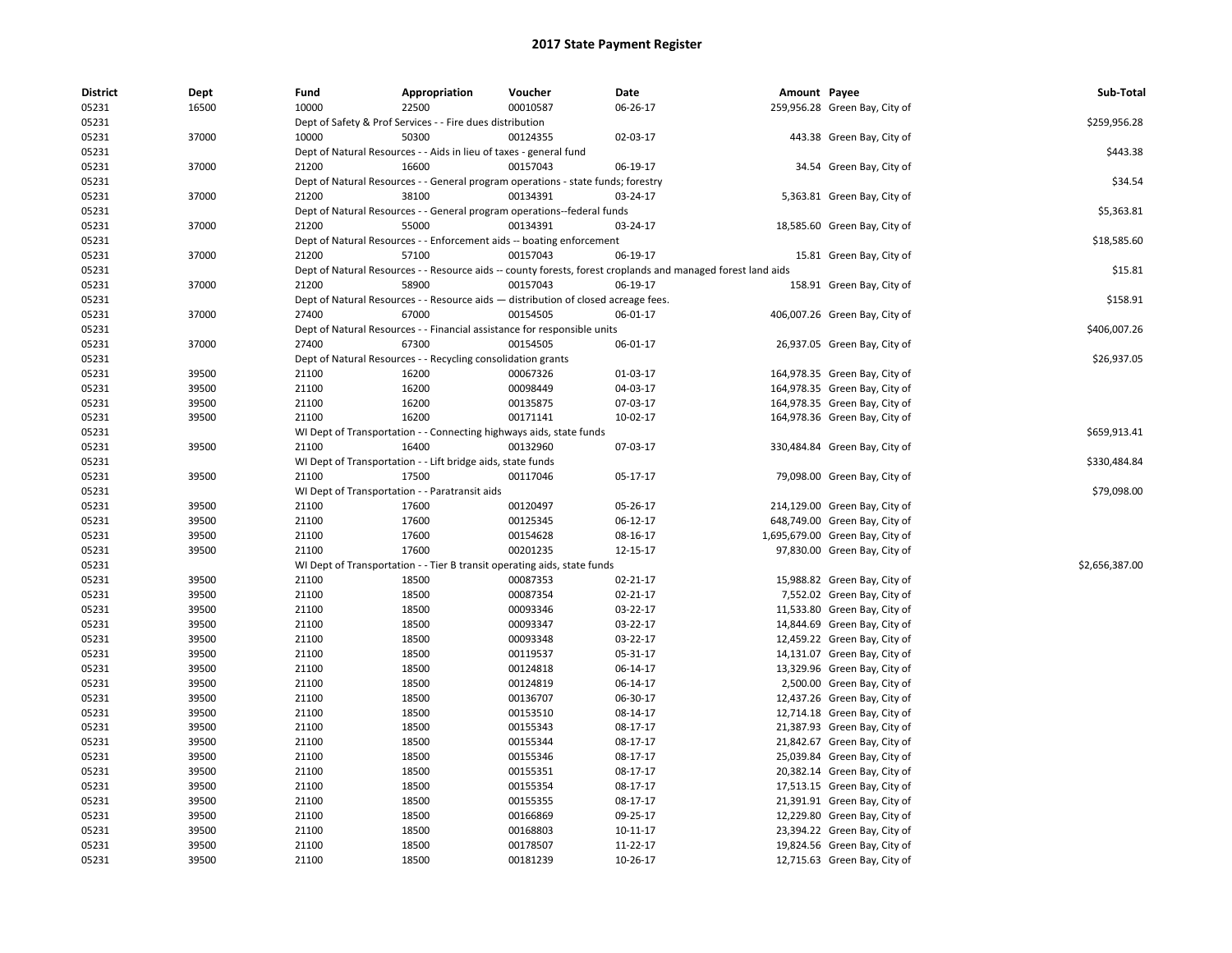| <b>District</b> | Dept  | Fund  | Appropriation                                                      | Voucher                                                                          | Date                                                                                          | Amount Payee |                                 | Sub-Total      |
|-----------------|-------|-------|--------------------------------------------------------------------|----------------------------------------------------------------------------------|-----------------------------------------------------------------------------------------------|--------------|---------------------------------|----------------|
| 05231           | 39500 | 21100 | 18500                                                              | 00188432                                                                         | 11-08-17                                                                                      |              | 17,825.73 Green Bay, City of    |                |
| 05231           | 39500 | 21100 | 18500                                                              | 00188434                                                                         | 11-07-17                                                                                      |              | 23,866.03 Green Bay, City of    |                |
| 05231           | 39500 | 21100 | 18500                                                              | 00198985                                                                         | 12-11-17                                                                                      |              | 12,395.06 Green Bay, City of    |                |
| 05231           | 39500 | 21100 | 18500                                                              | 00203186                                                                         | 12-29-17                                                                                      |              | 21,497.44 Green Bay, City of    |                |
| 05231           | 39500 | 21100 | 18500                                                              | 00203189                                                                         | 12-29-17                                                                                      |              | 12,907.88 Green Bay, City of    |                |
| 05231           |       |       |                                                                    | WI Dept of Transportation - - Highway safety, local assistance, federal funds    |                                                                                               |              |                                 | \$401,705.01   |
| 05231           | 39500 | 21100 | 19100                                                              | 00065590                                                                         | 01-03-17                                                                                      |              | 718,400.40 Green Bay, City of   |                |
| 05231           | 39500 | 21100 | 19100                                                              | 00096713                                                                         | 04-03-17                                                                                      |              | 718,400.40 Green Bay, City of   |                |
| 05231           | 39500 | 21100 | 19100                                                              | 00134139                                                                         | 07-03-17                                                                                      |              | 718,400.40 Green Bay, City of   |                |
| 05231           | 39500 | 21100 | 19100                                                              | 00169405                                                                         | 10-02-17                                                                                      |              | 718,400.42 Green Bay, City of   |                |
| 05231           |       |       |                                                                    | WI Dept of Transportation - - Transportation aids to municipalities, state funds |                                                                                               |              |                                 | \$2,873,601.62 |
| 05231           | 39500 | 21100 | 27800                                                              | 00144741                                                                         | 07-24-17                                                                                      |              | 216,646.03 Green Bay, City of   |                |
| 05231           |       |       |                                                                    | WI Dept of Transportation - - Local roads improvement program, state funds       |                                                                                               |              |                                 | \$216,646.03   |
| 05231           | 39500 | 21100 | 36600                                                              | 00082095                                                                         | 02-02-17                                                                                      |              | 61,499.71 Green Bay, City of    |                |
| 05231           | 39500 | 21100 | 36600                                                              | 00082096                                                                         | 02-02-17                                                                                      |              | 27,907.77 Green Bay, City of    |                |
| 05231           | 39500 | 21100 | 36600                                                              | 00098644                                                                         | 03-21-17                                                                                      |              | 20,009.91 Green Bay, City of    |                |
| 05231           | 39500 | 21100 | 36600                                                              | 00106146                                                                         | 04-14-17                                                                                      |              | 18,875.54 Green Bay, City of    |                |
| 05231           | 39500 | 21100 | 36600                                                              | 00116013                                                                         | 05-11-17                                                                                      |              | 20,150.66 Green Bay, City of    |                |
| 05231           | 39500 | 21100 | 36600                                                              | 00133449                                                                         | 06-27-17                                                                                      |              | 57,440.66 Green Bay, City of    |                |
| 05231           | 39500 | 21100 | 36600                                                              | 00168692                                                                         | 09-25-17                                                                                      |              | 58,818.43 Green Bay, City of    |                |
| 05231           | 39500 | 21100 | 36600                                                              | 00171373                                                                         | 10-01-17                                                                                      |              | 54,841.58 Green Bay, City of    |                |
| 05231           | 39500 | 21100 | 36600                                                              | 00172326                                                                         | 10-01-17                                                                                      |              | 60,769.82 Green Bay, City of    |                |
| 05231           |       |       |                                                                    |                                                                                  | WI Dept of Transportation - - State-owned lift bridge operations and maintenance, state funds |              |                                 | \$380,314.08   |
| 05231           | 43500 | 10000 | 11900                                                              | 00152441                                                                         | 09-01-17                                                                                      |              | 14,677.96 Green Bay, City of    |                |
| 05231           |       |       | Department of Health Services - - Emergency medical services; aids |                                                                                  |                                                                                               |              |                                 | \$14,677.96    |
| 05231           | 43500 | 00005 | 16300                                                              | 01LGS                                                                            | 11-17-17                                                                                      |              | 182,377.36 Green Bay, City of   |                |
| 05231           |       |       | Department of Health Services - - Guardianship grant program       |                                                                                  |                                                                                               |              |                                 | \$182,377.36   |
| 05231           | 45500 | 10000 | 23100                                                              | 00030986                                                                         | 07-03-17                                                                                      |              | 1,657.64 Green Bay, City of     |                |
| 05231           | 45500 | 10000 | 23100                                                              | 00039553                                                                         | 12-21-17                                                                                      |              | 27,840.00 Green Bay, City of    |                |
| 05231           |       |       |                                                                    | Department of Justice - - Law enforcement training fund, local assistance        |                                                                                               |              |                                 | \$29,497.64    |
| 05231           | 45500 | 10000 | 24100                                                              | 00022478                                                                         | 01-24-17                                                                                      |              | 281.30 Green Bay, City of       |                |
| 05231           | 45500 | 10000 | 24100                                                              | 00031905                                                                         | $07-21-17$                                                                                    |              | 495.72 Green Bay, City of       |                |
| 05231           |       |       | Department of Justice - - Federal aid, state operations            |                                                                                  |                                                                                               |              |                                 | \$777.02       |
| 05231           | 45500 | 10000 | 25100                                                              | 00029108                                                                         | 06-06-17                                                                                      |              | 20,000.00 Green Bay, City of    |                |
| 05231           |       |       | Department of Justice - - Federal aid, local assistance            |                                                                                  |                                                                                               |              |                                 | \$20,000.00    |
| 05231           | 45500 | 10000 | 27500                                                              | 00028822                                                                         | 05-25-17                                                                                      |              | 121,434.00 Green Bay, City of   |                |
| 05231           |       |       |                                                                    | Department of Justice - - Law enforcement officer supplement grants              |                                                                                               |              |                                 | \$121,434.00   |
| 05231           | 46500 | 10000 | 30600                                                              | 00022099                                                                         | 02-09-17                                                                                      |              | 11,268.85 Green Bay, City of    |                |
| 05231           | 46500 | 10000 | 30600                                                              | 00027332                                                                         | 06-09-17                                                                                      |              | 11,268.85 Green Bay, City of    |                |
| 05231           | 46500 | 10000 | 30600                                                              | 00028008                                                                         | 06-19-17                                                                                      |              | 11,268.85 Green Bay, City of    |                |
| 05231           | 46500 | 10000 | 30600                                                              | 00033992                                                                         | 11-07-17                                                                                      |              | 11,268.85 Green Bay, City of    |                |
| 05231           |       |       |                                                                    | Department of Military Affairs - - Regional emergency response teams             |                                                                                               |              |                                 | \$45,075.40    |
| 05231           | 46500 | 10000 | 35000                                                              | 00025746                                                                         | 05-05-17                                                                                      |              | 10,315.43 Green Bay, City of    |                |
| 05231           | 46500 | 10000 | 35000                                                              | 00026873                                                                         | 06-01-17                                                                                      |              | 19,431.51 Green Bay, City of    |                |
| 05231           |       |       | Department of Military Affairs - - Federal aid, homeland security  |                                                                                  |                                                                                               |              |                                 | \$29,746.94    |
| 05231           | 51000 | 22000 | 18000                                                              | 00000535                                                                         | 06-02-17                                                                                      |              | 600.00 Green Bay, City of       |                |
| 05231           | 51000 | 22000 | 18000                                                              | 00000642                                                                         | 06-20-17                                                                                      |              | 600.00 Green Bay, City of       |                |
| 05231           |       |       | Elections Commission - - Fed aid, election admin fund              |                                                                                  |                                                                                               |              |                                 | \$1,200.00     |
| 05231           | 83500 | 10000 | 10100                                                              | 00020329                                                                         | 07-24-17                                                                                      |              | 1,698,402.22 Green Bay, City of |                |
| 05231           | 83500 | 10000 | 10100                                                              | 00023345                                                                         | 11-20-17                                                                                      |              | 0.03 Green Bay, City of         |                |
| 05231           |       |       |                                                                    | Shared Revenue and Tax Relief - - Expenditure restraint program account          |                                                                                               |              |                                 | \$1,698,402.25 |
| 05231           | 83500 | 10000 | 10500                                                              | 00020329                                                                         | 07-24-17                                                                                      |              | 2,339,938.59 Green Bay, City of |                |
|                 |       |       |                                                                    |                                                                                  |                                                                                               |              |                                 |                |